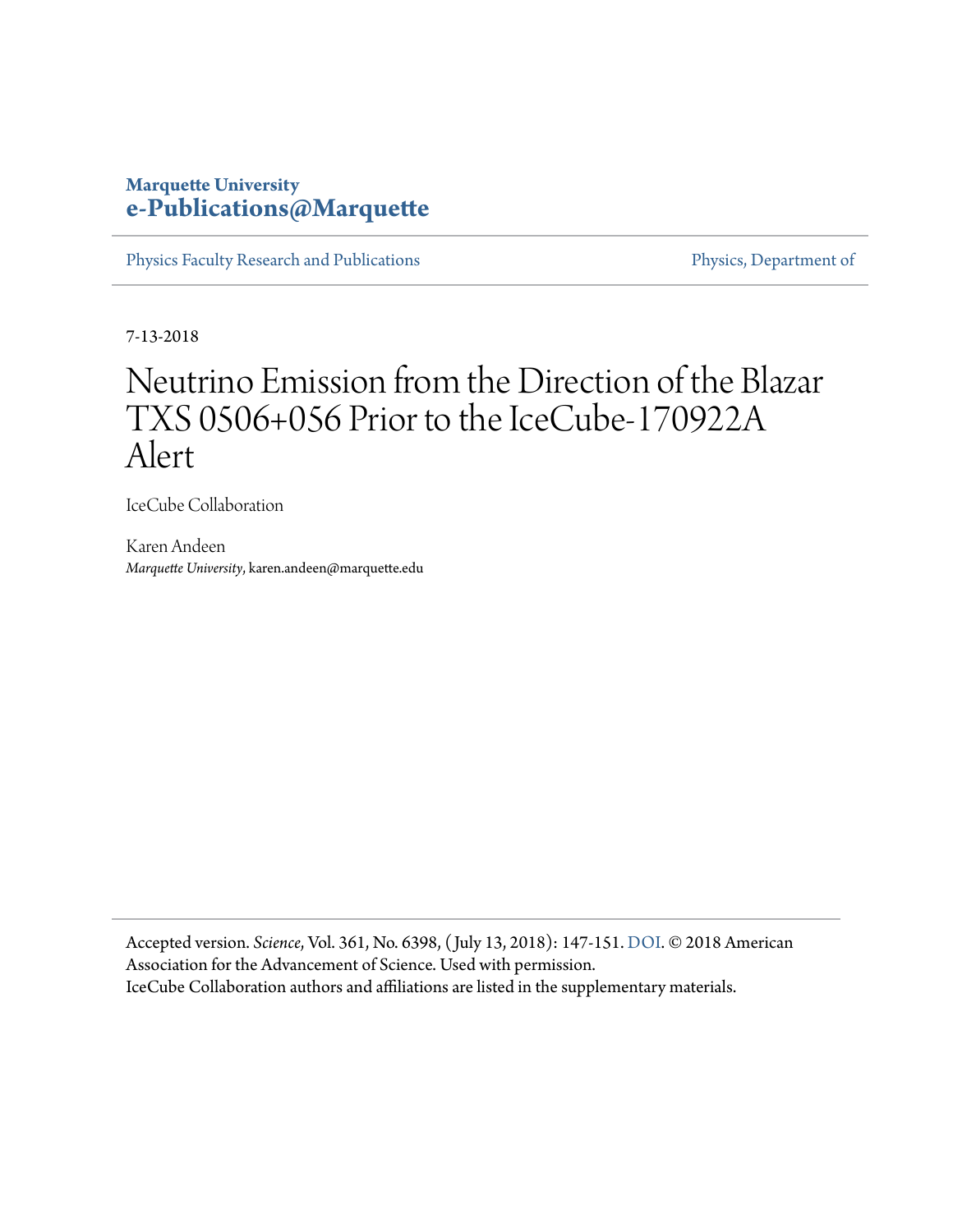**Marquette University**

## **e-Publications@Marquette**

## *Physics Faculty Research and Publications/College of Arts and Sciences*

*This paper is NOT THE PUBLISHED VERSION;* **but the author's final, peer-reviewed manuscript.** The published version may be accessed by following the link in th citation below.

*Science*, Vol. 361, No. 6398 (July 2018): 147-151. DOI. This article is © American Association for the Advancement of Science and permission has been granted for this version to appear in [e-](http://epublications.marquette.edu/)[Publications@Marquette.](http://epublications.marquette.edu/) American Association for the Advancement of Science does not grant permission for this article to be further copied/distributed or hosted elsewhere without the express permission from American Association for the Advancement of Science.

# Neutrino emission from the direction of the blazar TXS 0506+056 prior to the IceCube-170922A alert

Karen Andeen Marquette University, Milwaukee, WI

IceCube Collaborative

### Neutrino emission from a flaring blazar

Neutrinos interact only very weakly with matter, but giant detectors have succeeded in detecting small numbers of astrophysical neutrinos. Aside from a diffuse background, only two individual sources have been identified: the Sun and a nearby supernova in 1987. A multiteam collaboration detected a high-energy neutrino event whose arrival direction was consistent with a known blazar—a type of quasar with a relativistic jet oriented directly along our line of sight. The blazar, TXS 0506+056, was found to be undergoing a gamma-ray flare, prompting an extensive multiwavelength campaign. Motivated by this discovery, the IceCube collaboration examined lower-energy neutrinos detected over the previous several years, finding an excess emission at the location of the blazar. Thus, blazars are a source of astrophysical neutrinos.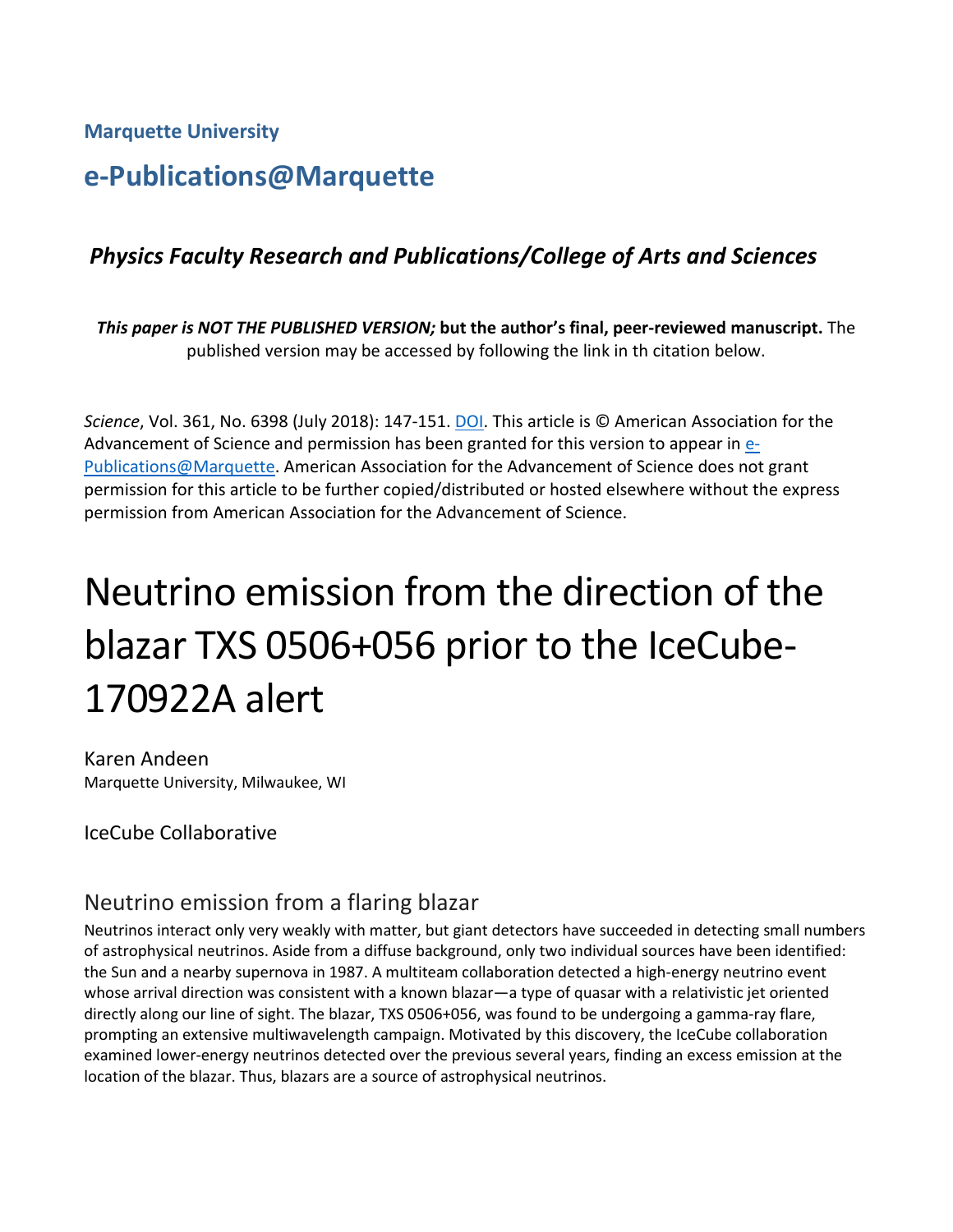## Abstract

A high-energy neutrino event detected by IceCube on 22 September 2017 was coincident in direction and time with a gamma-ray flare from the blazar TXS 0506+056. Prompted by this association, we investigated 9.5 years of IceCube neutrino observations to search for excess emission at the position of the blazar. We found an excess of high-energy neutrino events, with respect to atmospheric backgrounds, at that position between September 2014 and March 2015. Allowing for time-variable flux, this constitutes 3.5σ evidence for neutrino emission from the direction of TXS 0506+056, independent of and prior to the 2017 flaring episode. This suggests that blazars are identifiable sources of the high-energy astrophysical neutrino flux.

## Introduction

The origin of the highest-energy cosmic rays is believed to be extragalactic (*[1](https://science.sciencemag.org/content/361/6398/147#ref-1)*), but their acceleration sites remain unidentified. High-energy neutrinos are expected to be produced in or near the acceleration sites when cosmic rays interact with matter and ambient light, producing charged mesons that decay into neutrinos and other particles. Unlike cosmic rays, neutrinos can travel through the Universe unimpeded by interactions with other particles and undeflected by magnetic fields, providing a means to identify and study the extreme environments producing cosmic rays (*[2](https://science.sciencemag.org/content/361/6398/147#ref-2)*). Blazars, a class of active galactic nuclei with powerful relativistic jets pointed close to our line of sight (*[3](https://science.sciencemag.org/content/361/6398/147#ref-3)*), are prominent candidate sources of such high-energy neutrino emission (*[4](https://science.sciencemag.org/content/361/6398/147#ref-4)*– *[9](https://science.sciencemag.org/content/361/6398/147#ref-9)*). The electromagnetic emission of blazars is observed to be highly variable on time scales from minutes to years (*[10](https://science.sciencemag.org/content/361/6398/147#ref-10)*).

The IceCube Neutrino Observatory (*[11](https://science.sciencemag.org/content/361/6398/147#ref-11)*) is a high-energy neutrino detector occupying an instrumented volume of 1 km<sup>3</sup> within the Antarctic ice sheet at the Amundsen-Scott South Pole Station. The detector consists of an array of 86 vertical strings, nominally spaced 125 m apart and descending to a depth of approximately 2450 m in the ice. The bottom 1 km of each string is equipped with 60 optical sensors that record Cherenkov light emitted by relativistic charged particles passing through the optically transparent ice. When high-energy muon neutrinos interact with the ice, they can create relativistic muons that travel many kilometers, creating a track-like series of Cherenkov photons recorded when they pass through the array. This allows the reconstruction of the original neutrino direction with a median angular uncertainty of 0.5° for a neutrino energy of ~30 TeV (or 0.3° at 1 PeV) (*[12](https://science.sciencemag.org/content/361/6398/147#ref-12)*, *[13](https://science.sciencemag.org/content/361/6398/147#ref-13)*).

IceCube discovered the existence of a diffuse flux of high-energy astrophysical neutrinos in 2013 (*[14](https://science.sciencemag.org/content/361/6398/147#ref-14)*, *[15](https://science.sciencemag.org/content/361/6398/147#ref-15)*). Measurements of the energy spectrum have since been refined (*[16](https://science.sciencemag.org/content/361/6398/147#ref-16)*, *[17](https://science.sciencemag.org/content/361/6398/147#ref-17)*), indicating that the neutrino spectrum extends above several PeV. However, analyses of neutrino observations have not succeeded in identifying individual sources of high-energy neutrinos (*[12](https://science.sciencemag.org/content/361/6398/147#ref-12)*, *[18](https://science.sciencemag.org/content/361/6398/147#ref-18)*). This suggests that the sources are distributed across the sky and that even the brightest individual sources contribute only a small fraction of the total observed flux.

Recently, the detection of a high-energy neutrino by IceCube, together with observations in gamma rays and at other wavelengths, indicates that a blazar, TXS 0506+056, located at right ascension (RA) 77.3582° and declination (Dec) +5.69314° (J2000 equinox) (*[19](https://science.sciencemag.org/content/361/6398/147#ref-19)*) may be an individually identifiable source of high-energy neutrinos (*[20](https://science.sciencemag.org/content/361/6398/147#ref-20)*). The neutrino-candidate event, IceCube-170922A, was detected on 22 September 2017, selected by the Extremely High Energy (EHE) online event filter (*[21](https://science.sciencemag.org/content/361/6398/147#ref-21)*), and reported as a public alert (*[22](https://science.sciencemag.org/content/361/6398/147#ref-22)*). EHE alerts are currently sent at a rate of about four per year, and are based on well-reconstructed, high-energy muon-track events. The selection threshold is set so that approximately half of the events are estimated to be astrophysical neutrinos, the rest being atmospheric background events. After the alert was sent, further studies refined the directional reconstruction, with best-fitting coordinates of RA  $77.43_{-0.65}^{+0.95}$  and Dec  $+5.72_{-0.30}^{+0.50}$  (degrees, J2000, 90% containment region). The most probable neutrino energy was estimated to be 290 TeV, with a 90% confidence level lower limit of 183 TeV (*[20](https://science.sciencemag.org/content/361/6398/147#ref-20)*).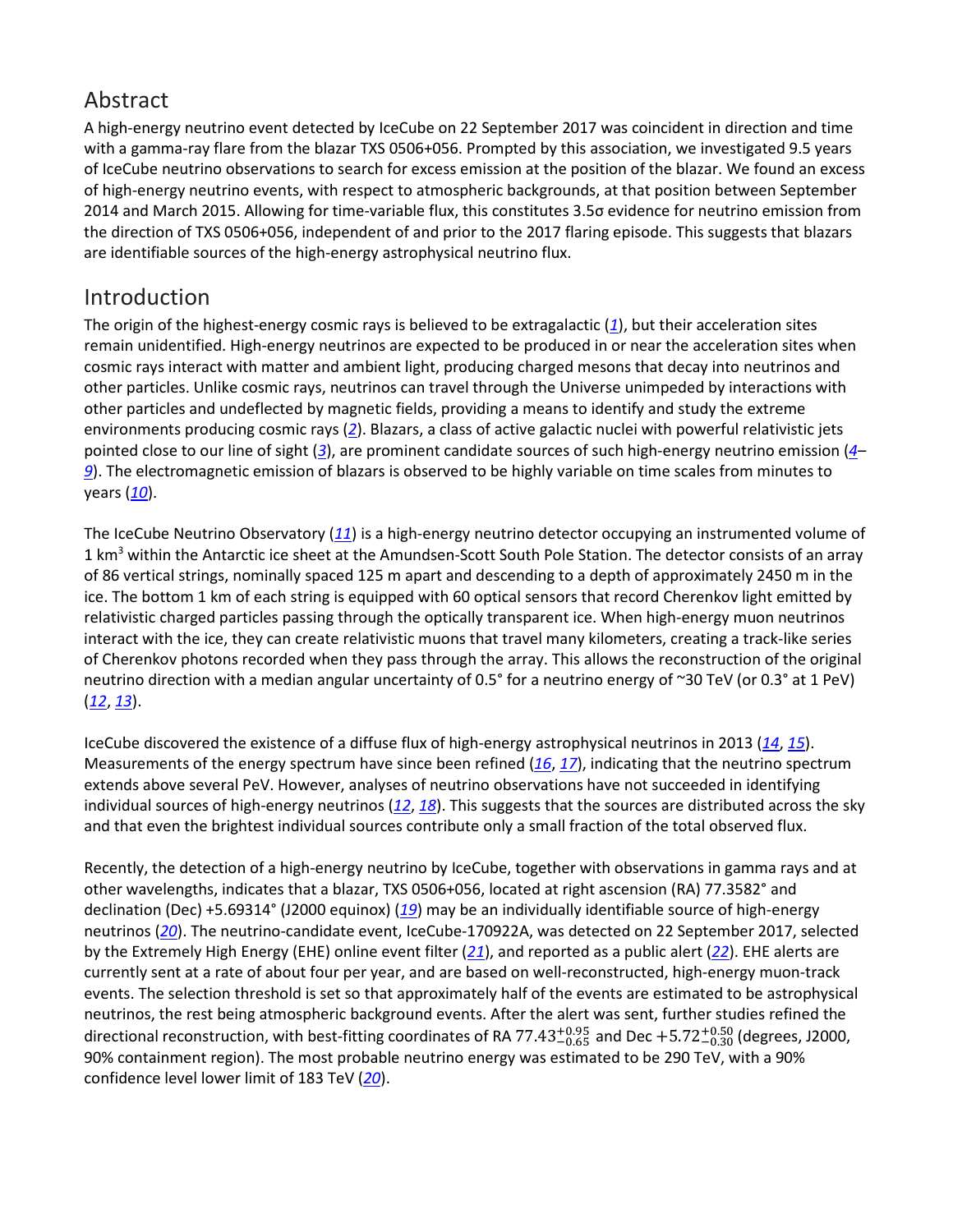It was soon determined that the direction of IceCube-170922A was consistent with the location of TXS 0506+056 and coincident with a state of enhanced gamma-ray activity observed since April 2017 (*[23](https://science.sciencemag.org/content/361/6398/147#ref-23)*) by the Large Area Telescope (LAT) on the Fermi Gamma-ray Space Telescope (*[24](https://science.sciencemag.org/content/361/6398/147#ref-24)*). Follow-up observations of the blazar led to the detection of gamma rays with energies up to 400 GeV by the Major Atmospheric Gamma Imaging Cherenkov (MAGIC) Telescopes (*[25](https://science.sciencemag.org/content/361/6398/147#ref-25)*, *[26](https://science.sciencemag.org/content/361/6398/147#ref-26)*). IceCube-170922A and the electromagnetic observations are described in detail in (*[20](https://science.sciencemag.org/content/361/6398/147#ref-20)*). The significance of the spatial and temporal coincidence of the high-energy neutrino and the blazar flare is estimated to be at the 3σ level (*[20](https://science.sciencemag.org/content/361/6398/147#ref-20)*). On the basis of this result, we consider the hypothesis that the blazar TXS 0506+056 has been a source of high-energy neutrinos beyond that single event.

### Searching for neutrino emission

IceCube monitors the whole sky and has maintained essentially continuous observations since 5 April 2008. Searches for neutrino point sources using two model-independent methods, a time-integrated and a timedependent unbinned maximum likelihood analysis, have previously been published for the data collected between 2008 and 2015 (*[12](https://science.sciencemag.org/content/361/6398/147#ref-12)*, *[18](https://science.sciencemag.org/content/361/6398/147#ref-18)*, *[27](https://science.sciencemag.org/content/361/6398/147#ref-27)*). Here, we analyze the same 7-year data sample supplemented with additional data collected from May 2015 until October 2017 (*[21](https://science.sciencemag.org/content/361/6398/147#ref-21)*). The data span 9.5 years and consist of six distinct periods, corresponding to changing detector configurations, data-taking conditions, and improved event selections [\(Table 1\)](https://science.sciencemag.org/content/361/6398/147#T1).

| <b>Sample</b> | <b>Start</b> | End             |
|---------------|--------------|-----------------|
| <b>IC40</b>   | 5 April 2008 | 20 May 2009     |
| <b>IC59</b>   | 20 May 2009  | 31 May 2010     |
| <b>IC79</b>   | 31 May 2010  | 13 May 2011     |
| IC86a         | 13 May 2011  | 16 May 2012     |
| IC86b         | 16 May 2012  | 18 May 2015     |
| <b>IC86c</b>  | 18 May 2015  | 31 October 2017 |

**Table 1.** IceCube neutrino data samples.

Six data-taking periods make up the full 9.5-year data sample. Sample numbers correspond to the number of detector strings that were operational. During the first three periods, the detector was still under construction. The last three periods correspond to different data-taking conditions and/or event selections with the full 86-string detector.

The northern sky, where TXS 0506+056 is located, is observed through Earth by IceCube. Approximately 70,000 neutrino-induced muon tracks are recorded each year from this hemisphere of the sky after passing the final event selection criteria. Fewer than 1% of these events originate from astrophysical neutrinos; the vast majority are background events caused by neutrinos of median energy ~1 TeV created in cosmic ray interactions in the atmosphere over other locations on Earth. However, for an astrophysical muon-neutrino flux where the differential number of neutrinos with energy *E* scales as *dN/dE* ~ *E*–2 , the distribution of muon energies is different than for the background atmospheric neutrino flux, which scales as ~*E*–3.7 (*[17](https://science.sciencemag.org/content/361/6398/147#ref-17)*). This allows for further discriminating power in point source searches besides directional-only excesses.

A high-significance point source detection (*[12](https://science.sciencemag.org/content/361/6398/147#ref-12)*, *[18](https://science.sciencemag.org/content/361/6398/147#ref-18)*) can require as few as two or three, or as many as 30, signal events to stand out from the background, depending on the energy spectrum and the clustering of events in time. To search for a neutrino signal at the coordinates of TXS 0506+056, we apply the standard time-integrated analysis (*[28](https://science.sciencemag.org/content/361/6398/147#ref-28)*) and time-dependent analysis (*[29](https://science.sciencemag.org/content/361/6398/147#ref-29)*) that have been used in past searches (*[12](https://science.sciencemag.org/content/361/6398/147#ref-12)*, *[18](https://science.sciencemag.org/content/361/6398/147#ref-18)*, *[27](https://science.sciencemag.org/content/361/6398/147#ref-27)*). The timeintegrated analysis uses an unbinned maximum likelihood ratio method to search for an excess number of events consistent with a point source at a specified location, given the angular distance and angular uncertainty of each event. Energy information is included in the definition of the likelihood, assuming a power-law energy spectrum *E*–<sup>γ</sup> , with the spectral index γ as a fitted parameter. The model parameters are correlated and are expressed as a pair, (Φ<sub>100</sub>, γ), where Φ<sub>100</sub> is the flux normalization at 100 TeV. The time-dependent analysis uses the same formulation of the likelihood but searches for clustering in time as well as space by introducing an additional time profile. It is performed separately for two different generic profile shapes: a Gaussian-shaped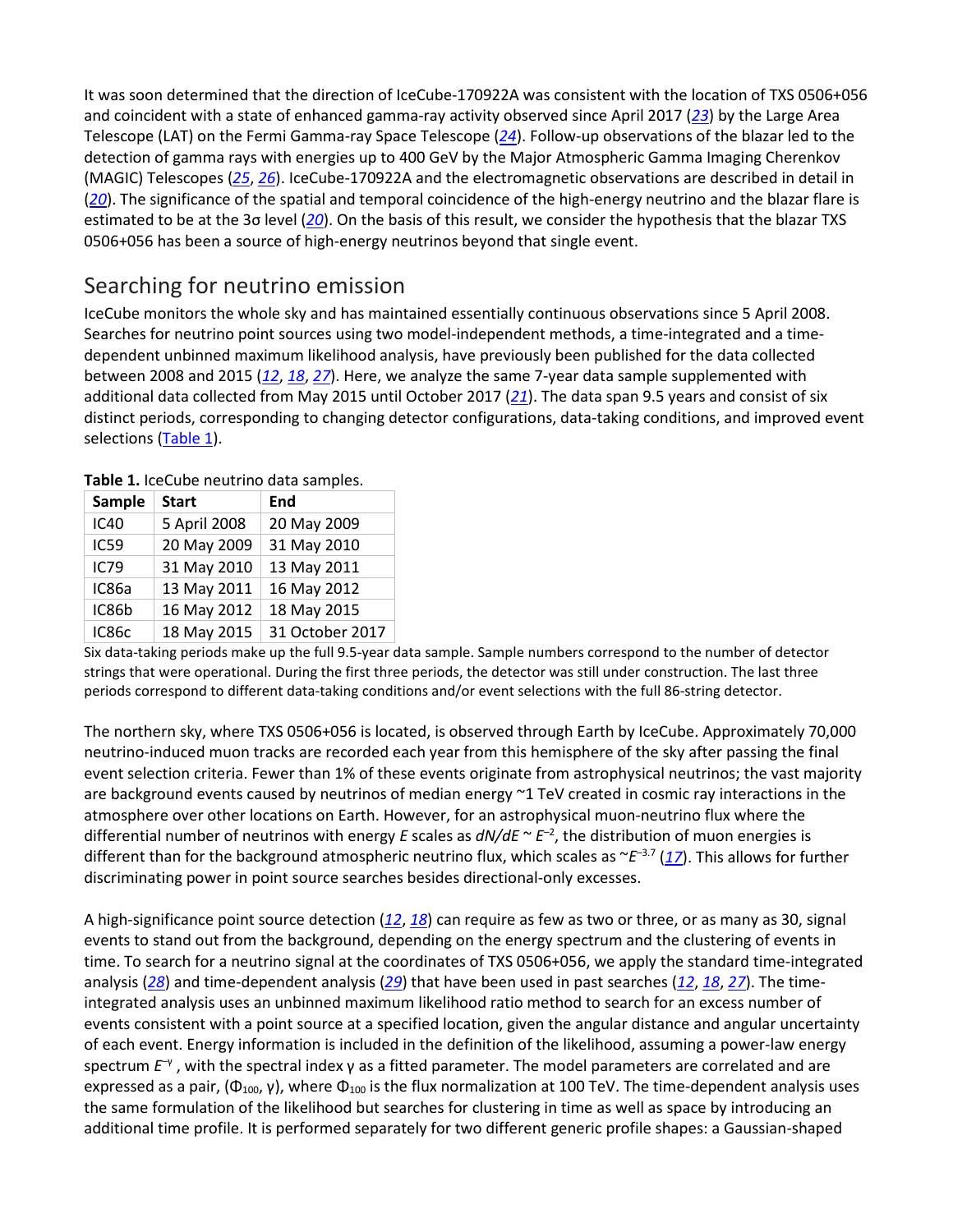time window and a box-shaped time window. Each analysis varies the central time of the window,  $T_0$ , and the duration  $T_w$  (from seconds to years) of the potential signal to find the four parameters (Φ<sub>100</sub>, γ,  $T_0$ ,  $T_w$ ) that maximize the likelihood ratio, which is defined as the test statistic *TS*. (For the Gaussian time window,  $T_W$ represents twice the standard deviation.) The test statistic includes a factor that corrects for the look-elsewhere effect arising from all of the possible time windows that could be chosen (*[30](https://science.sciencemag.org/content/361/6398/147#ref-30)*).

For each analysis method (time-integrated and time-dependent), a robust significance estimate is obtained by performing the identical analysis on trials with randomized datasets. These are produced by randomizing the event times and recalculating the RA coordinates within each data-taking period. The resultant *P* value is defined as the fraction of randomized trials yielding a value of *TS* greater than or equal to the one obtained for the actual data.

Because the detector configuration and event selections changed as shown i[n Table 1,](https://science.sciencemag.org/content/361/6398/147#T1) the time-dependent analysis is performed by operating on each data-taking period separately. (A flare that spans a boundary between two periods could be partially detected in either period, but with reduced significance.) An additional look-elsewhere correction then needs to be applied for a result in an individual data segment, given by the ratio of the total 9.5-year observation time to the observation time of that data segment (*[30](https://science.sciencemag.org/content/361/6398/147#ref-30)*).

## Neutrinos from the direction of TXS 0506+056

The results of the time-dependent analysis performed at the coordinates of TXS 0506+056 are shown in [Fig. 1](https://science.sciencemag.org/content/361/6398/147#F1) for each of the six data periods. One of the data periods, IC86b from 2012 to 2015, contains a significant excess, which is identified by both time-window shapes. The excess consists of  $13 \pm 5$  events above the expectation from the atmospheric background. The significance depends on the energies of the events, their proximity to the coordinates of TXS 0506+056, and their clustering in time. This is illustrated in [Fig. 2,](https://science.sciencemag.org/content/361/6398/147#F2) which shows the timeindependent weight of individual events in the likelihood analysis during the IC86b data period.



#### **Fig. 1** Time-dependent analysis results.

The orange curve corresponds to the analysis using the Gaussian-shaped time profile. The central time T0 and width TW are plotted for the most significant excess found in each period, with the P value of that result indicated by the height of the peak. The blue curve corresponds to the analysis using the box-shaped time profile. The curve traces the outer edge of the superposition of the best-fitting time windows (durations TW) over all times T0, with the height indicating the significance of that window. In each period, the most significant time window forms a plateau, shaded in blue. The large blue band centered near 2015 represents the best-fitting 158-day time window found using the box-shaped time profile. The vertical dotted line in IC86c indicates the time of the IceCube-170922A event.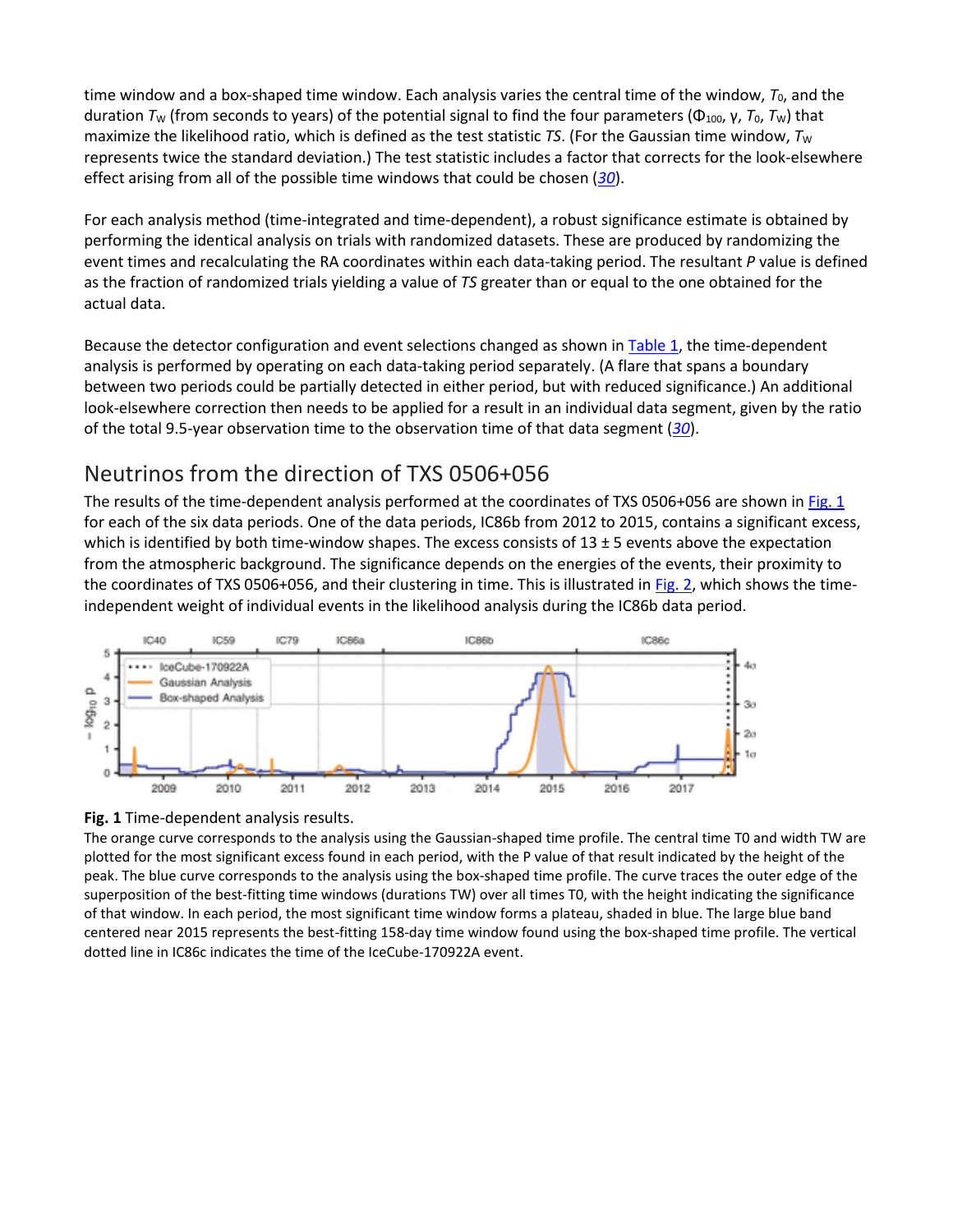



The Gaussian time window is centered at 13 December 2014 [modified Julian day (MJD) 57004] with an uncertainty of ±21 days and a duration  $T_W = 110^{10}$  adays. The best-fitting parameters for the fluence  $J_{100}$  =  $∫Φ<sub>100</sub>(t)dt$  and the spectral index are given by  $E<sup>2</sup>J<sub>100</sub> = 2.1<sup>+</sup>−0.7<sup>+</sup>}/{10<sup>-4</sup>}$  TeV cm<sup>-2</sup> at 100 TeV and γ = 2.1 ± 0.2, respectively. The joint uncertainty on these parameters is shown i[n Fig. 3](https://science.sciencemag.org/content/361/6398/147#F3) along with a skymap showing the result of the time-dependent analysis performed at the location of TXS 0506+056 and in its vicinity during the IC86b data period.





(**A**) Change in test statistic, Δ*TS*, as a function of the spectral index parameter γ and the fluence at 100 TeV given by *E*<sup>2</sup> *J*100. The analysis is performed at the coordinates of TXS 0506+056, using the Gaussian-shaped time window and holding the time parameters fixed ( $T_0$  = 13 December 2014,  $T_W$  = 110 days). The white dot indicates the best-fitting values. The contours at 68% and 95% confidence level assuming Wilks' theorem (*[36](https://science.sciencemag.org/content/361/6398/147#ref-36)*) are shown in order to indicate the statistical uncertainty on the parameter estimates. Systematic uncertainties are not included. (**B**) Skymap showing the *P* value of the time-dependent analysis performed at the coordinates of TXS 0506+056 (cross) and at surrounding locations. The analysis is performed on the IC86b data period, using the Gaussian-shaped time window. At each point, the full fit for (Φ, γ, *T*<sub>0</sub>, *T*<sub>W</sub>) is performed. The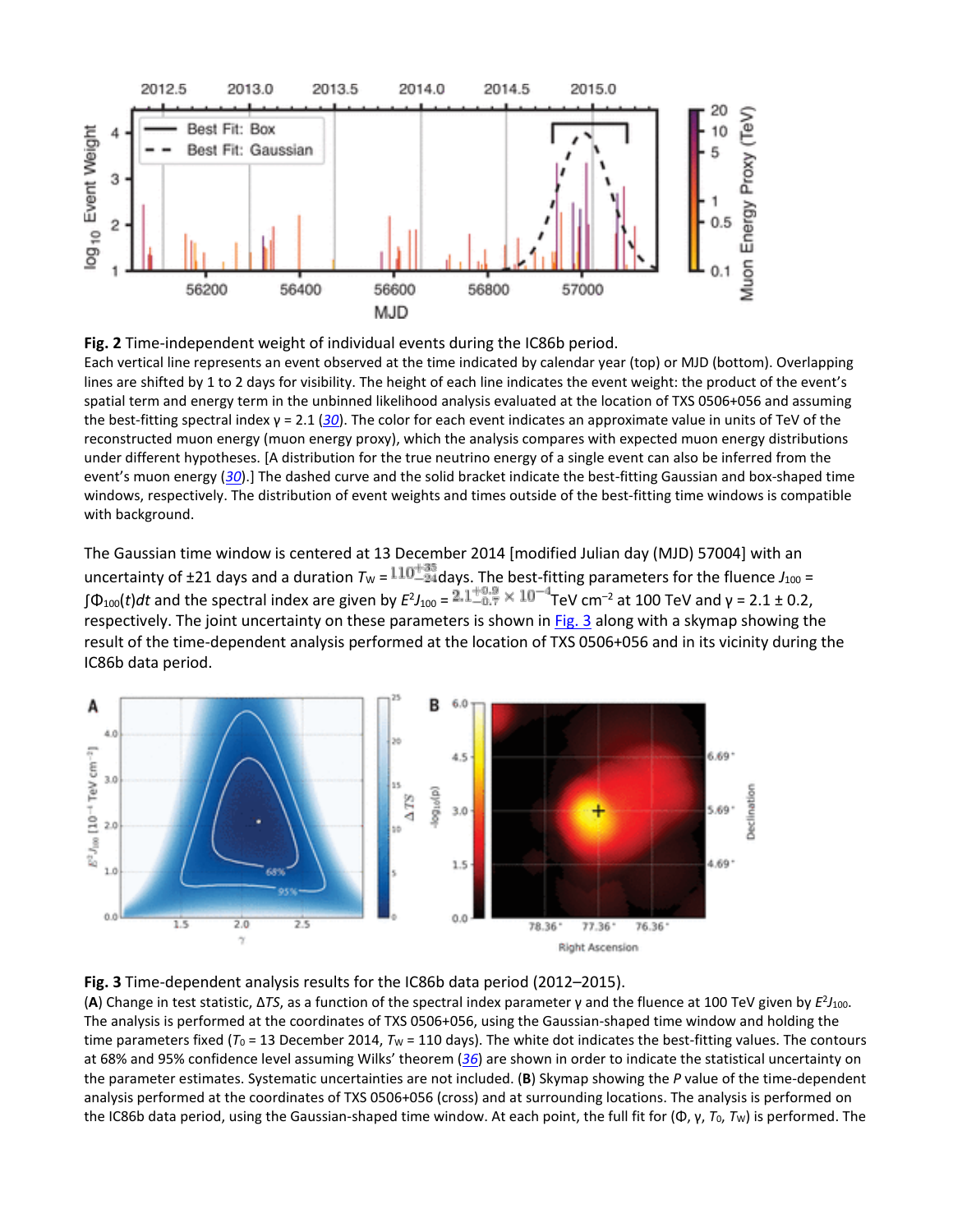*P* value shown does not include the look-elsewhere effect related to other data periods. An excess of events is detected, consistent with the position of TXS 0506+056.

The box-shaped time window is centered 13 days later with duration TW = 158 days (from MJD 56937.81 to MJD 57096.21, inclusive of contributing events at boundary times). For the box-shaped time window, the uncertainties are discontinuous and not well defined, but the uncertainties for the Gaussian window show that it is consistent with the box-shaped time window fit. Despite the different window shapes, which lead to different weightings of the events as a function of time, both windows identify the same time interval as significant. For the box-shaped time window, the best-fitting parameters are similar to those of the Gaussian window, with fluence at 100 TeV and spectral index given by  $E^2 J_{100} = 2.2^{+1.0}_{-0.8} \times 10^{-4}$  TeV cm-2 and Y= 2.2  $\pm$ 0.2. This fluence corresponds to an average flux over 158 days of  $\phi_{100} = 1.6^{+0.7}_{-0.6} \times 10^{-15}$  TeV-1cm-2s-1

When we estimate the significance of the time-dependent result by performing the analysis at the coordinates of TXS 0506+056 on randomized datasets, we allow in each trial a new fit for all the parameters: Φ100, γ, T0, TW. We find that the fraction of randomized trials that result in a more significant excess than the real data is 7  $\times$  10–5 for the box-shaped time window and 3  $\times$  10–5 for the Gaussian time window. This fraction, once corrected for the ratio of the total observation time to the IC86b observation time (9.5 years/3 years), results in P values of 2 × 10–4 and 10–4, respectively, corresponding to 3.5σ and 3.7σ. Because there is no a priori reason to prefer one of the generic time windows over the other, we take the more significant one and include a trial factor of 2 for the final significance, which is then 3.5σ.

Outside the 2012–2015 time period, the next most significant excess is found using the Gaussian window in 2017 and includes the IceCube-170922A event. This time window is centered at 22 September 2017 with duration TW = 19 days,  $γ = 1.7 ± 0.6$ , and fluence  $E2$ J $100 = 0.2^{+0.4}_{-0.2} × 10^{-4}$  TeV cm–2 at 100 TeV. No other event besides the IceCube-170922A event contributes significantly to the best fit. As a consequence, the uncertainty on the best-fitting window location and width spans the entire IC86c period, because any window containing IceCube-170922A yields a similar value of the test statistic. Following the trial correction procedure for different observation periods as described above, the significance of this excess is 1.4σ. If the IceCube-170922A event is removed, no excess remains during this time period. This agrees with the result of the rapidresponse analysis [\(31\)](https://science.sciencemag.org/content/361/6398/147#ref-31) that is part of the IceCube alert program, which found no other potential astrophysical neutrinos from the same region of the sky during ±7 days centered on the time of IceCube-170922A.

We performed a time-integrated analysis at the coordinates of TXS 0506+056 using the full 9.5-year data sample. The best-fitting parameters for the flux normalization and the spectral index are  $\phi_{100} =$  $0.8_{+0.5}^{-0.4} \times 10^{-16}$  TeV<sup>-1</sup> cm<sup>-2</sup> s<sup>-1</sup> and  $\gamma = 2.0 \pm 0.3$  respectively. The joint uncertainty on these parameters is shown in [Fig. 4A.](https://science.sciencemag.org/content/361/6398/147#F4) The *P* value, based on repeating, the analysis at the same coordinates with randomized datasets, is 0.002% (4.1σ), but this is an a posteriori significance estimate because it includes the IceCube-170922A event, which motivated performing the analysis at the coordinates of TXS 0506+056. An unbiased significance estimate including the event would need to take into account the look-elsewhere effect related to all other possible directions in the sky that could be analyzed. It is expected that there will be two or three directions somewhere in the northern sky with this significance or greater, resulting from the chance alignment of neutrinos (*[12](https://science.sciencemag.org/content/361/6398/147#ref-12)*). Here, we are interested in determining whether there is evidence of time-integrated neutrino emission from TXS 0506+056 besides the IceCube-170922A event.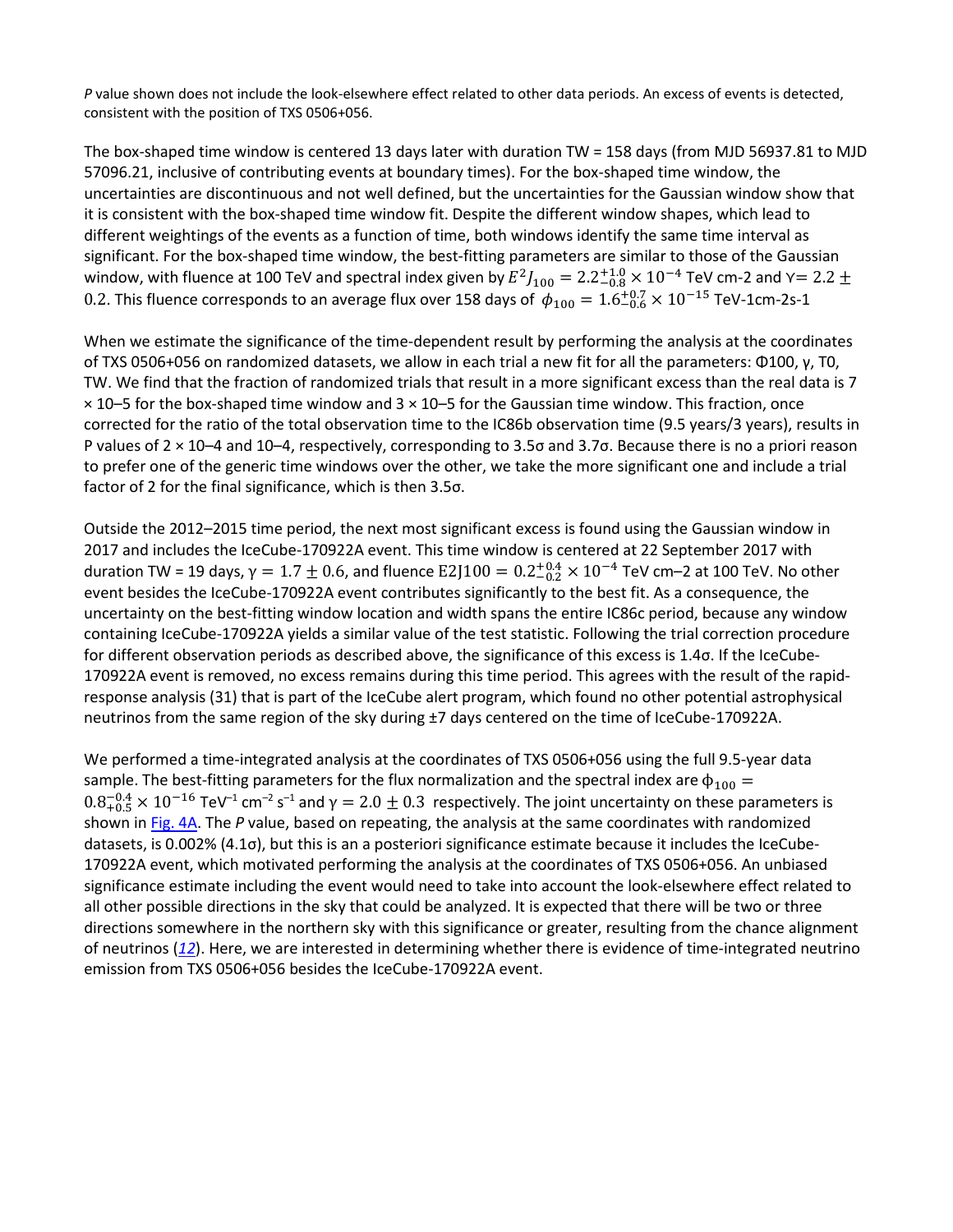

**Fig. 4**. Time-integrated analysis results.

As in [Fig. 3A,](https://science.sciencemag.org/content/361/6398/147#F3) but for the time-integrated analysis of TXS 0506+056 using (**A**) the full 9.5-year sample (2008–2017), and (**B**) the 7-year sample (2008–2015).

If we remove the final data period IC86c, which contains the event, and perform the analysis again using only the first 7 years of data, we find best-fitting parameters that are nearly unchanged:  $\phi_{100} = 0.9_{-0.5}^{+0.6} \times 10^{-16}$ TeV<sup>-1</sup> cm<sup>-2</sup> s<sup>-1</sup> and  $\gamma = 2.1 \pm 0.3$ , respectively. The joint uncertainty on these parameters is shown in [Fig. 4B.](https://science.sciencemag.org/content/361/6398/147#F4) The *P* value, using only the first 7 years of data, is 1.6% (2.1σ), based on repeating the analysis at the same coordinates with randomized datasets. These results indicate that the time-integrated fit is dominated by the same excess as found in the time-dependent analysis above, having similar values for the spectral index and total fluence  $(E^2I_{100} = 2.0 \times 10^{-4}$  TeV cm<sup>-2</sup> at 100 TeV over the 7-year period). This excess is not significant in the time-integrated analysis because of the additional background during the rest of the 7-year period.

#### Blazars as neutrino sources

The signal identified during the 5-month period in 2014–2015 consists of an estimated 13 ± 5 muon-neutrino events that are present in addition to the expected background. The analysis is unbinned, but the mean background at the declination of TXS 0506+056 is useful for comparison purposes; it is 5.8 events in a search bin of radius 1° during a 158-day time window. (We use the duration of the box-shaped time window result for convenience to calculate averages during the flare.) The significance of the excess is due to both the number of events and their energy distribution, with higher-energy events increasing the significance and leading to the best-fitting spectral index of 2.1, in contrast to the lower-energy atmospheric neutrino background with spectral index ~3.7. At this declination in the sky, the 68% central energy range in which IceCube is most sensitive to point sources with *E*–2.1 spectra is between 32 TeV and 3.6 PeV. Assuming that the muon-neutrino fluence  $(E^2J_{100} = 2.1^{+1.0}_{-0.7} \times 10^{-4}$  TeV cm<sup>-2</sup>) is one-third of the total neutrino fluence, then the all-flavor neutrino energy fluence is 4.2<sup>+2.0</sup> × 10<sup>-3</sup> erg cm<sup>-2</sup> over this energy range. With the recent measurement (<u>[32](https://science.sciencemag.org/content/361/6398/147#ref-32)</u>) of the redshift of TXS 0506+056 as *z* = 0.3365 ± 0.0010, this energy fluence implies that the isotropic neutrino luminosity is  $1.2^{+0.6}_{-0.4}\times10^{47}$  erg s<sup>-1</sup> averaged over 158 days. This is higher than the isotropic gamma-ray luminosity during the same period, which is similar to the long-term luminosity between 0.1 GeV and 100 GeV of 0.28  $\times$  10<sup>47</sup> erg s<sup>-1</sup> averaged over all Fermi-LAT observations of TXS 0506+056 (*[20](https://science.sciencemag.org/content/361/6398/147#ref-20)*). Gamma rays are expected to be produced in the same processes that produce neutrinos—for example, when accelerated protons interact with ambient lowerenergy photons near the source, producing both neutral pions (which decay to gamma rays) and charged pions (which decay to neutrinos and leptons). A higher luminosity in neutrinos than in gamma rays could imply that a substantial fraction of the gamma rays related to the neutrino production are either absorbed or arriving at energies above or below the Fermi-LAT energy band.

Although TXS 0506+056 is a bright object in gamma rays, it was not previously singled out as a predicted neutrino source. In the third catalog of active galactic nuclei detected by Fermi-LAT (*[33](https://science.sciencemag.org/content/361/6398/147#ref-33)*) listing 1773 objects (including those at low galactic latitudes), TXS 0506+056 is among the 50 brightest objects, with an average flux between 1 GeV and 100 GeV of 6.5 ( $\pm$ 0.2)  $\times$  10<sup>-9</sup> photons cm<sup>-2</sup> s<sup>-1</sup>. Its measured redshift now makes it one of the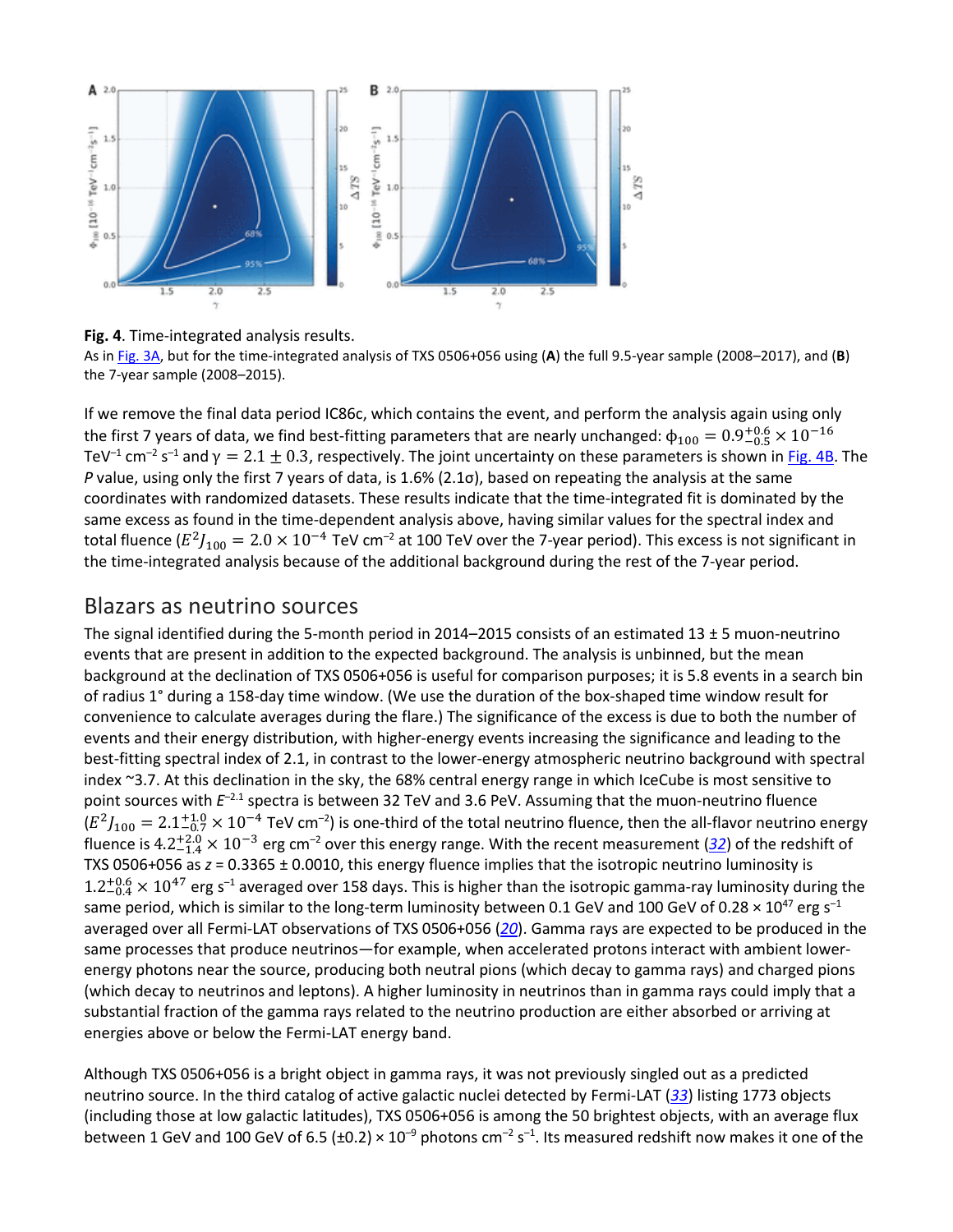most luminous objects known out to the same distance, more than an order of magnitude more luminous than nearby blazars such as Markarian 421, Markarian 501, and 1ES 1959+650. With respect to these objects, an important observational distinction is the favorable declination of TXS 0506+056. As the neutrino-nucleon interaction cross section grows with energy, absorption in Earth becomes considerable for neutrinos above ~100 TeV. IceCube is most sensitive to high-energy neutrinos from sources at declinations near the equatorial plane, which is viewed along the horizon from the South Pole. The blazars mentioned above are at more northern declinations, and the likelihood that a neutrino with energy of ~300 TeV from one of these will be absorbed while traversing Earth is three to five times the likelihood that it will reach the detector. The explanation for why TXS 0506+056 is the first blazar associated with a significant neutrino excess may therefore depend on the combination of its intrinsic properties and the observational properties of the detector.

IceCube recently published (*[34](https://science.sciencemag.org/content/361/6398/147#ref-34)*) a search for neutrino emission from the blazars in the second catalog of active galactic nuclei detected by Fermi-LAT (*[35](https://science.sciencemag.org/content/361/6398/147#ref-35)*), constraining their contribution to the diffuse astrophysical neutrino flux under different model assumptions. An upper limit of 27% was found assuming the diffuse flux that is fit between 10 TeV and 100 TeV with a soft  $E^{-2.5}$  spectrum ([16](https://science.sciencemag.org/content/361/6398/147#ref-16)). For an  $E^{-2}$  spectrum compatible with the diffuse flux fit above ~200 TeV (*[17](https://science.sciencemag.org/content/361/6398/147#ref-17)*), the upper limit is between 40% and 80%. The allowed contribution by blazars as a population is larger, because it would include the contribution of fainter and more distant blazars not yet resolved in the catalog. Averaged over 9.5 years, the neutrino flux of TXS 0506+056 by itself corresponds to 1% of the astrophysical diffuse flux and is fully compatible with the previous blazar catalog results.

The evidence presented above supports the hypothesis presented in (*[20](https://science.sciencemag.org/content/361/6398/147#ref-20)*) that the blazar TXS 0506+056 is a highenergy neutrino source. The 3.5σ evidence for neutrino emission during the 5-month period in 2014–2015 is statistically independent of the evidence presented in (*[20](https://science.sciencemag.org/content/361/6398/147#ref-20)*). The analysis of the IceCube-170922A event in (*[20](https://science.sciencemag.org/content/361/6398/147#ref-20)*) relies on correlation of a single neutrino with electromagnetic activity, whereas the analysis presented here relies only on self-correlation of multiple neutrinos. The coincidence of an IceCube alert with a flaring blazar, combined with a neutrino flare from the same object in archival IceCube data, pinpoints a likely source of highenergy cosmic rays.

## Supplementary Materials

Supplementary Materials for Neutrino emission from the direction of the blazar TXS 0506+056 prior to the IceCube-170922A alert IceCube Collaboration Email: [analysis@icecube.wisc.edu](mailto:analysis@icecube.wisc.edu)

Published 13 July 2018, Science361, 147 (2018), DOI: 10.1126/science.aat2890

#### IceCube Collaboration:

M. G. Aartsen16, M. Ackermann51, J. Adams16, J. A. Aguilar12, M. Ahlers20, M. Ahrens43,I. Al Samarai25, D. Altmann24, K. Andeen33, T. Anderson48, I. Ansseau12, G. Anton24, C. Arg ̈uelles14,B. Arsioli57, J. Auffenberg1, S. Axani14, H. Bagherpour16, X. Bai40, J. P. Barron23, S. W. Barwick27,V. Baum32, R. Bay8, J. J. Beatty18,19, J. Becker Tjus11, K.-H. Becker50, S. BenZvi42, D. Berley17,E. Bernardini51, D. Z. Besson28, G. Binder9,8, D. Bindig50, E. Blaufuss17, S. Blot51, C. Bohm43,M. B ̈orner21, F. Bos11, S. B ̈oser32, O. Botner49, E. Bourbeau20, J. Bourbeau31, F. Bradascio51,J. Braun31, M. Brenzke1, H.-P. Bretz51, S. Bron25, J. Brostean-Kaiser51, A. Burgman49, R. S. Busse31,T. Carver25, E. Cheung17, D. Chirkin31, A. Christov25, K. Clark29, L. Classen35, S. Coenders34,G. H. Collin14, J. M. Conrad14, P. Coppin13, P. Correa13, D. F. Cowen48,47, R. Cross42, P. Dave6,M. Day31, J. P. A. M. de Andr ́e22, C. De Clercq13, J. J. DeLaunay48, H. Dembinski36, S. De Ridder26,P. Desiati31, K. D. de Vries13, G. de Wasseige13, M. de With10, T. DeYoung22, J. C. D ́ıaz-V ́elez31, V. di Lorenzo32, H. Dujmovic45, J. P. Dumm43, M. Dunkman48, E. Dvorak40, B. Eberhardt32,T. Ehrhardt32, B. Eichmann11, P. Eller48, P. A. Evenson36, S. Fahey31, A. R. Fazely7, J. Felde17,K. Filimonov8, C. Finley43, S. Flis43, A.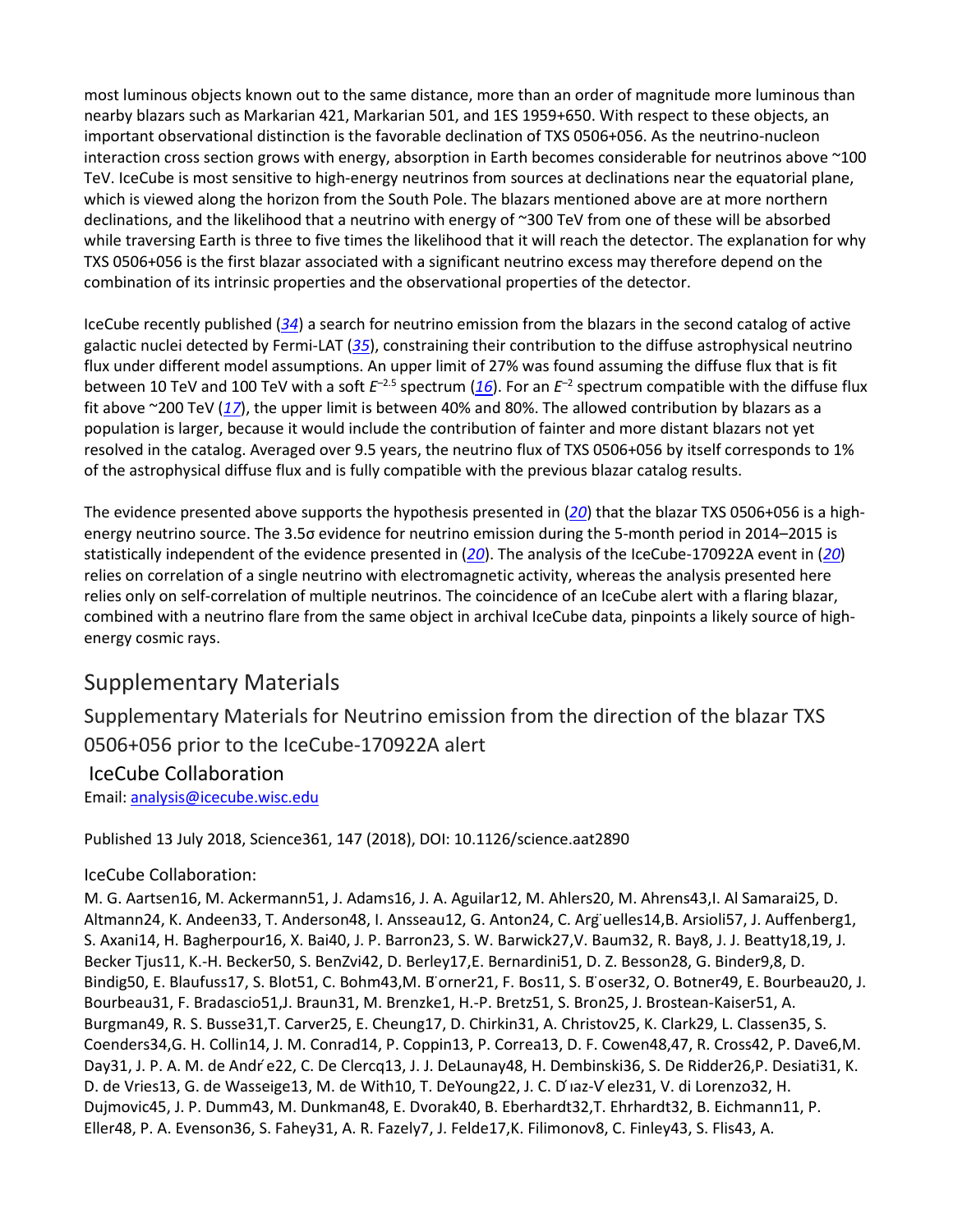Franckowiak51, E. Friedman17, A. Fritz32, T. K. Gaisser36,J. Gallagher30, L. Gerhardt9, K. Ghorbani31, P. Giommi54,55,56, T. Glauch34, T. Gl ̈usenkamp24,A. Goldschmidt9, J. G. Gonzalez36, D. Grant23, Z. Griffith31, C. Haack1, A. Hallgren49, F. Halzen31,K. Hanson31, D. Hebecker10, D. Heereman12, K. Helbing50, R. Hellauer17, S. Hickford50,J. Hignight22, G. C. Hill2, K. D. Hoffman17, R. Hoffmann50, T. Hoinka21, B. Hokanson-Fasig31,K. Hoshina31,59, F. Huang48, M. Huber34, K. Hultqvist43, M. H unnefeld21, R. Hussain31, S. In45, N. Iovine12, A. Ishihara15, E. Jacobi51, G. S. Japaridze5, M. Jeong45, K. Jero31, B. J. P. Jones4, P. Kalaczynski1, W. Kang45, A. Kappes35, D. Kappesser32, T. Karg51, A. Karle31, U. Katz24,M. Kauer31, A. Keivani48, J. L. Kelley31, A. Kheirandish31, J. Kim45, M. Kim15, T. Kintscher51,J. Kiryluk44, T. Kittler24, S. R. Klein9,8, R. Koirala36, H. Kolanoski10, L. K ̈opke32, C. Kopper23,S. Kopper46, J. P. Koschinsky1, D. J. Koskinen20, M. Kowalski10,51, B. Krammer34, K. Krings34,M. Kroll11, G. Kr ̈uckl32, S. Kunwar51, N. Kurahashi39, T. Kuwabara15, A. Kyriacou2, M. Labare26,J. L. Lanfranchi48, M. J. Larson20, F. Lauber50, K. Leonard31, M. Lesiak-Bzdak44, M. Leuermann1,Q. R. Liu31, C. J. Lozano Mariscal35, L. Lu15, J. L ̈unemann13, W. Luszczak31, J. Madsen41,G. Maggi13, K. B. M. Mahn22, S. Mancina31, R. Maruyama37, K. Mase15, R. Maunu17, K. Meagher12,M. Medici20, M. Meier21, T. Menne21, G. Merino31, T. Meures12, S. Miarecki9,8, J. Micallef22,G. Moment ́e32, T. Montaruli25, R. W. Moore23, R. Morse31, M. Moulai14, R. Nahnhauer51,P. Nakarmi46, U. Naumann50, G. Neer22, H. Niederhausen44, S. C. Nowicki23, D. R. Nygren9,A. Obertacke Pollmann50, A. Olivas17, A. O'Murchadha12, E. O'Sullivan43, P. Padovani53,T. Palczewski9,8, H. Pandya36, D. V. Pankova48, P. Peiffer32, J. A. Pepper46, C. P ́erez de los Heros49,D. Pieloth21, E. Pinat12, M. Plum33, P. B. Price8, G. T. Przybylski9, C. Raab12, L. R ̈adel1,M. Rameez20, K. Rawlins3, I. C. Rea34, R. Reimann1, B. Relethford39, M. Relich15, E. Resconi34,W. Rhode21, M. Richman39, S. Robertson2, M. Rongen1, C. Rott45, T. Ruhe21, D. Ryckbosch26,D. Rysewyk22, I. Safa31, N. Sahakyan58,T.S ̈alzer1, S. E. Sanchez Herrera23, A. Sandrock21,J. Sandroos32, M. Santander46, S. Sarkar20,38, S. Sarkar23, K. Satalecka51, P. Schlunder21, T. Schmidt17, A. Schneider31, S. Schoenen1, S. Sch oneberg11, L. Schumacher1, S. Sclafani39,D. Seckel36, S. Seunarine41, J. Soedingrekso21, D. Soldin36, M. Song17, G. M. Spiczak41,C. Spiering51, J. Stachurska51, M. Stamatikos18, T. Stanev36, A. Stasik51, J. Stettner1, A. Steuer32,T. Stezelberger9, R. G. Stokstad9, A. St oßl15, N. L. Strotjohann51, T. Stuttard20, G. W. Sullivan17,M. Sutherland18, I. Taboada6, J. Tatar9,8, F. Tenholt11, S. Ter-Antonyan7, A. Terliuk51, S. Tilav36,P. A. Toale46, M. N. Tobin31, C. Toennis45, S. Toscano13, D. Tosi31, M. Tselengidou24, C. F. Tung6,A. Turcati34, C. F. Turley48, B. Ty31, E. Unger49, M. Usner51, J. Vandenbroucke31, W. Van Driessche26, D. van Eijk31, N. van Eijndhoven13, S. Vanheule26, J. van Santen51, E. Vogel1, M. Vraeghe26,C. Walck43, A. Wallace2, M. Wallraff1, F. D. Wandler23, N. Wandkowsky31, A. Waza1, C. Weaver23,M. J. Weiss48, C. Wendt31, J. Werthebach31, S. Westerhoff31, B. J. Whelan2, N. Whitehorn52,K. Wiebe32, C. H. Wiebusch1, L. Wille31, D. R. Williams46, L. Wills39, M. Wolf31, J. Wood31,T. R. Wood23, K. Woschnagg8, D. L. Xu31, X. W. Xu7, Y. Xu44, J. P. Yanez23, G. Yodh27,S. Yoshida15, T. Yuan311III. Physikalisches Institut, RWTH Aachen University, D-52056 Aachen, Germany2Department of Physics, University of Adelaide, Adelaide, 5005, Australia3Dept. of Physics and Astronomy, University of Alaska Anchorage, 3211 Providence Dr., An-chorage, AK 99508, USA4Dept. of Physics, University of Texas at Arlington, 502 Yates St., Science Hall Rm 108, Box19059, Arlington, TX 76019, USA5CTSPS, Clark-Atlanta University, Atlanta, GA 30314, USA6School of Physics and Center for Relativistic Astrophysics, Georgia Institute of Technology,Atlanta, GA 30332, USA7Dept. of Physics, Southern University, Baton Rouge, LA 70813, USA8Dept. of Physics, University of California, Berkeley, CA 94720, USA9Lawrence Berkeley National Laboratory, Berkeley, CA 94720, USA10Institut f ̈ur Physik, Humboldt-Universit ̈at zu Berlin, D-12489 Berlin, Germany11Fakult ̈at f ̈ur Physik & Astronomie, Ruhr-Universit ̈at Bochum, D-44780 Bochum, Germany12Universit ́e Libre de Bruxelles, Science Faculty CP230, B-1050 Brussels, Belgium13Vrije Universiteit Brussel (VUB), Dienst ELEM, B-1050 Brussels, Belgium14Dept. of Physics, Massachusetts Institute of Technology, Cambridge, MA 02139, USA15Dept. of Physics and Institute for Global Prominent Research, Chiba University, Chiba 263-8522, Japan16Dept. of Physics and Astronomy, University of Canterbury, Private Bag 4800, Christchurch,New Zealand17Dept. of Physics, University of Maryland, College Park, MD 20742, USA18Dept. of Physics and Center for Cosmology and Astro-Particle Physics, Ohio State Univer-sity, Columbus, OH 43210, USA19Dept. of Astronomy, Ohio State University, Columbus, OH 43210, USA20Niels Bohr Institute, University of Copenhagen, DK-2100 Copenhagen, Denmark21Dept. of Physics, TU Dortmund University, D-44221 Dortmund, Germany22Dept. of Physics and Astronomy, Michigan State University, East Lansing, MI 48824, USA23Dept. of Physics, University of Alberta,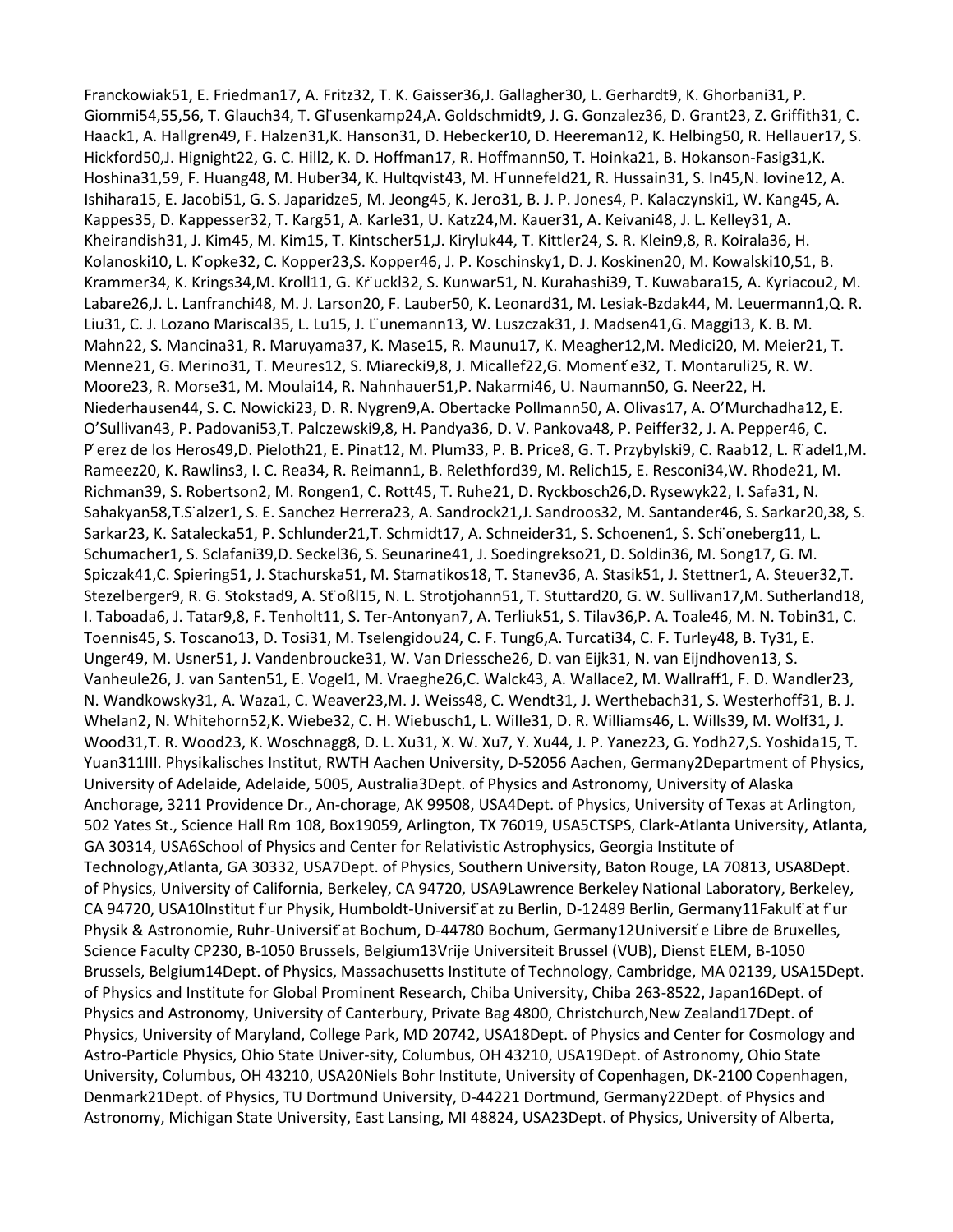Edmonton, Alberta, Canada T6G 2E124Erlangen Centre for Astroparticle Physics, Friedrich-Alexander-Universit at Erlangen-N urnberg, D-91058 Erlangen, Germany 25D epartement de physique nucl eaire et corpusculaire, Universit e de Gen`eve, CH-1211 Gen`eve, Switzerland 26 Dept. of Physics and Astronomy, University of Gent, B-9000 Gent, Belgium27Dept. of Physics and Astronomy, University of California, Irvine, CA 92697, USA28Dept. of Physics and Astronomy, University of Kansas, Lawrence, KS 66045, USA29SNOLAB, 1039 Regional Road 24, Creighton Mine 9, Lively, ON, Canada P3Y 1N230Dept. of Astronomy, University of Wisconsin, Madison, WI 53706, USA31Dept. of Physics and Wisconsin IceCube Particle Astrophysics Center, University of Wiscon-sin, Madison, WI 53706, USA32Institute of Physics, University of Mainz, Staudinger Weg 7, D-55099 Mainz, Germany33Department of Physics, Marquette University, Milwaukee, WI, 53201, USA34Physikdepartment, Technische Universit ̈at M ̈unchen, D-85748 Garching, Germany 35Institut f ̈ur Kernphysik, Westf alische Wilhelms-Universit at M unster, D-48149 M unster, Ger-many36Bartol Research Institute and Dept. of Physics and Astronomy, University of Delaware,Newark, DE 19716, USA37Dept. of Physics, Yale University, New Haven, CT 06520, USA38Dept. of Physics, University of Oxford, 1 Keble Road, Oxford OX1 3NP, UK39Dept. of Physics, Drexel University, 3141 Chestnut Street, Philadelphia, PA 19104, USA40Physics Department, South Dakota School of Mines and Technology, Rapid City, SD 57701,USA41Dept. of Physics, University of Wisconsin, River Falls, WI 54022, USA42Dept. of Physics and Astronomy, University of Rochester, Rochester, NY 14627, USA43Oskar Klein Centre and Dept. of Physics, Stockholm University, SE-10691 Stockholm, Swe-den44Dept. of Physics and Astronomy, Stony Brook University, Stony Brook, NY 11794-3800,USA45Dept. of Physics, Sungkyunkwan University, Suwon 440-746, Korea46Dept. of Physics and Astronomy, University of Alabama, Tuscaloosa, AL 35487, USA47Dept. of Astronomy and Astrophysics, Pennsylvania State University, University Park, PA16802, USA48Dept. of Physics, Pennsylvania State University, University Park, PA 16802, USA49Dept. of Physics and Astronomy, Uppsala University, Box 516, S-75120 Uppsala, Sweden50Dept. of Physics, University of Wuppertal, D-42119 Wuppertal, Germany51DESY, D-15738 Zeuthen, Germany52Dept. of Physics and Astronomy, University of California, Los Angeles, CA 90095, USA53European Southern Observatory, Karl-Schwarzschild-Str. 2, D-85748 Garching bei M ̈unchen, Germany54ASI, via del Politecnico s.n.c., I-00133 Roma, Italy55Institute for Advanced Studies, Technische Universit ̈at M ̈unchen, Lichtenbergstrasse 2a, D-85748 Garching bei M ̈unchen, Germany56ICRANet, Piazzale della Repubblica, 10 - 65122, Pescara, Italy57Instituto de F ́ısica Gleb Wataghin, UNICAMP, R. S ́ergio Buarque de Holanda 777, 13083-859 Campinas, Brazil58ICRANet-Armenia, Marshall Baghramian Avenue 24a, 0019 Yerevan, Republic of Armenia59Earthquake Research Institute, University of Tokyo, Bunkyo, Tokyo 113-0032, Japan

E-mail: [analysis@icecube.wisc.edu](mailto:analysis@icecube.wisc.edu)

#### Materials and Methods

Time-integrated analysis method The time-integrated analysis uses the unbinned maximum likelihood technique described in (28) to quantify spatial clustering of neutrino events on the sky. Energy information is also used in the analysis, primarily as a means to help separate signal and background rather than to characterize the energy distribution of the neutrino signal itself. In this method the unbinned likelihood is defined as a product over all neutrino events in the data sample:

$$
\mathcal{L}(\Phi_{100}, \gamma) = \prod_i \left( \left( \frac{n_S(\Phi_{100}, \gamma)}{N} \right) S(\mathbf{x}_s, \mathbf{x}_i, \sigma_i, E_i; \gamma) + \left( 1 - \frac{n_S(\Phi_{100}, \gamma)}{N} \right) \mathcal{B}(\sin \delta_i E_i) \right) (21)
$$

where S represents the probability distribution function (PDF) of signal events from a point source,  $B$  represents the PDF of background events, N is the total number of neutrino events, and  $n_S(\Phi_{100}, \gamma)$  is the corresponding number of signal neutrinos in the sample for a signal flux model of the form  $\Phi(E) = \Phi_{100}(E/100 \text{ TeV})^{-\gamma}$ where *E* is the true neutrino energy,  $\gamma$  is the spectral index, and  $\Phi_{100}$  is the flux normalization at 100 TeV.

S depends on the position of the source  $x_s$ , given as a vector in right ascension and declination,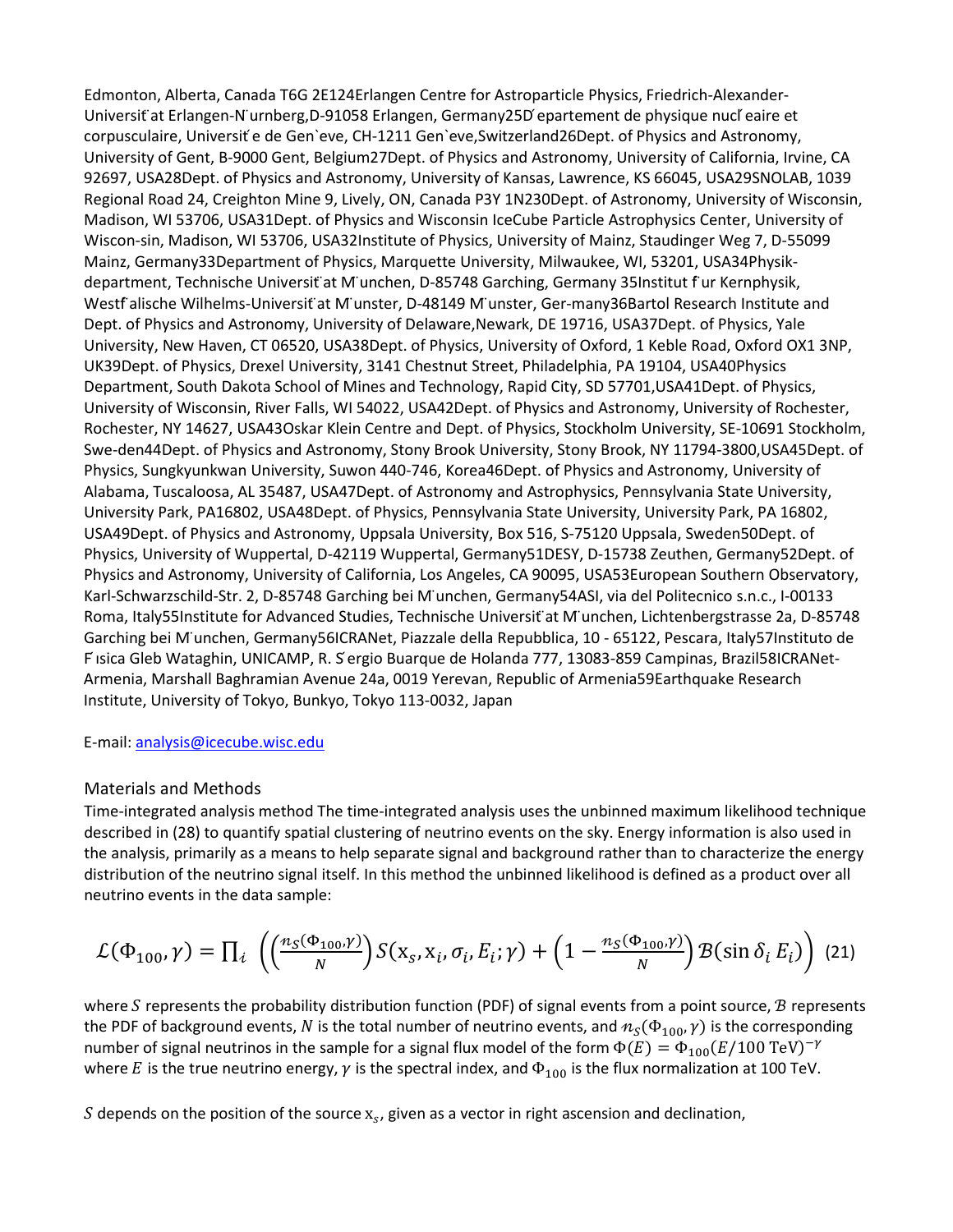the reconstructed direction of the neutrino event  $x_i$ , and the spectral index  $\gamma$  from the power-law flux model. It can be factorized into a spatial component and an energy component. The spatial component is described by a two-dimensional Gaussian,  $\exp(-|x_s-x_i|^2/2\sigma_i^2)/2\sigma_i^2$ , where  $\sigma$  is the directional reconstruction uncertainty for the *i*th neutrino event. The energy component  $\mathcal{E}_S(E_i, \sin \delta_i; \gamma)$  accounts for the probability of observing a neutrino event with reconstructed energy  $E_i$  (muon energy proxy, defined below), at a reconstructed declination of  $\delta_i$  for the signal flux model with spectral index  $\gamma$ .  $\mathcal{E}_S$  is a function of declination because the effective area of IceCube is declination dependent. The full form is:

$$
S(\mathbf{x}_s, \mathbf{x}_i, \sigma_i, E_i; \gamma) = \frac{1}{2\pi\sigma_i^2} e^{-\frac{|\mathbf{x}_s - \mathbf{x}_i|^2}{2\sigma_i^2}} \times \mathcal{E}_S(E_i, \sin \delta_i; \gamma)
$$
(52)

We construct B from individual spatial and energy components for background events as well. The spatial term is estimated using experimental data and depends only on the event's declination  $\delta_i$ , because the probability distribution of background events is uniform in right ascension. The spatial PDF for background,  $P_B(\sin \delta_i)$ , is equal to the event density per solid angle, divided by the total number of events in the sample. The background energy PDF  $\mathcal{E}_B$  ( $E_i$ , sin  $\delta_i$ ) is also estimated directly from experimental data by measuring the fraction of events with energy proxy  $E_i$  at a reconstructed declination of sin  $\delta_i$ . The full form of  $B$  is:

$$
\mathcal{B}(\sin \delta_i, E_i) = \mathcal{E}_{\mathcal{B}}(E_i, \sin \delta_i)
$$
 (S3)

The ratio  $S / B$  evaluated for a single event is referred to as the Event Weight. The main contribution to the likelihood and the final significance comes from events with large values of  $S/B$  (see e.g. Fig. 2). For a given $\Phi(E)$ , the number of signal events  $n<sub>S</sub>$  expected in the data depends upon the exposure time T and the declination-dependent effective area,  $A_{eff}(E, \sin \delta_i)$ , that characterizes the detector and data sample. It is given by:

$$
n_S = T \times \int_{100 \text{GeV}}^{1 \text{EeV}} A_{eff}(E, \sin \delta_i) \Phi(E) dE \quad (S4)
$$

where the integration is over the range of true neutrino energies relevant for the data samples. We calculate  $n_S(\Phi_{100}, \gamma)$  from Eq. S4 for the case where  $\Phi(E) = \Phi_{100}(E/100 \,\text{TeV})^{-\gamma}$ .

Properties such as effective area and exposure time vary for each of the data samples shown in Table 1, so we compute  $\mathcal L$  separately for each, and combine them as a product:

$$
\mathcal{L}(\Phi_{100}, \gamma) = \prod_j \mathcal{L}_j(\Phi_{100}, \gamma) \tag{S5}
$$

where *j* denotes the data sample. The case  $\mathcal{L}(\Phi_{100} = 0)$  represents the null hypothesis of no point source signal present (in which case  $\gamma$  is not defined). We form the test statistic  $TS = 2 \log(L(\Phi_{100}, \gamma) / L(\Phi_{100} = 0))$  as a likelihood ratio relative to the null hypothesis and maximize it as a function of its two parameters over the ranges  $\Phi_{100} \ge \gamma \in [1, 4]$  to find the best-fitting values of  $\Phi_{100}$  and  $\gamma$ .

We estimate the probability distribution of the test statistic under the null hypothesis by performing the time-integrated analysis at the location of TXS 0506+056 on samples of randomized data. Each sample is produced by assigning random values of right ascension, from  $0^{\circ}$ to 360°, to events in the original data set with a random number generator. The significance of the result for the real data is given by the p-value, defined as the fraction of randomized trials with  $TS \geq TS_{data}$ . The test-statistic distribution for the time-integrated analysis performed on 5 million randomized data sets is shown in Fig. S2. The advantage of using randomized experimental data samples to simulate the null hypothesis is that the resulting significance estimate is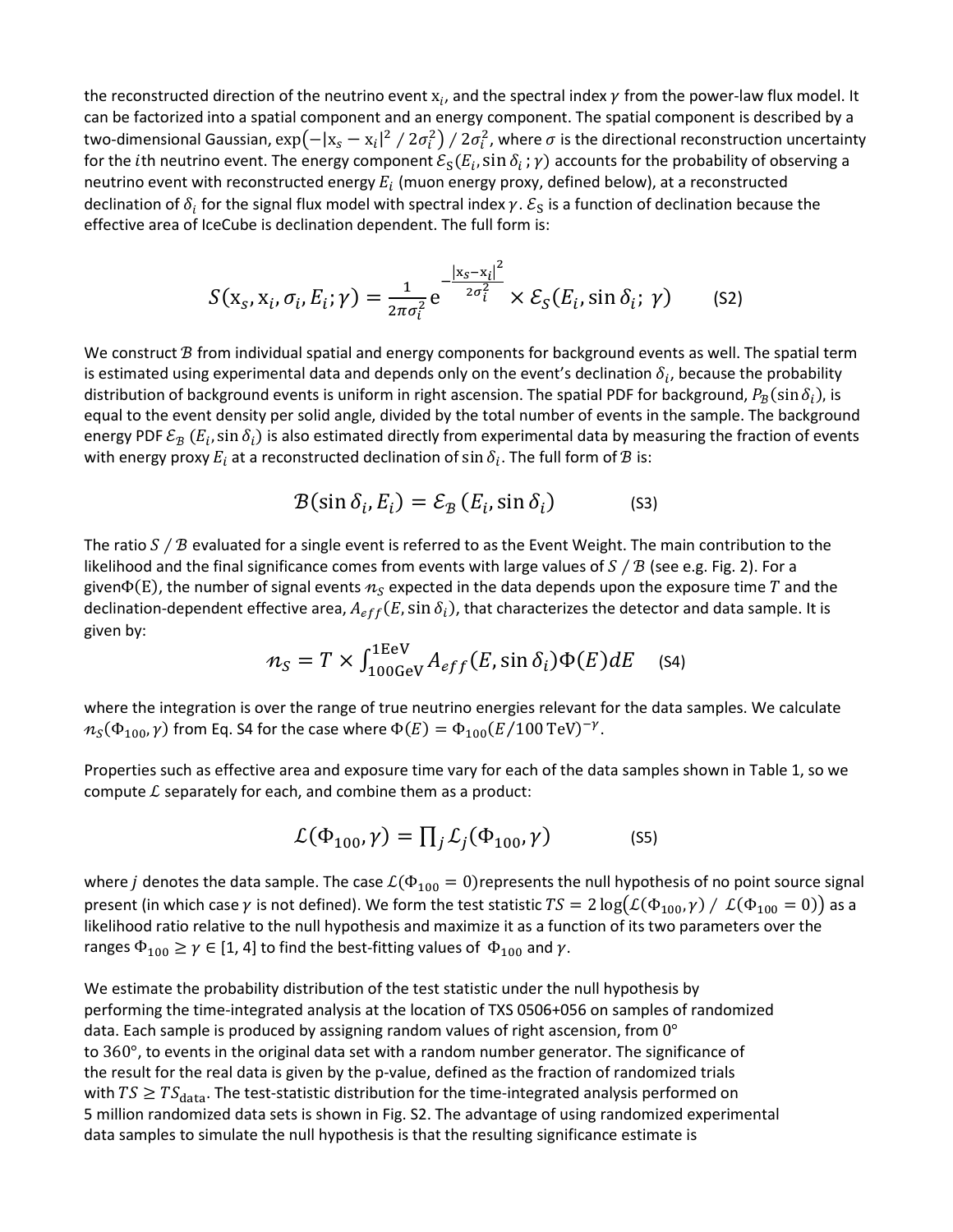generally conservative and robust against systematic errors due for example to imperfect detector simulation of the background.

#### Time-dependent analysis method

The time-dependent analysis uses the unbinned maximum-likelihood technique described in (29) to search for point source signal in which the neutrinos also cluster in time. In the model-independent version of this analysis, minimal assumptions about the time structure of the neutrino signal are made. It is only assumed that the emission is clustered around some time  $T_0$  with some duration  $T_w$ , where these are parameter values to be determined by the best fit to the data. As with the use of energy information in the analysis, the search for timeclustering is primarily a way to improve the chance of identifying a possibly time-dependent neutrino signal, rather than to provide a detailed characterization of time variability.

We consider two functional forms for the temporal distribution of events, a box function and a one-dimensional Gaussian function. These both provide reasonable fits to generic transient signals in the low statistics regime where the small number of recorded signal events provide minimal information about the exact shape. The box function is given by

$$
T_S(t_i; T_0, T_W) = \frac{1}{T_W} (T_0 - T_W / 2 < t_i < T_0 + T_W / 2) \text{ BOX} \quad \text{(56)}
$$

where  $T_0$  is the central time and  $T_W$  is the full width of the box shape. The Gaussian shape is described by the same parameters but with the following functional form

$$
T_S(t_i; T_0, T_W) = \frac{1}{\sqrt{2\pi (T_W/2)^2}} e^{-\frac{(t_i - T_0)^2}{2 (T_W/2)^2}} \text{ GAUSSIAN} \tag{S7}
$$

The PDF for the time distribution of background events  $T_B$  is given to good approximation by  $1/T$  , where  $T$  is the total observation time of the data sample, because IceCube maintains essentially uniform efficiency with time during each individual observation period (11).

The unbinned likelihood for this method is similar to the time-integrated likelihood with the functions  $S$  and  $B$ defined as before, and now including signal and background temporal terms. It is defined as a product over all neutrino events in the data sample

$$
\mathcal{L}(\Phi_{100}, \gamma, T_0, T_W) = \prod_i \left( \frac{n_S(\Phi_{100}, \gamma)}{N} \right) S \times T_S(t_i; T_0, T_W) + \left( 1 - \frac{n_S(\Phi_{100}, \gamma)}{N} \right) \mathcal{B} \times T_B. \tag{S8}
$$

We compute the time-dependent likelihood separately for each of the data periods shown in Table 1 under the assumption that we are looking for neutrino emission on timescales less than the  $\leftarrow$  year durations of the data sets. This is because significant emission on longer timescales will appear in the time-integrated analysis. As before, the test statistic is constructed using a likelihood ratio of the signal and null hypotheses:

$$
TS = 2 \log \left[ \frac{T_W}{T} \times \frac{\mathcal{L}(\Phi_{100}.\gamma, T_0, T_W)}{\mathcal{L}(\Phi_{100}=0)} \right]
$$
(S9)

where the additional factor  $T_W/T$  corrects for the look-elsewhere effect due to choosing a time window of width  $T_W$  from within a sample with observation time T. As explained in (29) where it is derived, the form of this correction arises from the fact that there are more possible short time windows than long ones, with correspondingly more possibilities for a cluster to occur in a short window by chance. We maximize the test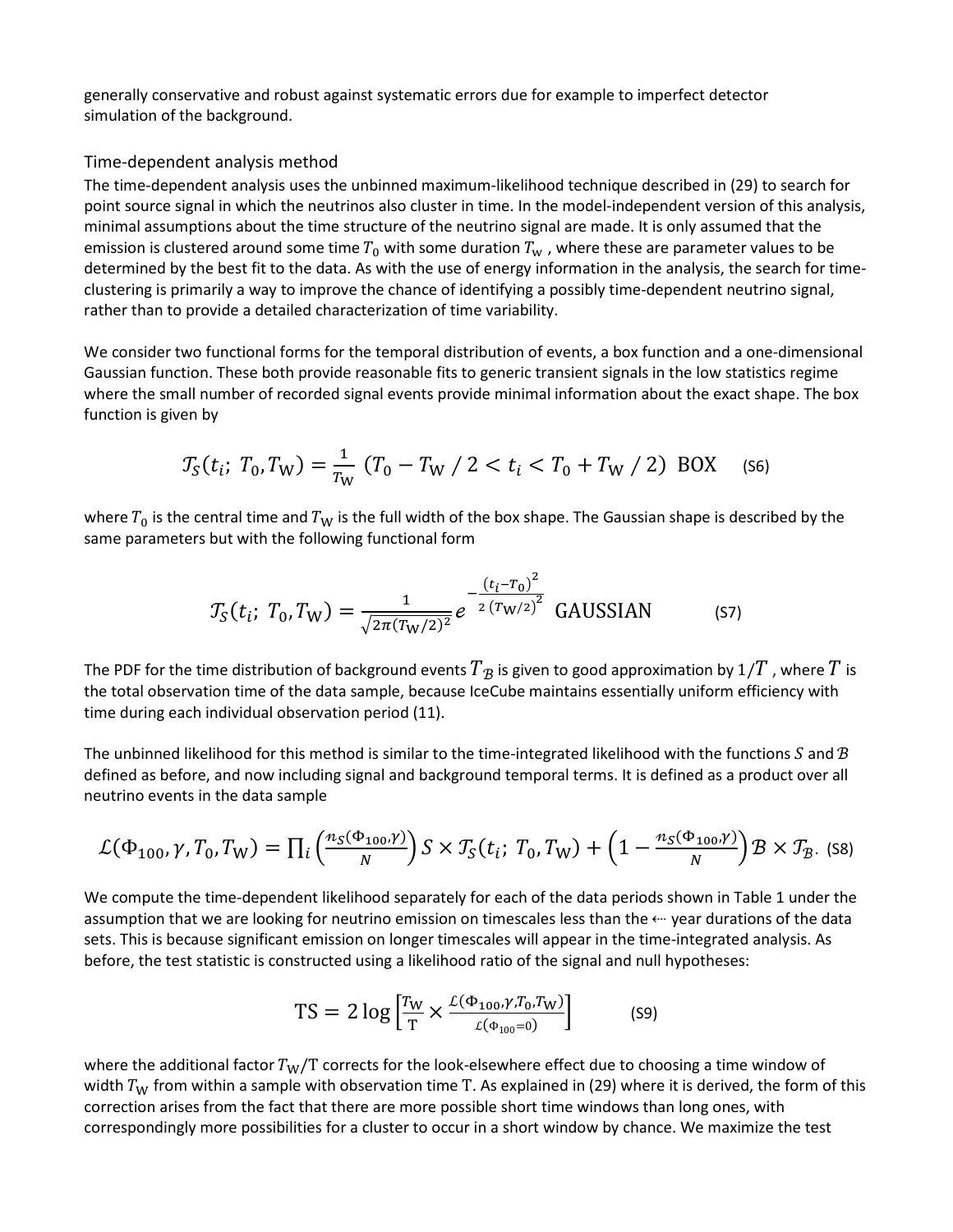statistic as a function of its four parameters in order to find the best-fit values of  $\Phi_{100}$ ,  $\gamma$ ,  $T_W$ , and  $T_0$ . This is done over the ranges  $\Phi_{100} \ge 0$ ,  $\gamma \in [1,4]$ ,  $T_W < T/2$ ,  $T_0 \in [T_{min}, T_{max}]$ . where  $T_{min}$  and  $T_{max}$  are the start and end times of the data sample.

Again, we estimate the probability distribution of the test statistic under the null hypothesis by performing the time-dependent analysis at the location of TXS 0506+056 on samples of randomized data. In the timedependent case, random samples are produced by randomly re-assigning the times among the events within the same data period used to compute the likelihood. The equatorial coordinates are then recomputed using the new times. All other event properties remain unchanged. Fig. S3 shows the resulting test-statistic distributions for the analysis applied to randomized IC86b data samples using both the box and the Gaussian window shapes.

Since we perform the likelihood analysis separately on six data samples, there is an additional look-elsewhere correction when we choose the sample with the best p-value. For small p-values (i.e. if the result is significant) this correction can be made by multiplying the p-value by  $T_{total}/T$ , where T is the observation time of the chosen sample, and  $T_{total}$  is the combined observation time of all of the samples. This is an extension of the same look-elsewhere factor described above, from (29).

#### Muon energy and neutrino energy

While traversing the ice, muons above ~ 1 TeV experience stochastic energy losses due to pair production, bremsstrahlung, and photo-nuclear interactions. The magnitude of these energy losses is inferred from the pattern and intensity of Cherenkov photons recorded by the optical sensors, allowing an estimate of the muon's energy. Inferring the energy of the original neutrino from the muon energy introduces significant uncertainties, because the muon can travel kilometers in the ice and only part of the track is observed as it passes through the instrumented detector volume. In most cases, the muon is created in a neutrino interaction that occurred at an unknown distance before the muon arrived at the detector region, so the observed muon energy that remains is in general a lower bound on the neutrino energy.

The likelihood analysis does not attempt to estimate the original neutrino energy for each event. Instead, for the signal energy PDF, it relies on the distribution of expected muon energies which is determined by detector simulation using the neutrino flux model specified in the signal hypothesis. The background energy PDF is determined by the muon energy distribution of the experimental data itself. This allows the likelihood ratio test to be performed directly using the reconstructed muon-energy observables.

For a single event, it is possible to use the reconstructed muon energy to estimate the original neutrino energy, with large uncertainties. Fig. S4 shows an example of the distribution of reconstructed muon energies for a range of different neutrino energies based on detector simulations of the IC86b sample for neutrinos arriving from the declination of TXS 0506+056. Given the reconstructed muon energy of a single event, the probability distribution for the original neutrino energy depends on the assumed prior distribution of neutrino energies. In Fig. S5 this is shown for the same simulation and assuming that the neutrino flux follows a power-law spectrum  $dN/dE \propto E^{-2.1}$ . A specific example for the case of a reconstructed muon energy of 10 TeV in the IC86b sample, at the declination of TXS 0506+056, is shown in Fig. S6 for different assumed power-law spectra.

The muon energy reconstruction algorithms are different across the six data samples, as are the expected distributions of muon energies due to different event selections and detector configurations. The muon energy observable is generically referred to as the Muon Energy Proxy, but it is strictly only comparable with other proxy values from the same data sample. Details of the event selections and reconstruction algorithms for each sample are described in (21) and references therein.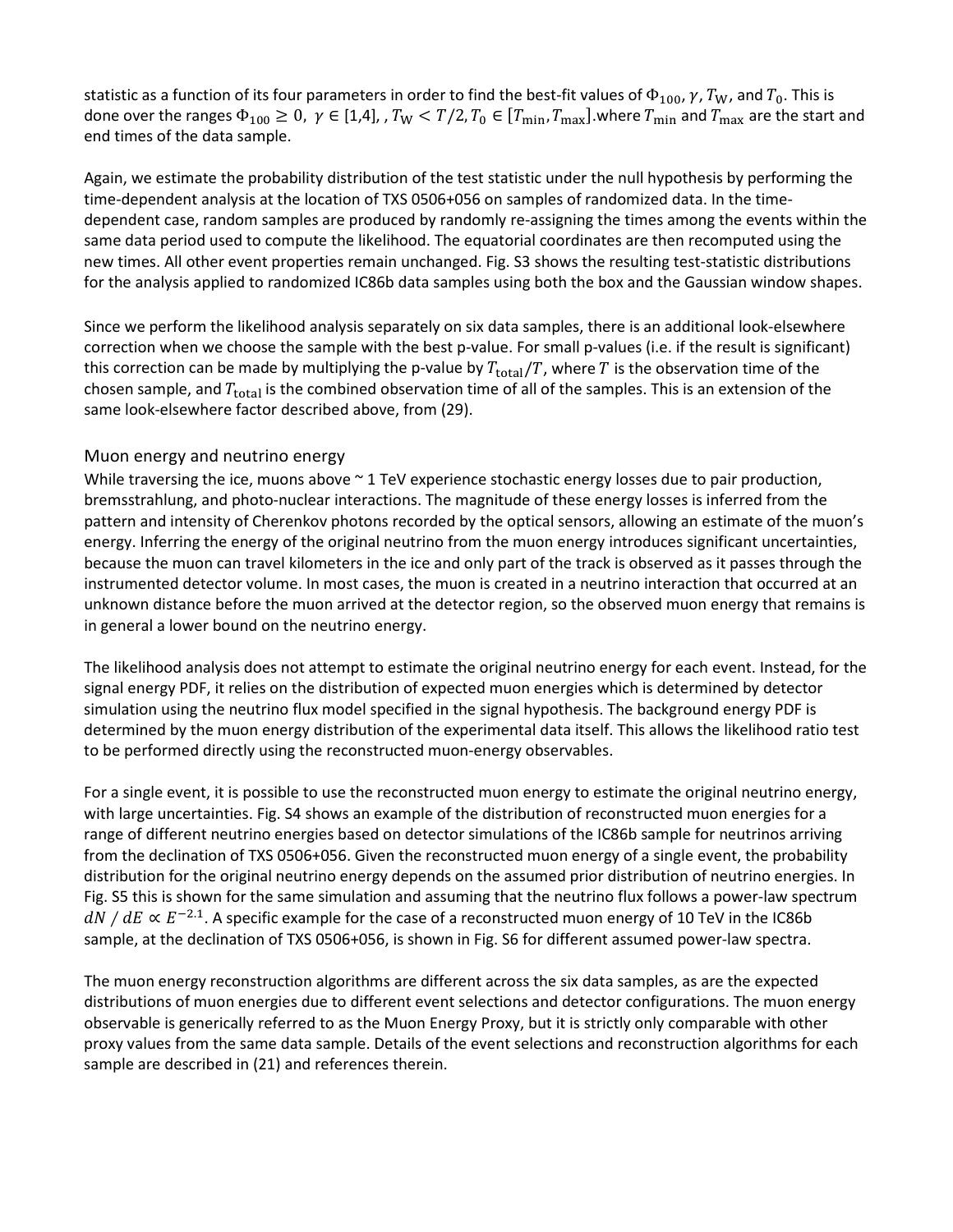

**Figure S1: Effective areas for each data sample.** Each curve represents the effective area of IceCube to muon neutrino events at the declination of TXS 0506+056 for the different detector configurations.



**Figure S2: Time-integrated analysis test statistic distribution. The** blue curve corresponds to the probability of observing at least the test statistic value  $TS$  from the time-integrated analysis performed on randomized data. The dashed line marks the  $TS$  value observed at the location of TXS 0506+056 with 9.5 years of data, including the IceCube-170922A event. The dash-dotted line marks the  $TS$  value observed at the location of TXS 0506+056 with 7 years of data (IC86c removed), which does not contain the IceCube-170922A event.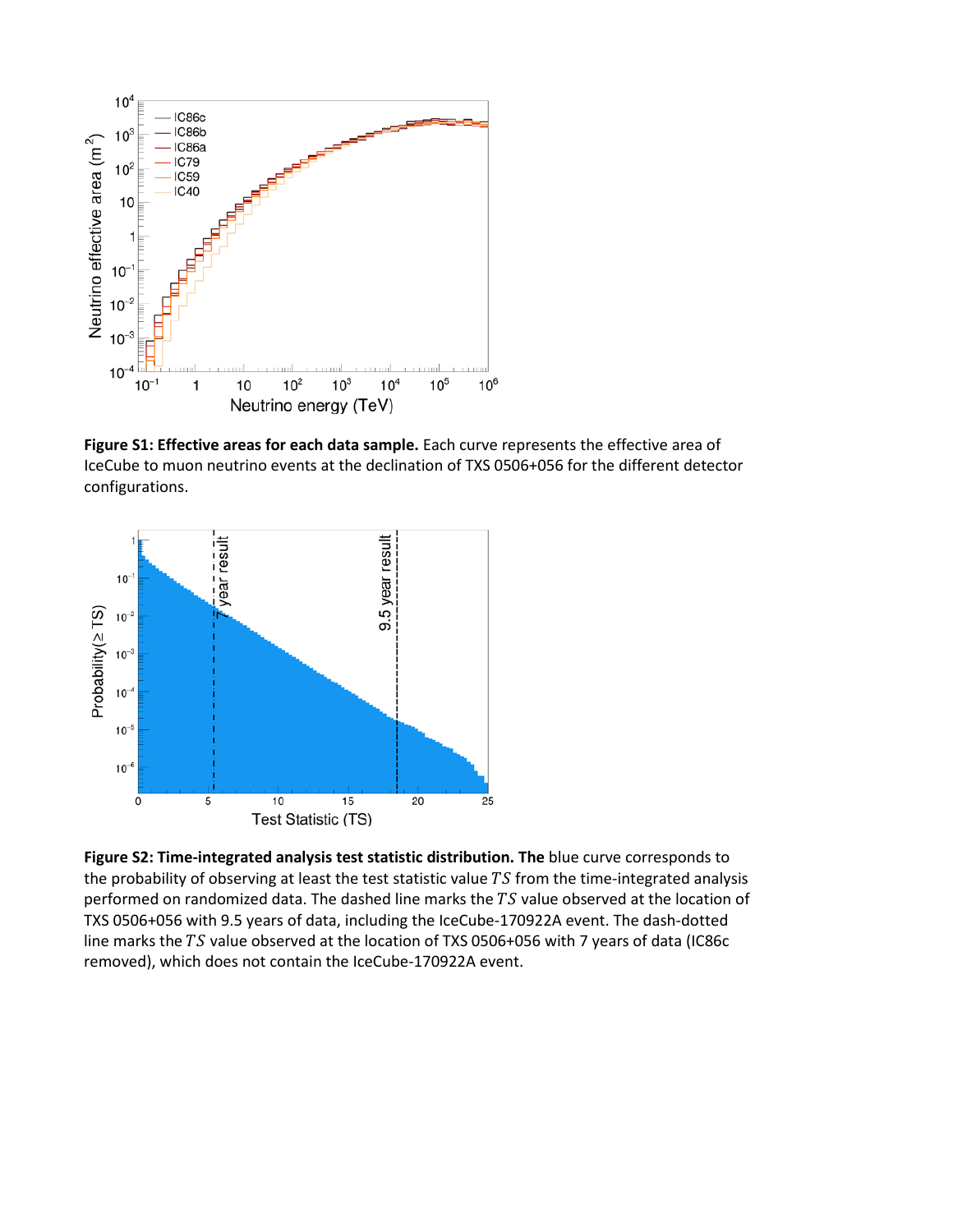

**Figure S3: Time-dependent analysis test statistic distributions**. The blue curve corresponds to the probability of observing at least the test statistic value  $TS$  from the time-dependent analysis performed on randomized data with (a) the Gaussian window and (b) the box window. The dashed lines mark the  $TS$  values observed at the location of TXS 0506+056 with the Gaussian and box windows during the IC86b period.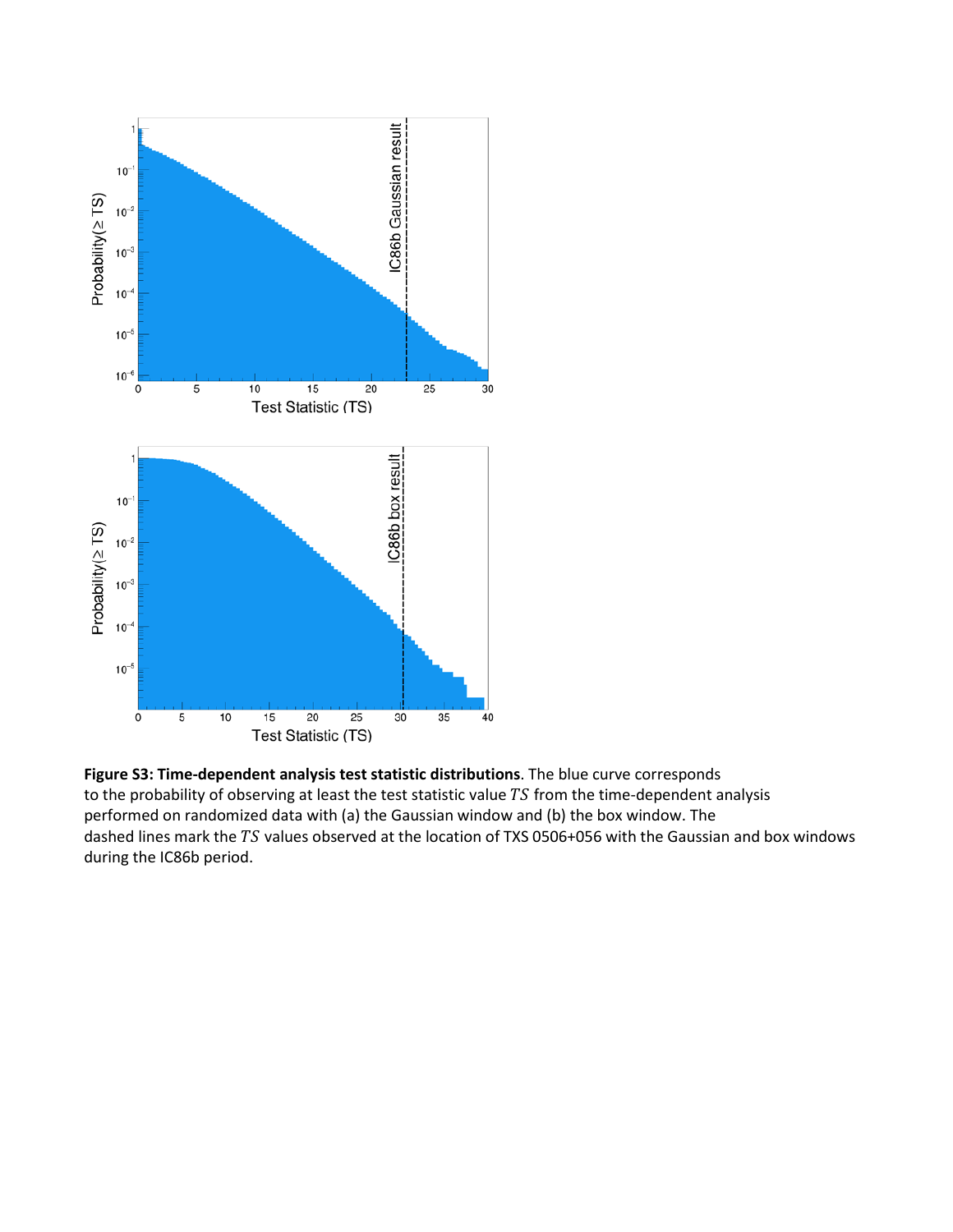

**Figure S4: Distribution of Muon Energy Proxy for true neutrino energies.** Distribution of reconstructed muon energies (Muon Energy Proxy) for different neutrino energies specified on the y-axis. Each horizontal slice in neutrino energy  $E_{\nu}$  has been individually normalized. The neutrinos were simulated from the declination of TXS 0506+056 with the same event selection and reconstruction algorithms as applied to the real data for the IC86b sample.



**Figure S5: Distribution of true neutrino energy as a function of Muon Energy Proxy**. Distribution of true neutrino energies for different observed values of the Muon Energy Proxy specified on the x-axis. The same simulation was used for IC86b as in Fig. S4, with the neutrino energy distribution weighted according to a power-law spectrum  $dN/dE \propto E^{-2.1}$ . Each vertical slice in Muon Energy Proxy was then individually normalized. Assuming this prior on the neutrino energy distribution, an observed value of the Muon Energy Proxy determines the probability distribution of the true neutrino energy.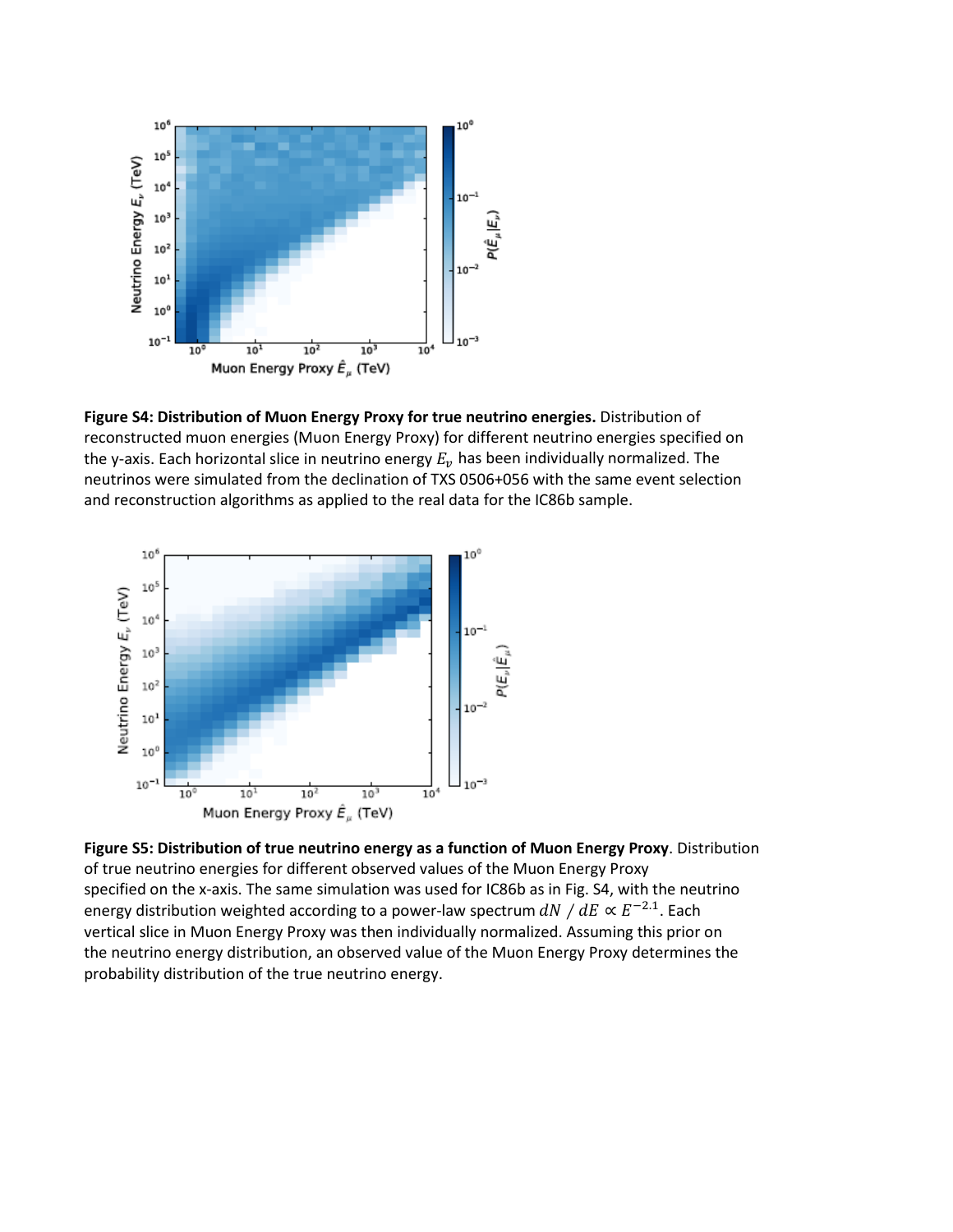

**Figure S6: Estimate of neutrino energy for Muon Energy Proxy of 10 TeV.** Probability distribution of neutrino energies corresponding to a Muon Energy Proxy value of 10 TeV, under different assumptions of the neutrino spectral energy distribution. The same simulation was used as in Fig. S4.

### References and Notes

- [↵](https://science.sciencemag.org/content/361/6398/147#xref-ref-1-1)Pierre Auger Collaboration*, Observation of a large-scale anisotropy in the arrival directions of cosmic rays above 8 × 1018 eV. Science 357, 1266–1270 (2017). doi:10.1126/science.aan4338pmid:28935800*
- [↵](https://science.sciencemag.org/content/361/6398/147#xref-ref-2-1)F. Reines*, Neutrino Interactions. Annu. Rev. Nucl. Part. Sci. 10, 1–26 (1960). doi:10.1146/annurev.ns.10.120160.000245*
- [↵](https://science.sciencemag.org/content/361/6398/147#xref-ref-3-1)C. M. Urry, P. Padovani*, Unified Schemes for Radio-Loud Active Galactic Nuclei. Publ. Astron. Soc. Pac. 107, 803 (1995). doi:10.1086/133630*
- [↵](https://science.sciencemag.org/content/361/6398/147#xref-ref-4-1)K. Mannheim*, High-energy neutrinos from extragalactic jets. Astropart. Phys. 3, 295–302 (1995). doi:10.1016/0927-6505(94)00044-4*
- F. Halzen, E. Zas*, Neutrino Fluxes from Active Galaxies: A Model-Independent Estimate. Astrophys. J. 488, 669– 674 (1997). doi:10.1086/304741*
- A. Mücke, R. J. Protheroe, R. Engel, J. P. Rachen, T. Stanev*, BL Lac objects in the synchrotron proton blazar model. Astropart. Phys. 18, 593–613 (2003). doi:10.1016/S0927-6505(02)00185-8*
- K. Murase, in *Neutrino Astronomy*, T. Gaisser, A. Karle, Eds. (World Scientific, 2017), pp. 15–31.
- M. Petropoulou, C. D. Dermer*, Properties of blazar jets defined by an economy of power. Astrophys. J. Lett. 825, L11 (2017).*
- [↵](https://science.sciencemag.org/content/361/6398/147#xref-ref-9-1)C. Guépin, K. Kotera*, Can we observe neutrino flares in coincidence with explosive transients? Astron. Astrophys. 603, A76 (2017). doi:10.1051/0004-6361/201630326*
- [↵](https://science.sciencemag.org/content/361/6398/147#xref-ref-10-1)M.-H. Ulrich, L. Maraschi, C. M. Urry*, Variability of active galactic nuclei. Annu. Rev. Astron. Astrophys. 35, 445– 502 (1997). doi:10.1146/annurev.astro.35.1.445*
- [↵](https://science.sciencemag.org/content/361/6398/147#xref-ref-11-1)M. G. Aartsen, M. Ackermann, J. Adams, J. A. Aguilar, M. Ahlers, M. Ahrens, D. Altmann, K. Andeen, T. Anderson, I. Ansseau, G. Anton, M. Archinger, C. Argüelles, R. Auer, J. Auffenberg, S. Axani, J. Baccus, X. Bai, S. Barnet, S. W. Barwick, V. Baum, R. Bay, K. Beattie, J. J. Beatty, J. B. Tjus, K.-H. Becker, T. Bendfelt, S. BenZvi, D. Berley, E. Bernardini, A. Bernhard, D. Z. Besson, G. Binder, D. Bindig, M. Bissok, E. Blaufuss, S. Blot, D. Boersma, C. Bohm, M. Börner, F. Bos, D. Bose, S. Böser, O. Botner, A. Bouchta, J. Braun, L. Brayeur, H.-P. Bretz, S. Bron, A. Burgman, C. Burreson, T. Carver, M. Casier, E. Cheung, D. Chirkin, A. Christov, K. Clark, L. Classen, S. Coenders, G. H. Collin, J. M. Conrad, D. F. Cowen, R. Cross, C. Day, M. Day, J. P. A. M. de André, C. D. Clercq, E. P. Rosendo, H. Dembinski, S. D. Ridder, F. Descamps, P. Desiati, K. D. de Vries, G. de Wasseige, M. de With, T. DeYoung, J. C. Díaz-Vélez, V. di Lorenzo, H.Dujmovic, J. P. Dumm, M. Dunkman, B. Eberhardt, W. R. Edwards, T. Ehrhardt, B. Eichmann, P. Eller, S. Euler, P. A. Evenson, S. Fahey, A. R. Fazely, J. Feintzeig, J. Felde, K. Filimonov, C. Finley, S. Flis, C.-C. Fösig, A. Franckowiak, M. Frère, E. Friedman, T. Fuchs, T. K. Gaisser, J. Gallagher, L. Gerhardt, K. Ghorbani, W. Giang, L. Gladstone, T. Glauch, D. Glowacki, T. Glüsenkamp, A. Goldschmidt, J. G. Gonzalez, D. Grant, Z. Griffith, L. Gustafsson, C. Haack, A. Hallgren, F. Halzen, E. Hansen, T. Hansmann, K. Hanson, J. Haugen, D.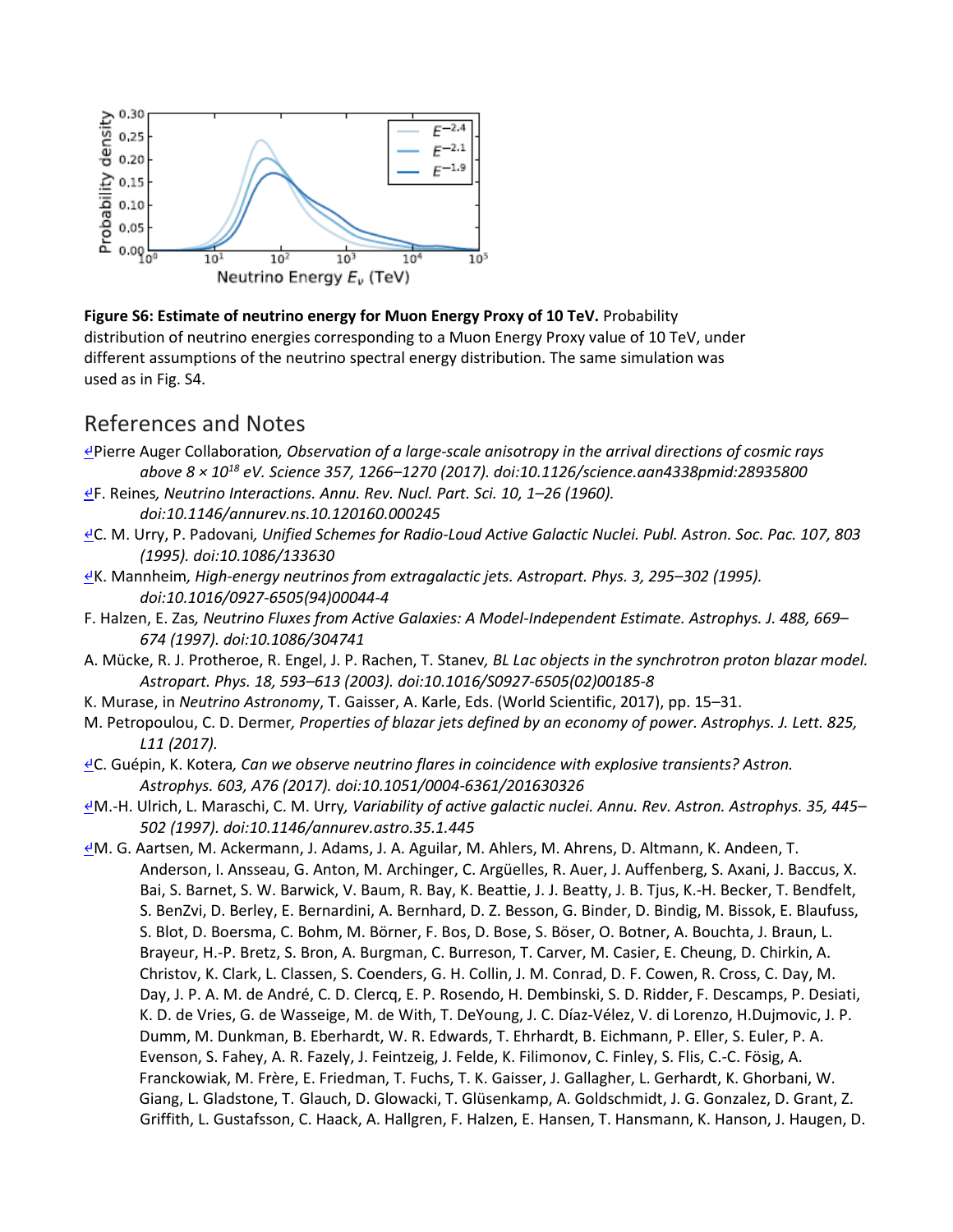Hebecker, D. Heereman, K. Helbing, R. Hellauer, R. Heller, S. Hickford, J. Hignight, G. C. Hill, K. D. Hoffman, R. Hoffmann, K. Hoshina, F. Huang, M. Huber, P. O. Hulth, K. Hultqvist, S. In, M. Inaba, A. Ishihara, E. Jacobi, J. Jacobsen, G. S. Japaridze, M. Jeong, K. Jero, A. Jones, B. J. P. Jones, J. Joseph, W. Kang, A. Kappes, T. Karg, A. Karle, U. Katz, M. Kauer, A. Keivani, J. L. Kelley, J. Kemp, A. Kheirandish, J. Kim, M. Kim, T. Kintscher, J. Kiryluk, N. Kitamura, T. Kittler, S. R. Klein, S. Kleinfelder, M. Kleist, G. Kohnen, R. Koirala, H. Kolanoski, R. Konietz, L. Köpke, C. Kopper, S. Kopper, D. J. Koskinen, M. Kowalski, M. Krasberg, K. Krings, M. Kroll, G. Krückl, C. Krüger, J. Kunnen, S. Kunwar, N. Kurahashi, T. Kuwabara, M. Labare, K. Laihem, H. Landsman, J. L. Lanfranchi, M. J. Larson, F. Lauber, A. Laundrie, D. Lennarz, H. Leich, M. Lesiak-Bzdak, M. Leuermann, L. Lu, J. Ludwig, J. Lünemann, C. Mackenzie, J. Madsen, G. Maggi, K. B. M. Mahn, S. Mancina, M. Mandelartz, R. Maruyama, K. Mase, H. Matis, R. Maunu, F. McNally, C. P. McParland, P. Meade, K. Meagher, M. Medici, M. Meier, A. Meli, T. Menne, G. Merino, T. Meures, S. Miarecki, R. H. Minor,T. Montaruli, M. Moulai, T. Murray, R. Nahnhauer, U. Naumann, G. Neer, M. Newcomb, H. Niederhausen, S. C. Nowicki, D. R. Nygren, A. O. Pollmann, A. Olivas, A. O'Murchadha, T. Palczewski, H. Pandya, D. V. Pankova, S. Patton, P. Peiffer, Ö. Penek, J. A. Pepper, C. P. Heros, C. Pettersen, D. Pieloth, E. Pinat, P. B. Price, G. T. Przybylski, M. Quinnan, C. Raab, L. Rädel, M. Rameez, K. Rawlins, R. Reimann, B. Relethford, M. Relich, E. Resconi, W. Rhode, M. Richman, B. Riedel, S. Robertson, M. Rongen, C. Roucelle, C. Rott, T. Ruhe, D. Ryckbosch, D. Rysewyk, L. Sabbatini, S. E. S. Herrera, A. Sandrock, J. Sandroos, P. Sandstrom, S. Sarkar, K. Satalecka, P. Schlunder, T. Schmidt, S. Schoenen, S. Schöneberg, A. Schukraft, L. Schumacher, D. Seckel, S. Seunarine, M. Solarz, D. Soldin, M. Song, G. M. Spiczak, C. Spiering, T. Stanev, A. Stasik, J. Stettner, A. Steuer, T. Stezelberger, R. G. Stokstad, A. Stößl, R. Ström, N. L. Strotjohann, K.-H. Sulanke, G. W. Sullivan, M. Sutherland, H. Taavola, I. Taboada, J. Tatar, F. Tenholt, S. Ter-Antonyan, A. Terliuk, G. Tešić, L. Thollander, S. Tilav, P. A. Toale, M. N. Tobin, S. Toscano, D. Tosi, M. Tselengidou, A. Turcati, E. Unger, M. Usner, J. Vandenbroucke, N. Eijndhoven, S. Vanheule, M. Rossem, J. Santen, M. Vehring, M. Voge, E. Vogel, M. Vraeghe, D. Wahl, C. Walck, A. Wallace, M. Wallraff, N. Wandkowsky, C. Weaver, M. J. Weiss, C. Wendt, S. Westerhoff, D. Wharton, B. J. Whelan, S. Wickmann, K. Wiebe, C. H. Wiebusch, L. Wille, D. R. Williams, L. Wills, P. Wisniewski, M. Wolf, T. R. Wood, E. Woolsey, K. Woschnagg, D. L. Xu, X. W. Xu, Y. Xu, J. P. Yanez, G. Yodh, S. Yoshida, M. Zoll*, The IceCube Neutrino Observatory: Instrumentation and online systems. J. Instrum. 12, P03012 (2017). doi:10.1088/1748-0221/12/03/P03012*

[↵](https://science.sciencemag.org/content/361/6398/147#xref-ref-12-1)M. G. Aartsen, K. Abraham, M. Ackermann, J. Adams, J. A. Aguilar, M. Ahlers, M. Ahrens, D. Altmann, K. Andeen, T. Anderson, I. Ansseau, G. Anton, M. Archinger, C. Argüelles, J. Auffenberg, S. Axani, X. Bai, S. W. Barwick, V. Baum, R. Bay, J. J. Beatty, J. B. Tjus, K.-H. Becker, S. BenZvi, D. Berley, E. Bernardini, A. Bernhard, D. Z. Besson, G. Binder, D. Bindig, M. Bissok, E. Blaufuss, S. Blot, C. Bohm, M. Börner, F. Bos, D. Bose, S. Böser, O. Botner, J. Braun, L. Brayeur, H.-P. Bretz, S. Bron, A. Burgman, T. Carver, M. Casier, E. heung, D. Chirkin, A. Christov, K. Clark, L. Classen, S. Coenders, G. H. Collin, J. M. Conrad, D. F. Cowen, R. Cross, M. Day, J. P. A. M. André, C. D. Clercq, E. P. Rosendo, H. Dembinski, S. D. Ridder, P. Desiati, K. D. de Vries, G. de Wasseige, M. de With, T. DeYoung, J. C. Díaz-Vélez, V. Lorenzo, H. Dujmovic, J. P. Dumm, M. Dunkman, B. Eberhardt, T. Ehrhardt, B. Eichmann, P. Eller, S. Euler, P. A. Evenson, S. Fahey, A. R. Fazely, J. Feintzeig, J. Felde, K. Filimonov, C. Finley, S. Flis, C.-C. Fösig, A. Franckowiak, E. Friedman, T. Fuchs, T. K. Gaisser, J. Gallagher, L. Gerhardt, K. Ghorbani, W. Giang, L. Gladstone, T. Glauch, T. lüsenkamp, A. Goldschmidt, G. Golup, J. G. Gonzalez, D. Grant, Z. Griffith, C. Haack, A. H. Ismail, A. Hallgren, F. Halzen, E. Hansen, T. Hansmann, K. Hanson, D. Hebecker, D. Heereman, K. Helbing, R. Hellauer, S. Hickford, J. Hignight, G. C. Hill, K. D. Hoffman, R. Hoffmann, K. Holzapfel, K. Hoshina, F. Huang, M. Huber, K. Hultqvist, S. In, A. Ishihara, E. Jacobi, G. S. Japaridze, M. Jeong, K. Jero, B. J. P. Jones, M. Jurkovic, A. Kappes, T. Karg, A. Karle, U. Katz, M. Kauer, A. Keivani, J. L. Kelley, A. Kheirandish, M. Kim, T. Kintscher, J. Kiryluk, T. Kittler, S. R. Klein, G. Kohnen, R. Koirala, H. Kolanoski, R. Konietz, L. Köpke, C. Kopper, S. Kopper, D. J. Koskinen, M. Kowalski, K. Krings, M. Kroll, G. Krückl, C. Krüger, J. Kunnen, S. Kunwar, N. Kurahashi, T. Kuwabara, M. Labare, J. L. Lanfranchi, M. J. Larson, F. Lauber, D. Lennarz, M. Lesiak-Bzdak, M. Leuermann, L. Lu, J. Lünemann, J. Madsen, G. Maggi, K. B. M. Mahn, S. Mancina, M. Mandelartz, R. Maruyama, K. Mase, R. Maunu, F. McNally, K. Meagher, M. Medici, M. Meier, A. Meli, T.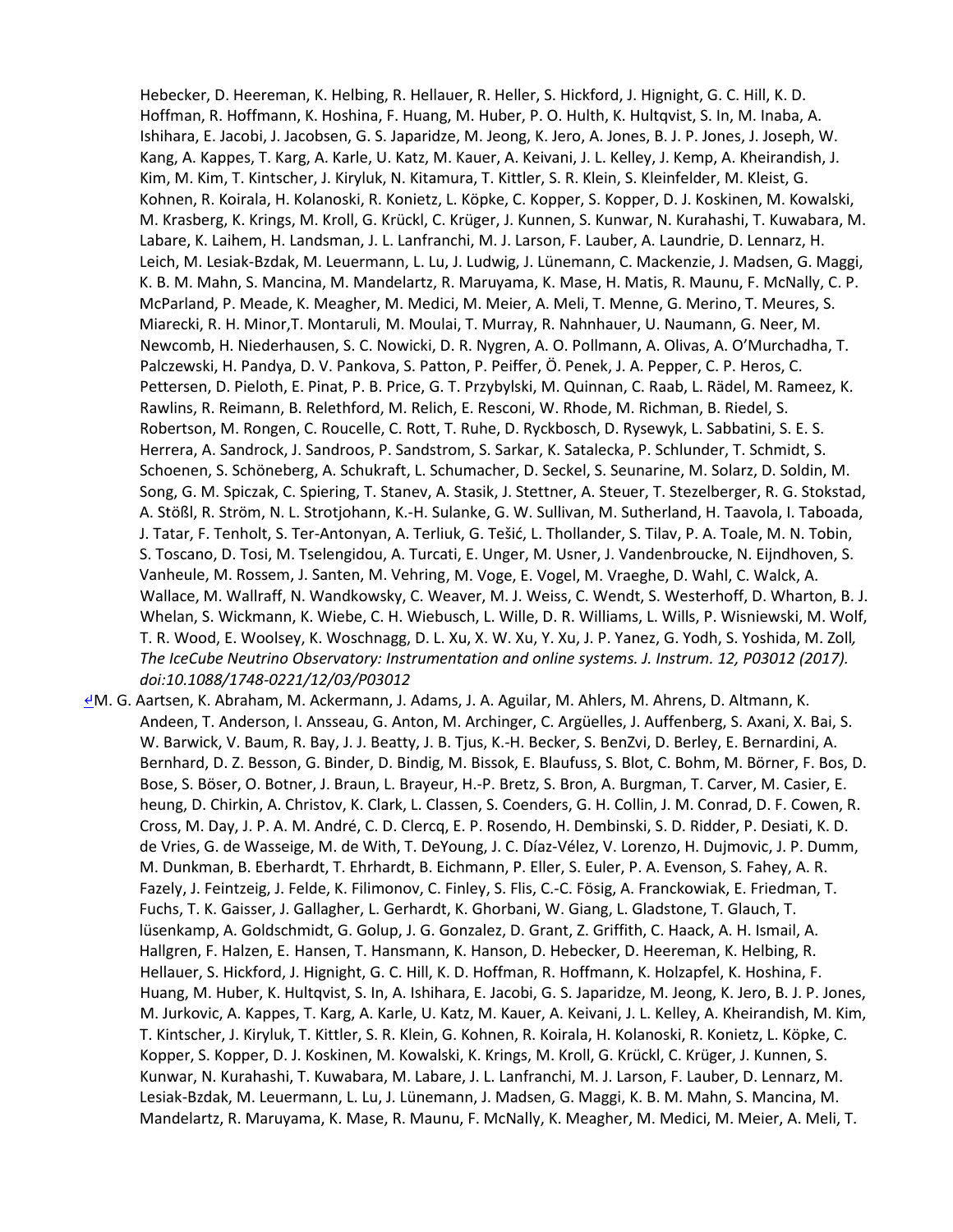Menne, G. Merino, T. Meures, S. Miarecki, L. Mohrmann, T. Montaruli, M. Moulai, R. Nahnhauer, U. Naumann, G. Neer, H. Niederhausen, S. C. Nowicki, D. R. Nygren, A. O. Pollmann, A. Olivas, A. O'Murchadha, T. Palczewski, H. Pandya, D. V. Pankova, P. Peiffer, Ö. Penek, J. A. Pepper, C. P. Heros, D. Pieloth, E. Pinat, P. B. Price, G. T. Przybylski, M. Quinnan, C. Raab, L. Rädel, M. Rameez, K. Rawlins, R. Reimann, B. Relethford, M. Relich, E. Resconi, W. Rhode, M. Richman, B. Riedel, S. Robertson, M. Rongen, C. Rott, T. Ruhe, D. Ryckbosch, D. Rysewyk, L. Sabbatini, S. E. S. Herrera, A. Sandrock, J. Sandroos, S. Sarkar, K. Satalecka, P. Schlunder, T. Schmidt, S. Schoenen, S. Schöneberg, L. Schumacher, D. Seckel, S. Seunarine, D. Soldin, M. Song, G. M. Spiczak, C. Spiering, T. Stanev, A. Stasik, J. Stettner, A. Steuer, T. Stezelberger, R. G. Stokstad, A. Stössl, R. Ström, N. L. Strotjohann, G. W. Sullivan, M. Sutherland, H. Taavola, I. Taboada, J. Tatar, F. Tenholt, S. Ter-Antonyan, A. Terliuk, G. Tešić, S. Tilav, P. A. Toale, M. N. Tobin, S. Toscano, D. Tosi, M. Tselengidou, A. Turcati, E. Unger, M. Usner, J. Vandenbroucke, N. Eijndhoven, S. Vanheule, M. Rossem, J. Santen, J. Veenkamp, M. Vehring, M. Voge, E. Vogel, M. Vraeghe, C. Walck, A. Wallace, M. Wallraff, N. Wandkowsky, C. Weaver, M. J. Weiss, C. Wendt, S. Westerhoff, B. J. Whelan, S. Wickmann, K. Wiebe, C. H. Wiebusch, L. Wille, D. R. Williams, L. Wills, M. Wolf, T. R. Wood, E. Woolsey, K. Woschnagg, D. L. Xu, X. W. Xu, Y. Xu, J. P. Yanez, G. Yodh, S. Yoshida, M. Zoll*, All-sky Search for Time-integrated Neutrino Emission from Astrophysical Sources with 7 yr of IceCube Data. Astrophys. J. 835, 151 (2017). doi:10.3847/1538-4357/835/2/151*

[↵](https://science.sciencemag.org/content/361/6398/147#xref-ref-13-1)M. G. Aartsen, R. Abbasi, Y. Abdou, M. Ackermann, J. Adams, J. A. Aguilar, M. Ahlers, D. Altmann, J. Auffenberg, X. Bai, M. Baker, S. W. Barwick, V. Baum, R. Bay, J. J. Beatty, S. Bechet, J. Becker Tjus, K.-H. Becker, M. Bell, M. L. Benabderrahmane, S. BenZvi, J. Berdermann, P. Berghaus, D. Berley, E. Bernardini, A. Bernhard, D. Bertrand, D. Z. Besson, G. Binder, D. Bindig, M. Bissok, E. Blaufuss, J. Blumenthal, D. J. Boersma, S. Bohaichuk, C. Bohm, D. Bose, S. Böser, O. Botner, L. Brayeur, H.-P. Bretz, A. M. Brown, R. Bruijn, J. Brunner, M. Carson, J. Casey, M. Casier, D. Chirkin, A. Christov, B. Christy, K. Clark, F. Clevermann, S. Coenders, S. Cohen, D. F. Cowen, A. H. Cruz Silva, M. Danninger, J. Daughhetee, J. C. Davis, C. De Clercq, S. De Ridder, P. Desiati, M. de With, T. DeYoung, J. C. Díaz-Vélez, M. Dunkman, R. Eagan, B. Eberhardt, J. Eisch, R. W. Ellsworth, S. Euler, P. A. Evenson, O. Fadiran, A. R. Fazely, A. Fedynitch, J. Feintzeig, T. Feusels, K. Filimonov, C. Finley, T. Fischer-Wasels, S. Flis, A. Franckowiak, R. Franke, K. Frantzen, T. Fuchs, T. K. Gaisser, J. Gallagher, L. Gerhardt, L. Gladstone, T. Glüsenkamp, A. Goldschmidt, G. Golup, J. G. Gonzalez, J. A. Goodman, D. Góra, D. T. Grandmont, D. Grant, A. Groß, C. Ha, A. Haj Ismail, P. Hallen, A. Hallgren, F. Halzen, K. Hanson, D. Heereman, D. Heinen, K. Helbing, R. Hellauer, S. Hickford, G. C. Hill, K. D. Hoffman, R. Hoffmann, A. Homeier, K. Hoshina, W. Huelsnitz, P. O. Hulth, K. Hultqvist, S. Hussain, A. Ishihara, E. Jacobi, J. Jacobsen, K. Jagielski, G. S. Japaridze, K. Jero, O. Jlelati, B. Kaminsky, A. Kappes, T. Karg, A. Karle, J. L. Kelley, J. Kiryluk, F. Kislat, J. Kläs, S. R. Klein, J.-H. Köhne, G. Kohnen, H. Kolanoski, L. Köpke, C. Kopper, S. Kopper, D. J. Koskinen, M. Kowalski, M. Krasberg, K. Krings, G. Kroll, J. Kunnen, N. Kurahashi, T. Kuwabara, M. Labare, H. Landsman, M. J. Larson, M. Lesiak-Bzdak, M. Leuermann, J. Leute, J. Lünemann, J. Madsen, R. Maruyama, K. Mase, H. S. Matis, F. McNally, K. Meagher, M. Merck, P. Mészáros, T. Meures, S. Miarecki, E. Middell, N. Milke, J. Miller, L. Mohrmann, T. Montaruli, R. Morse, R. Nahnhauer, U. Naumann, H. Niederhausen, S. C. Nowicki, D. R. Nygren, A. Obertacke, S. Odrowski, A. Olivas, M. Olivo, A. O'Murchadha, L. Paul, J. A. Pepper, C. Pérez de los Heros, C. Pfendner, D. Pieloth, E. Pinat, N. Pirk, J. Posselt, P. B. Price, G. T. Przybylski, L. Rädel, M. Rameez, K. Rawlins, P. Redl, R. Reimann, E. Resconi, W. Rhode, M. Ribordy, M. Richman, B. Riedel, J. P. Rodrigues, C. Rott, T. Ruhe, B. Ruzybayev, D. Ryckbosch, S. M. Saba, T. Salameh, H.-G. Sander, M. Santander, S. Sarkar, K. Schatto, M. Scheel, F. Scheriau, T. Schmidt, M. Schmitz, S. Schoenen, S. Schöneberg, A. Schönwald, A. Schukraft, L. Schulte, O. Schulz, D. Seckel, Y. Sestayo, S. Seunarine, C. Sheremata, M. W. E. Smith, D. Soldin, G. M. Spiczak, C. Spiering, M. Stamatikos, T. Stanev, A. Stasik, T. Stezelberger, R. G. Stokstad, A. Stößl, E. A. Strahler, R. Ström, G. W. Sullivan, H. Taavola, I. Taboada, A. Tamburro, A. Tepe, S. Ter-Antonyan, G. Tešić, S. Tilav, P. A. Toale, S. Toscano, M. Usner, D. van der Drift, N. van Eijndhoven, A. Van Overloop, J. van Santen, M. Vehring, M. Voge, M. Vraeghe, C. Walck, T. Waldenmaier, M. Wallraff, R. Wasserman, C. Weaver, M. Wellons, C. Wendt, S. Westerhoff, N. Whitehorn, K. Wiebe, C. H. Wiebusch, D. R. Williams, H. Wissing, M. Wolf, T. R. Wood, K. Woschnagg, C.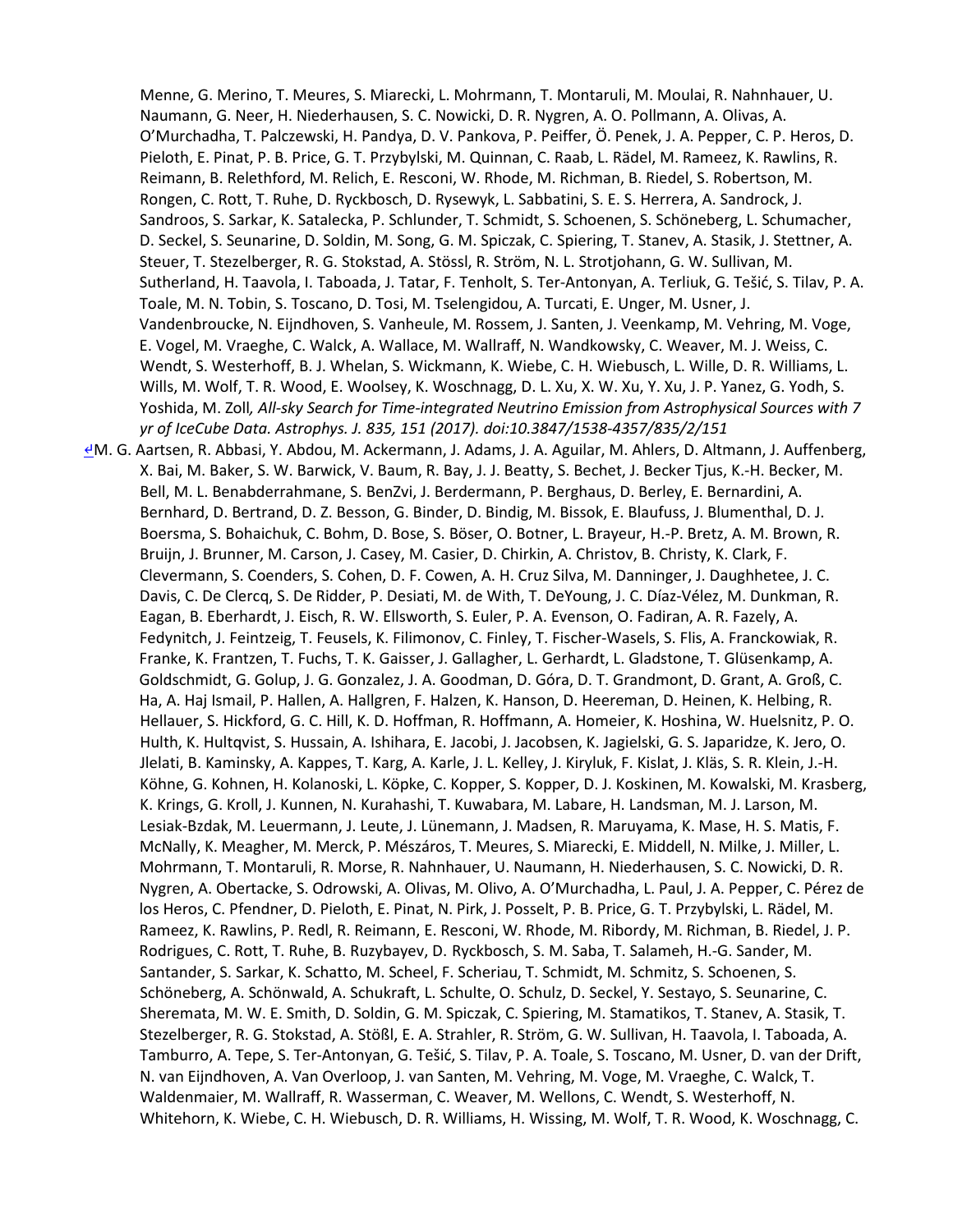Xu, D. L. Xu, X. W. Xu, J. P. Yanez, G. Yodh, S. Yoshida, P. Zarzhitsky, J. Ziemann, S. Zierke, M. Zoll*, Observation of the cosmic-ray shadow of the Moon with IceCube. Phys. Rev. D 89, 102004 (2014). doi:10.1103/PhysRevD.89.102004*

- [↵](https://science.sciencemag.org/content/361/6398/147#xref-ref-14-1)IceCube Collaboration*, Evidence for high-energy extraterrestrial neutrinos at the IceCube detector. Science 342, 1242856 (2013). doi:10.1126/science.1242856pmid:24264993*
- [↵](https://science.sciencemag.org/content/361/6398/147#xref-ref-15-1)M. G. Aartsen, M. Ackermann, J. Adams, J. A. Aguilar, M. Ahlers, M. Ahrens, D. Altmann, T. Anderson, C. Arguelles, T. C. Arlen, J. Auffenberg, X. Bai, S. W. Barwick, V. Baum, J. J. Beatty, J. Becker Tjus, K.-H. Becker, S. BenZvi, P. Berghaus, D. Berley, E. Bernardini, A. Bernhard, D. Z. Besson, G. Binder, D. Bindig, M. Bissok, E. Blaufuss, J. Blumenthal, D. J. Boersma, C. Bohm, D. Bose, S. Böser, O. Botner, L. Brayeur, H.- P. Bretz, A. M. Brown, J. Casey, M. Casier, D. Chirkin, A. Christov, B. Christy, K. Clark, L. Classen, F. Clevermann, S. Coenders, D. F. Cowen, A. H. Cruz Silva, M. Danninger, J. Daughhetee, J. C. Davis, M. Day, J. P. A. M. de André, C. De Clercq, S. De Ridder, P. Desiati, K. D. de Vries, M. de With, T. DeYoung, J. C. Díaz-Vélez, M. Dunkman, R. Eagan, B. Eberhardt, B. Eichmann, J. Eisch, S. Euler, P. A. Evenson, O. Fadiran, A. R. Fazely, A. Fedynitch, J. Feintzeig, J. Felde, T. Feusels, K. Filimonov, C. Finley, T. Fischer-Wasels, S. Flis, A. Franckowiak, K. Frantzen, T. Fuchs, T. K. Gaisser, J. Gallagher, L. Gerhardt, D. Gier, L. Gladstone, T. Glüsenkamp, A. Goldschmidt, G. Golup, J. G. Gonzalez, J. A. Goodman, D. Góra, D. T. Grandmont, D. Grant, P. Gretskov, J. C. Groh, A. Groß, C. Ha, C. Haack, A. Haj Ismail, P. Hallen, A. Hallgren, F. Halzen, K. Hanson, D. Hebecker, D. Heereman, D. Heinen, K. Helbing, R. Hellauer, D. Hellwig, S. Hickford, G. C. Hill, K. D. Hoffman, R. Hoffmann, A. Homeier, K. Hoshina, F. Huang, W. Huelsnitz, P. O. Hulth, K. Hultqvist, S. Hussain, A. Ishihara, E. Jacobi, J. Jacobsen, K. Jagielski, G. S. Japaridze, K. Jero, O. Jlelati, M. Jurkovic, B. Kaminsky, A. Kappes, T. Karg, A. Karle, M. Kauer, J. L. Kelley, A. Kheirandish, J. Kiryluk, J. Kläs, S. R. Klein, J.-H. Köhne, G. Kohnen, H. Kolanoski, A. Koob, L. Köpke, C. Kopper, S. Kopper, D. J. Koskinen, M. Kowalski, A. Kriesten, K. Krings, G. Kroll, J. Kunnen, N. Kurahashi, T. Kuwabara, M. Labare, D. T. Larsen, M. J. Larson, M. Lesiak-Bzdak, M. Leuermann, J. Leute, J. Lünemann, O. Macías, J. Madsen, G. Maggi, R. Maruyama, K. Mase, H. S. Matis, F. McNally, K. Meagher, A. Meli, T. Meures, S. Miarecki, E. Middell, E. Middlemas, N. Milke, J. Miller, L. Mohrmann, T. Montaruli, R. Morse, R. Nahnhauer, U. Naumann, H. Niederhausen, S. C. Nowicki, D. R. Nygren, A. Obertacke, S. Odrowski, A. Olivas, A. Omairat, A. O'Murchadha, T. Palczewski, L. Paul, O. Penek, J. A. Pepper, C. Pérez de Los Heros, C. Pfendner, D. Pieloth, E. Pinat, J. Posselt, P. B. Price, G. T. Przybylski, J. Pütz, M. Quinnan, L. Rädel, M. Rameez, K. Rawlins, P. Redl, I. Rees, R. Reimann, E. Resconi, W. Rhode, M. Richman, B. Riedel, S. Robertson, J. P. Rodrigues, M. Rongen, C. Rott, T. Ruhe, B. Ruzybayev, D. Ryckbosch, S. M. Saba, H.-G. Sander, M. Santander, S. Sarkar, K. Schatto, F. Scheriau, T. Schmidt, M. Schmitz, S. Schoenen, S. Schöneberg, A. Schönwald, A. Schukraft, L. Schulte, O. Schulz, D. Seckel, Y. Sestayo, S. Seunarine, R. Shanidze, C. Sheremata, M. W. E. Smith, D. Soldin, G. M. Spiczak, C. Spiering, M. Stamatikos, T. Stanev, N. A. Stanisha, A. Stasik, T. Stezelberger, R. G. Stokstad, A. Stößl, E. A. Strahler, R. Ström, N. L. Strotjohann, G. W. Sullivan, H. Taavola, I. Taboada, A. Tamburro, A. Tepe, S. Ter-Antonyan, A. Terliuk, G. Tešić, S. Tilav, P. A. Toale, M. N. Tobin, D. Tosi, M. Tselengidou, E. Unger, M. Usner, S. Vallecorsa, N. van Eijndhoven, J. Vandenbroucke, J. van Santen, M. Vehring, M. Voge, M. Vraeghe, C. Walck, M. Wallraff, Ch. Weaver, M. Wellons, C. Wendt, S. Westerhoff, B. J. Whelan, N. Whitehorn, C. Wichary, K. Wiebe, C. H. Wiebusch, D. R. Williams, H. Wissing, M. Wolf, T. R. Wood, K. Woschnagg, D. L. Xu, X. W. Xu, J. P. Yanez, G. Yodh, S. Yoshida, P. Zarzhitsky, J. Ziemann, S. Zierke, M. Zoll; IceCube Collaboration*, Observation of high-energy astrophysical neutrinos in three years of IceCube data. Phys. Rev. Lett. 113, 101101 (2014). doi:10.1103/PhysRevLett.113.101101pmid:25238345*
- [↵](https://science.sciencemag.org/content/361/6398/147#xref-ref-16-1) M. G. Aartsen, K. Abraham, M. Ackermann, J. Adams, J. A. Aguilar, M. Ahlers, M. Ahrens, D. Altmann, T. Anderson, M. Archinger, C. Arguelles, T. C. Arlen, J. Auffenberg, X. Bai, S. W. Barwick, V. Baum, R. Bay, J. J. Beatty, J. B. Tjus, K.-H. Becker, E. Beiser, S. BenZvi, P. Berghaus, D. Berley, E. Bernardini, A. Bernhard, D. Z. Besson, G. Binder, D. Bindig, M. Bissok, E. Blaufuss, J. Blumenthal, D. J. Boersma, C. Bohm, M. Börner, F. Bos, D. Bose, S. Böser, O. Botner, J. Braun, L. Brayeur, H.-P. Bretz, A. M. Brown, N. Buzinsky, J. Casey, M. Casier, E. Cheung, D. Chirkin, A. Christov, B. Christy, K. Clark, L. Classen, S. Coenders, D. F. Cowen, A. H. C. Silva, J. Daughhetee, J. C. Davis, M. Day, J. P. A. M. André, C. D. Clercq, H. Dembinski, S.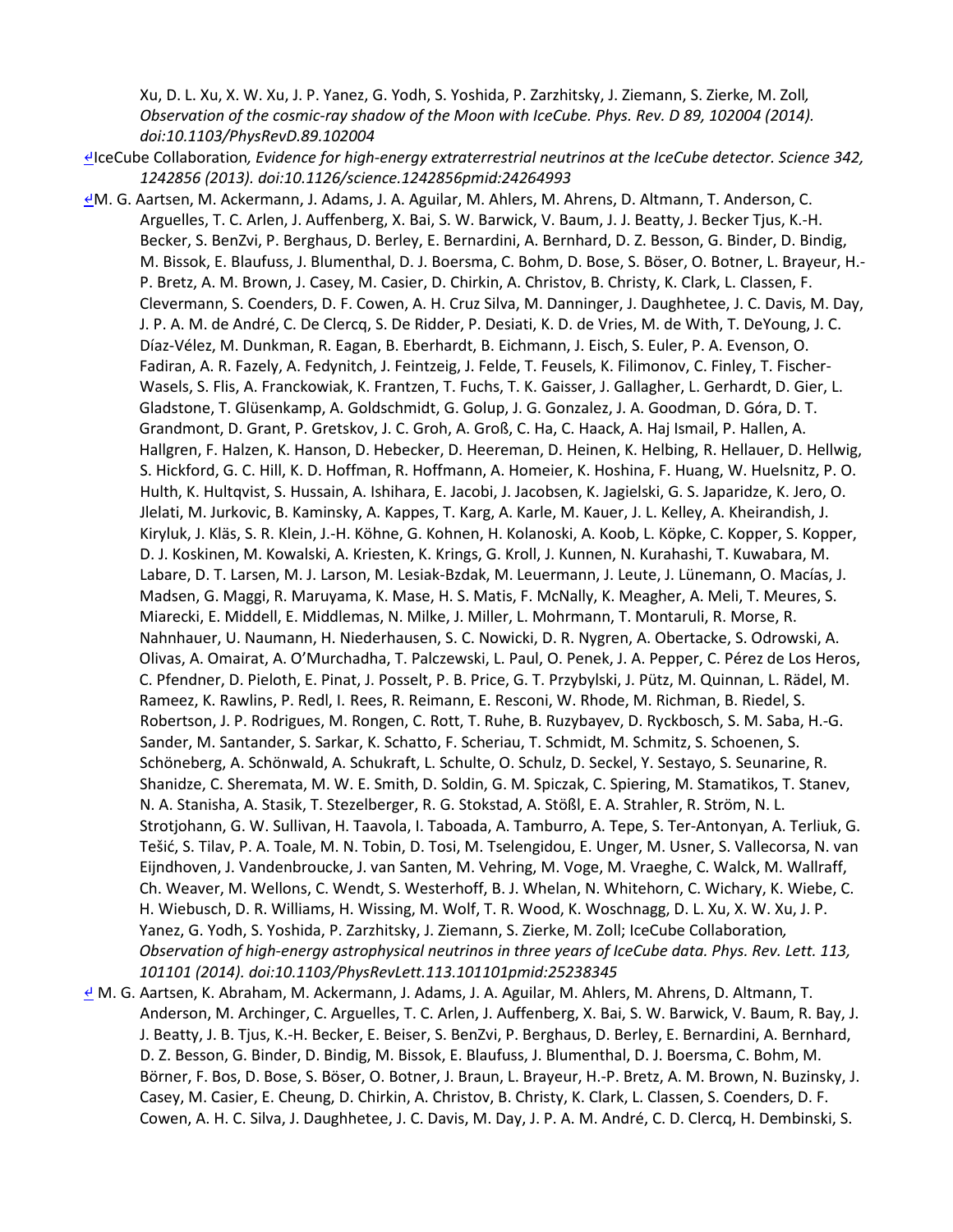D. Ridder, P. Desiati, K. D. Vries, G. Wasseige, M. With, T. DeYoung, J. C. Díaz-Vélez, J. P. Dumm, M. Dunkman, R. Eagan, B. Eberhardt, T. Ehrhardt, B. Eichmann, S. Euler, P. A. Evenson, O. Fadiran, S. Fahey, A. R. Fazely, A. Fedynitch, J. Feintzeig, J. Felde, K. Filimonov, C. Finley, T. Fischer-Wasels, S. Flis, T. Fuchs, T. K. Gaisser, R. Gaior, J. Gallagher, L. Gerhardt, K. Ghorbani, D. Gier, L. Gladstone, M. Glagla, T. Glüsenkamp, A. Goldschmidt, G. Golup, J. G. Gonzalez, J. A. Goodman, D. Góra, D. Grant, P. Gretskov, J. C. Groh, A. Gross, C. Ha, C. Haack, A. H. Ismail, A. Hallgren, F. Halzen, B. Hansmann, K. Hanson, D. Hebecker, D. Heereman, K. Helbing, R. Hellauer, D. Hellwig, S. Hickford, J. Hignight, G. C. Hill, K. D. Hoffman, R. Hoffmann, K. Holzapfel, A. Homeier, K. Hoshina, F. Huang, M. Huber, W. Huelsnitz, P. O. Hulth, K. Hultqvist, S. In, A. Ishihara, E. Jacobi, G. S. Japaridze, K. Jero, M. Jurkovic, B. Kaminsky, A. Kappes, T. Karg, A. Karle, M. Kauer, A. Keivani, J. L. Kelley, J. Kemp, A. Kheirandish, J. Kiryluk, J. Kläs, S. R. Klein, G. Kohnen, H. Kolanoski, R. Konietz, A. Koob, L. Köpke, C. Kopper, S. Kopper, D. J. Koskinen, M. Kowalski, K. Krings, G. Kroll, M. Kroll, J. Kunnen, N. Kurahashi, T. Kuwabara, M. Labare, J. L. Lanfranchi, M. J. Larson, M. Lesiak-Bzdak, M. Leuermann, J. Leuner, J. Lünemann, J. Madsen, G. Maggi, K. B. M. Mahn, R. Maruyama, K. Mase, H. S. Matis, R. Maunu, F. McNally, K. Meagher, M. Medici, A. Meli, T. Menne, G. Merino, T. Meures, S. Miarecki, E. Middell, E. Middlemas, J. Miller, L. Mohrmann, T. Montaruli, R. Morse, R. Nahnhauer, U. Naumann, H. Niederhausen, S. C. Nowicki, D. R. Nygren, A. Obertacke, A. Olivas, A. Omairat, A. O'Murchadha, T. Palczewski, L. Paul, J. A. Pepper, C. P. Heros, C. Pfendner, D. Pieloth, E. Pinat, J. Posselt, P. B. Price, G. T. Przybylski, J. Pütz, M. Quinnan, L. Rädel, M. Rameez, K. Rawlins, P. Redl, R. Reimann, M. Relich, E. Resconi, W. Rhode, M. Richman, S. Richter, B. Riedel, S. Robertson, M. Rongen, C. Rott, T. Ruhe, B. Ruzybayev, D. Ryckbosch, S. M. Saba, L. Sabbatini, H.-G. Sander, A. Sandrock, J. Sandroos, S. Sarkar, K. Schatto, F. Scheriau, M. Schimp, T. Schmidt, M. Schmitz, S. Schoenen, S. Schöneberg, A. Schönwald, A. Schukraft, L. Schulte, D. Seckel, S. Seunarine, R. Shanidze, M. W. E. Smith, D. Soldin, G. M. Spiczak, C. Spiering, M. Stahlberg, M. Stamatikos, T. Stanev, N. A. Stanisha, A. Stasik, T. Stezelberger, R. G. Stokstad, A. Stössl, E. A. Strahler, R. Ström, N. L. Strotjohann, G. W. Sullivan, M. Sutherland, H. Taavola, I. Taboada, S. Ter-Antonyan, A. Terliuk, G. Tešić, S. Tilav, P. A. Toale, M. N. Tobin, D. Tosi, M. Tselengidou, E. Unger, M. Usner, S. Vallecorsa, J. Vandenbroucke, N. Eijndhoven, S. Vanheule, J. Santen, J. Veenkamp, M. Vehring, M. Voge, M. Vraeghe, C. Walck, A. Wallace, M. Wallraff, N. Wandkowsky, C. Weaver, C. Wendt, S. Westerhoff, B. J. Whelan, N. Whitehorn, C. Wichary, K. Wiebe, C. H. Wiebusch, L. Wille, D. R. Williams, H. Wissing, M. Wolf, T. R. Wood, K. Woschnagg, D. L. Xu, X. W. Xu, Y. Xu, J. P. Yanez, G. Yodh, S. Yoshida, P. Zarzhitsky, M. Zoll*, A combined maximum-likelihood analysis of the high-energy astrophysical neutrino flux measured with IceCube. Astrophys. J. 809, 98 (2015). doi:10.1088/0004-637X/809/1/98*

[↵](https://science.sciencemag.org/content/361/6398/147#xref-ref-17-1) M. G. Aartsen, K. Abraham, M. Ackermann, J. Adams, J. A. Aguilar, M. Ahlers, M. Ahrens, D. Altmann, K. Andeen, T. Anderson, I. Ansseau, G. Anton, M. Archinger, C. Argüelles, J. Auffenberg, S. Axani, X. Bai, S. W. Barwick, V. Baum, R. Bay, J. J. Beatty, J. B. Tjus, K.-H. Becker, S. BenZvi, P. Berghaus, D. Berley, E. Bernardini, A. Bernhard, D. Z. Besson, G. Binder, D. Bindig, M. Bissok, E. Blaufuss, S. Blot, C. Bohm, M. Börner, F. Bos, D. Bose, S. Böser, O. Botner, J. Braun, L. Brayeur, H.-P. Bretz, A. Burgman, T. Carver, M. Casier, E. Cheung, D. Chirkin, A. Christov, K. Clark, L. Classen, S. Coenders, G. H. Collin, J. M. Conrad, D. F. Cowen, R. Cross, M. Day, J. P. A. M. André, C. D. Clercq, E. P. Rosendo, H. Dembinski, S. D. Ridder, P. Desiati, K. D. Vries, G. Wasseige, M. With, T. DeYoung, J. C. Díaz-Vélez, V. Lorenzo, H. Dujmovic, J. P. Dumm, M. Dunkman, B. Eberhardt, T. Ehrhardt, B. Eichmann, P. Eller, S. Euler, P. A. Evenson, S. Fahey, A. R. Fazely, J. Feintzeig, J. Felde, K. Filimonov, C. Finley, S. Flis, C.-C. Fösig, A. Franckowiak, E. Friedman, T. Fuchs, T. K. Gaisser, J. Gallagher, L. Gerhardt, K. Ghorbani, W. Giang, L. Gladstone, M. Glagla, T. Glüsenkamp, A. Goldschmidt, G. Golup, J. G. Gonzalez, D. Grant, Z. Griffith, C. Haack, A. H. Ismail, A. Hallgren, F. Halzen, E. Hansen, B. Hansmann, T. Hansmann, K. Hanson, D. Hebecker, D. Heereman, K. Helbing, R. Hellauer, S. Hickford, J. Hignight, G. C. Hill, K. D. Hoffman, R. Hoffmann, K. Holzapfel, K. Hoshina, F. Huang, M. Huber, K. Hultqvist, S. In, A. Ishihara, E. Jacobi, G. S. Japaridze, M. Jeong, K. Jero, B. J. P. Jones, M. Jurkovic, A. Kappes, T. Karg, A. Karle, U. Katz, M. Kauer, A. Keivani, J. L. Kelley, J. Kemp, A. Kheirandish, M. Kim, T. Kintscher, J. Kiryluk, T. Kittler, S. R. Klein, G. Kohnen, R. Koirala, H. Kolanoski, R. Konietz, L. Köpke, C. Kopper, S. Kopper, D. J. Koskinen, M. Kowalski, K. Krings, M. Kroll, G. Krückl, C.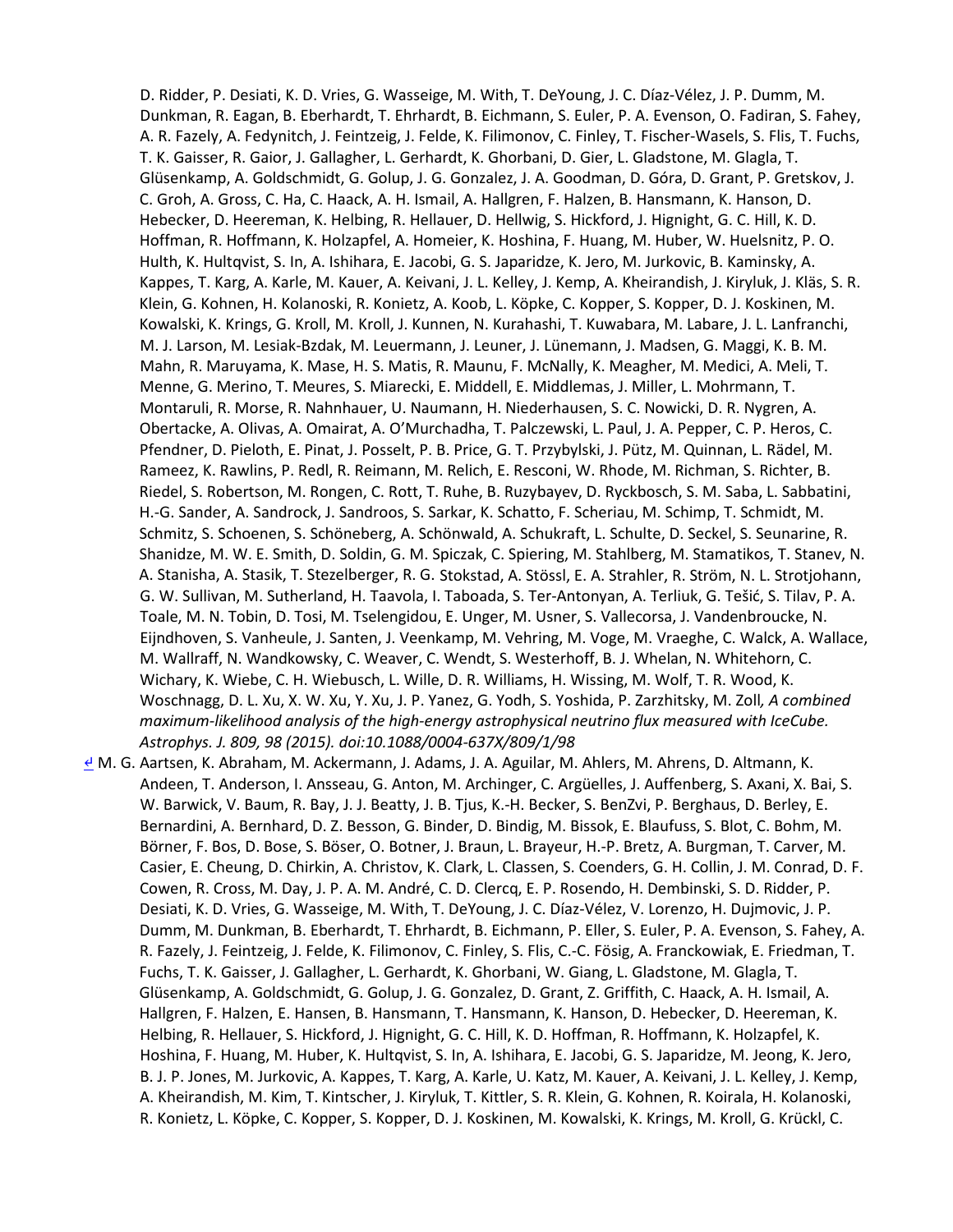Krüger, J. Kunnen, S. Kunwar, N. Kurahashi, T. Kuwabara, M. Labare, J. L. Lanfranchi, M. J. Larson, F. Lauber, D. Lennarz, M. Lesiak-Bzdak, M. Leuermann, J. Leuner, L. Lu, J. Lünemann, J. Madsen, G. Maggi, K. B. M. Mahn, S. Mancina, M. Mandelartz, R. Maruyama, K. Mase, R. Maunu, F. McNally, K. Meagher, M. Medici, M. Meier, A. Meli, T. Menne, G. Merino, T. Meures, S. Miarecki, L. Mohrmann, T. Montaruli, M. Moulai, R. Nahnhauer, U. Naumann, G. Neer, H. Niederhausen, S. C. Nowicki, D. R. Nygren, A. O. Pollmann, A. Olivas, A. O'Murchadha, T. Palczewski, H. Pandya, D. V. Pankova, P. Peiffer, Ö. Penek, J. A. Pepper, C. P. Heros, D. Pieloth, E. Pinat, P. B. Price, G. T. Przybylski, M. Quinnan, C. Raab, L. Rädel, M. Rameez, K. Rawlins, R. Reimann, B. Relethford, M. Relich, E. Resconi, W. Rhode, M. Richman, B. Riedel, S. Robertson, M. Rongen, C. Rott, T. Ruhe, D. Ryckbosch, D. Rysewyk, L. Sabbatini, S. E. S. Herrera, A. Sandrock, J. Sandroos, S. Sarkar, K. Satalecka, M. Schimp, P. Schlunder, T. Schmidt, S. Schoenen, S. Schöneberg, L. Schumacher, D. Seckel, S. Seunarine, D. Soldin, M. Song, G. M. Spiczak, C. Spiering, M. Stahlberg, T. Stanev, A. Stasik, A. Steuer, T. Stezelberger, R. G. Stokstad, A. Stößl, R. Ström, N. L. Strotjohann, G. W. Sullivan, M. Sutherland, H. Taavola, I. Taboada, J. Tatar, F. Tenholt, S. Ter-Antonyan, A. Terliuk, G. Tešić, S. Tilav, P. A. Toale, M. N. Tobin, S. Toscano, D. Tosi, M. Tselengidou, A. Turcati, E. Unger, M. Usner, J. Vandenbroucke, N. Eijndhoven, S. Vanheule, M. Rossem, J. Santen, J. Veenkamp, M. Vehring, M. Voge, M. Vraeghe, C. Walck, A. Wallace, M. Wallraff, N. Wandkowsky, C. Weaver, M. J. Weiss, C. Wendt, S. Westerhoff, B. J. Whelan, S. Wickmann, K. Wiebe, C. H. Wiebusch, L. Wille, D. R. Williams, L. Wills, M. Wolf, T. R. Wood, E. Woolsey, K. Woschnagg, D. L. Xu, X. W. Xu, Y. Xu, J. P. Yanez, G. Yodh, S. Yoshida, M. Zoll*, Observation and characterization of a cosmic muon neutrino flux from the northern hemisphere using six years of icecube data. Astrophys. J. 833, 3 (2016). doi:10.3847/0004- 637X/833/1/3*

[↵](https://science.sciencemag.org/content/361/6398/147#xref-ref-18-1) M. G. Aartsen, M. Ackermann, J. Adams, J. A. Aguilar, M. Ahlers, M. Ahrens, D. Altmann, T. Anderson, M. Archinger, C. Arguelles, T. C. Arlen, J. Auffenberg, X. Bai, S. W. Barwick, V. Baum, R. Bay, M. Baker, J. J. Beatty, J. B. Tjus, K.-H. Becker, S. BenZvi, P. Berghaus, D. Berley, E. Bernardini, A. Bernhard, D. Z. Besson, G. Binder, D. Bindig, M. Bissok, E. Blaufuss, J. Blumenthal, D. J. Boersma, C. Bohm, F. Bos, D. Bose, S. Böser, O. Botner, L. Brayeur, H.-P. Bretz, A. M. Brown, N. Buzinsky, J. Casey, M. Casier, E. Cheung, D. Chirkin, A. Christov, B. Christy, K. Clark, L. Classen, F. Clevermann, S. Coenders, D. F. Cowen, A. H. Cruz Silva, J. Daughhetee, J. C. Davis, M. Day, J. P. A. M. de André, C. De Clercq, H. Dembinski, S. De Ridder, P. Desiati, K. D. de Vries, G. de Wasseige, M. de With, T. DeYoung, J. C. Díaz-Vélez, J. P. Dumm, M. Dunkman, R. Eagan, B. Eberhardt, T. Ehrhardt, B. Eichmann, J. Eisch, S. Euler, P. A. Evenson, O. Fadiran, A. R. Fazely, A. Fedynitch, J. Feintzeig, J. Felde, K. Filimonov, C. Finley, T. Fischer-Wasels, S. Flis, K. Frantzen, T. Fuchs, T. K. Gaisser, R. Gaior, J. Gallagher, L. Gerhardt, D. Gier, L. Gladstone, T. Glüsenkamp, A. Goldschmidt, G. Golup, J. G. Gonzalez, J. A. Goodman, D. Góra, D. Grant, P. Gretskov, J. C. Groh, A. Groß, C. Ha, C. Haack, A. Haj Ismail, P. Hallen, A. Hallgren, F. Halzen, K. Hanson, D. Hebecker, D. Heereman, D. Heinen, K. Helbing, R. Hellauer, D. Hellwig, S. Hickford, J. Hignight, G. C. Hill, K. D. Hoffman, R. Hoffmann, A. Homeier, K. Hoshina, F. Huang, W. Huelsnitz, P. O. Hulth, K. Hultqvist, S. In, A. Ishihara, E. Jacobi, J. Jacobsen, G. S. Japaridze, K. Jero, M. Jurkovic, B. Kaminsky, A. Kappes, T. Karg, A. Karle, M. Kauer, A. Keivani, J. L. Kelley, A. Kheirandish, J. Kiryluk, J. Kläs, S. R. Klein, J.-H. Köhne, G. Kohnen, H. Kolanoski, A. Koob, L. Köpke, C. Kopper, S. Kopper, D. J. Koskinen, M. Kowalski, K. Krings, G. Kroll, M. Kroll, J. Kunnen, N. Kurahashi, T. Kuwabara, M. Labare, J. L. Lanfranchi, D. T. Larsen, M. J. Larson, M. Lesiak-Bzdak, M. Leuermann, J. Lünemann, J. Madsen, G. Maggi, K. B. M. Mahn, R. Maruyama, K. Mase, H. S. Matis, R. Maunu, F. McNally, K. Meagher, M. Medici, A. Meli, T. Meures, S. Miarecki, E. Middell, E. Middlemas, N. Milke, J. Miller, L. Mohrmann, T. Montaruli, R. Morse, R. Nahnhauer, U. Naumann, H. Niederhausen, S. C. Nowicki, D. R. Nygren, A. Obertacke, A. Olivas, A. Omairat, A. O'Murchadha, T. Palczewski, L. Paul, J. A. Pepper, C. Pérez de los Heros, C. Pfendner, D. Pieloth, E. Pinat, J. Posselt, P. B. Price, G. T. Przybylski, J. Pütz, M. Quinnan, L. Rädel, M. Rameez, K. Rawlins, P. Redl, I. Rees, R. Reimann, M. Relich, E. Resconi, W. Rhode, M. Richman, B. Riedel, S. Robertson, J. P. Rodrigues, M. Rongen, C. Rott, T. Ruhe, B. Ruzybayev, D. Ryckbosch, S. M. Saba, H.-G. Sander, J. Sandroos, M. Santander, S. Sarkar, K. Schatto, F. Scheriau, T. Schmidt, M. Schmitz, S. Schoenen, S. Schöneberg, A. Schönwald, A. Schukraft, L. Schulte, O. Schulz, D. Seckel, Y. Sestayo, S.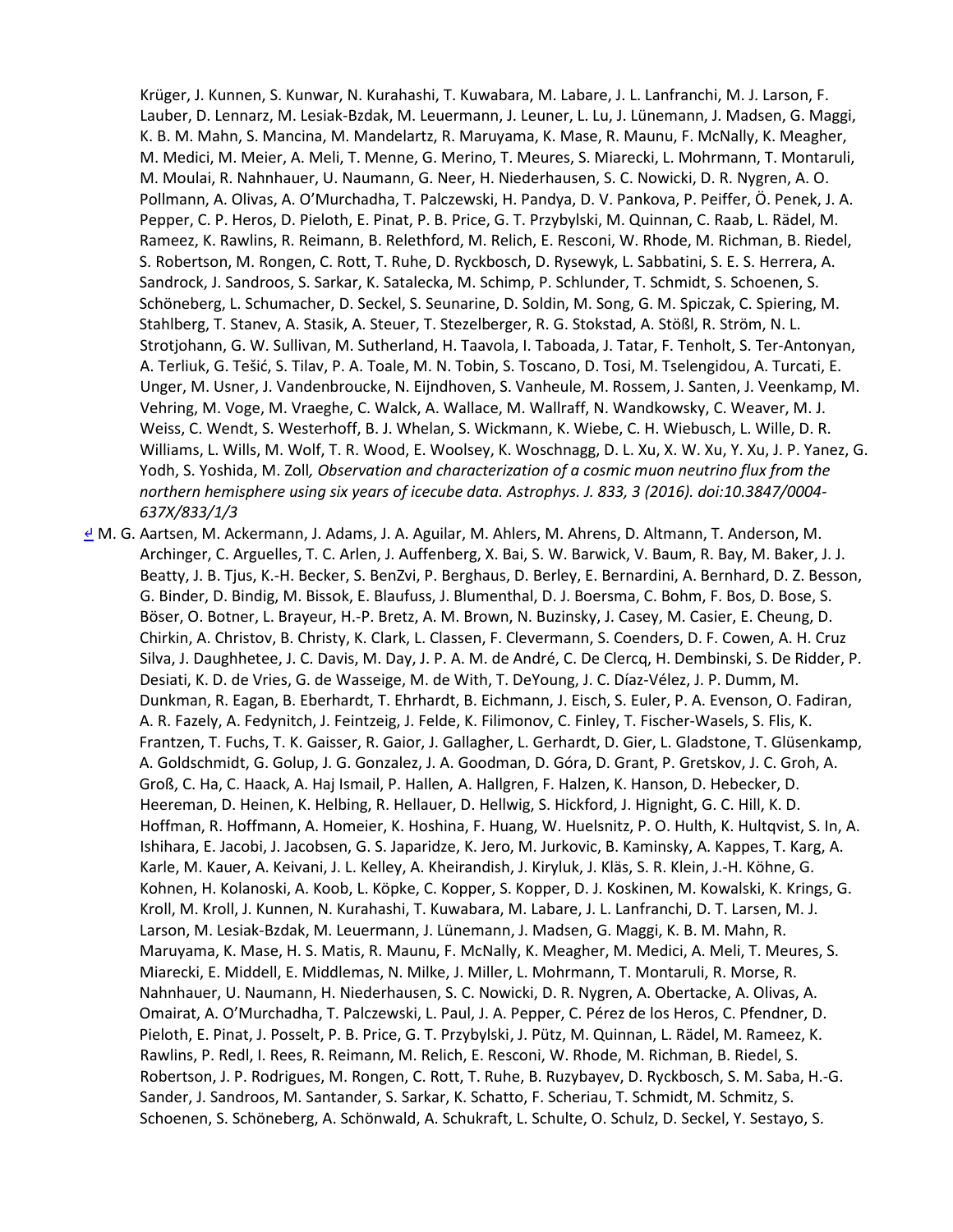Seunarine, R. Shanidze, M. W. E. Smith, D. Soldin, G. M. Spiczak, C. Spiering, M. Stamatikos, T. Stanev, N. A. Stanisha, A. Stasik, T. Stezelberger, R. G. Stokstad, A. Stößl, E. A. Strahler, R. Ström, N. L. Strotjohann, G. W. Sullivan, M. Sutherland, H. Taavola, I. Taboada, A. Tamburro, S. Ter-Antonyan, A. Terliuk, G. Tešić, S. Tilav, P. A. Toale, M. N. Tobin, D. Tosi, M. Tselengidou, E. Unger, M. Usner, S. Vallecorsa, N. van Eijndhoven, J. Vandenbroucke, J. van Santen, S. Vanheule, M. Vehring, M. Voge, M. Vraeghe, C. Walck, M. Wallraff, C. Weaver, M. Wellons, C. Wendt, S. Westerhoff, B. J. Whelan, N. Whitehorn, C. Wichary, K. Wiebe, C. H. Wiebusch, D. R. Williams, H. Wissing, M. Wolf, T. R. Wood, K. Woschnagg, D. L. Xu, X. W. Xu, Y. Xu, J. P. Yanez, G. Yodh, S. Yoshida, P. Zarzhitsky, J. Ziemann, M. Zoll*, Searches for time-dependent neutrino sources with icecube data from 2008 to 2012. Astrophys. J. 807, 46 (2015). doi:10.1088/0004- 637X/807/1/46*

- [↵](https://science.sciencemag.org/content/361/6398/147#xref-ref-19-1) E. Massaro, A. Maselli, C. Leto, P. Marchegiani, M. Perri, P. Giommi, S. Piranomonte*, The 5th edition of the Roma-BZCAT. A short presentation. Astrophys. Space Sci. 357, 75 (2015). doi:10.1007/s10509-015-2254- 2*
- [↵](https://science.sciencemag.org/content/361/6398/147#xref-ref-20-1) IceCube, Fermi-LAT, MAGIC, AGILE, ASAS-SN, HAWC, H.E.S.S., INTEGRAL, Kanata, Kiso, Kapteyn, Liverpool Telescope, Subaru, Swift/NuSTAR, VERITAS, and VLA/17B-403 teams*, Science 361, eaat1378 (2018).*
- [↵](https://science.sciencemag.org/content/361/6398/147#xref-ref-21-1) M. G. Aartsen, M. Ackermann, J. Adams, J. A. Aguilar, M. Ahlers, M. Ahrens, D. Altmann, K. Andeen, T. Anderson, I. Ansseau, G. Anton, M. Archinger, C. Argüelles, J. Auffenberg, S. Axani, X. Bai, S. W. Barwick, V. Baum, R. Bay, J. J. Beatty, J. Becker Tjus, K.-H. Becker, S. BenZvi, D. Berley, E. Bernardini, A. Bernhard, D. Z. Besson, G. Binder, D. Bindig, M. Bissok, E. Blaufuss, S. Blot, C. Bohm, M. Börner, F. Bos, D. Bose, S. Böser, O. Botner, J. Braun, L. Brayeur, H.-P. Bretz, S. Bron, A. Burgman, T. Carver, M. Casier, E. Cheung, D. Chirkin, A. Christov, K. Clark, L. Classen, S. Coenders, G. H. Collin, J. M. Conrad, D. F. Cowen, R. Cross, M. Day, J. P. A. M. de André, C. De Clercq, E. del Pino Rosendo, H. Dembinski, S. De Ridder, P. Desiati, K. D. de Vries, G. de Wasseige, M. de With, T. DeYoung, J. C. Díaz-Vélez, V. di Lorenzo, H. Dujmovic, J. P. Dumm, M. Dunkman, B. Eberhardt, T. Ehrhardt, B. Eichmann, P. Eller, S. Euler, P. A. Evenson, S. Fahey, A. R. Fazely, J. Feintzeig, J. Felde, K. Filimonov, C. Finley, S. Flis, C.-C. Fösig, A. Franckowiak, E. Friedman, T. Fuchs, T. K. Gaisser, J. Gallagher, L. Gerhardt, K. Ghorbani, W. Giang, L. Gladstone, T. Glauch, T. Glüsenkamp, A. Goldschmidt, J. G. Gonzalez, D. Grant, Z. Griffith, C. Haack, A. Hallgren, F. Halzen, E. Hansen, T. Hansmann, K. Hanson, D. Hebecker, D. Heereman, K. Helbing, R. Hellauer, S. Hickford, J. Hignight, G. C. Hill, K. D. Hoffman, R. Hoffmann, K. Hoshina, F. Huang, M. Huber, K. Hultqvist, S. In, A. Ishihara, E. Jacobi, G. S. Japaridze, M. Jeong, K. Jero, B. J. P. Jones, W. Kang, A. Kappes, T. Karg, A. Karle, U. Katz, M. Kauer, A. Keivani, J. L. Kelley, A. Kheirandish, J. Kim, M. Kim, T. Kintscher, J. Kiryluk, T. Kittler, S. R. Klein, G. Kohnen, R. Koirala, H. Kolanoski, R. Konietz, L. Köpke, C. Kopper, S. Kopper, D. J. Koskinen, M. Kowalski, K. Krings, M. Kroll, G. Krückl, C. Krüger, J. Kunnen, S. Kunwar, N. Kurahashi, T. Kuwabara, M. Labare, J. L. Lanfranchi, M. J. Larson, F. Lauber, D. Lennarz, M. Lesiak-Bzdak, M. Leuermann, L. Lu, J. ünemann, J. Madsen, G. Maggi, K. B. M. Mahn, S. Mancina, M. Mandelartz, R. Maruyama, K. Mase, R. Maunu, F. McNally, K. Meagher, M. Medici, M. Meier, A. Meli, T. Menne, G. Merino, T. Meures, S. Miarecki, T. Montaruli, M. Moulai, R. Nahnhauer, U. Naumann, G. Neer, H. Niederhausen, S. C. Nowicki, D. R. Nygren, A. Obertacke Pollmann, A. Olivas, A. O'Murchadha, T. Palczewski, H. Pandya, D. V. Pankova, P. Peiffer, Ö. Penek, J. A. Pepper, C. Pérez de los Heros, D. Pieloth, E. Pinat, P. B. Price, G. T. Przybylski, M. Quinnan, C. Raab, L. Rädel, M. Rameez, K. Rawlins, R. Reimann, B. Relethford, M. Relich, E. Resconi, W. Rhode, M. Richman, B. Riedel, S. Robertson, M. Rongen, C. Rott, T. Ruhe, D. Ryckbosch, D. Rysewyk, L. Sabbatini, S. E. Sanchez Herrera, A. Sandrock, J. Sandroos, S. Sarkar, K. Satalecka, P. Schlunder, T. Schmidt, S. Schoenen, S. Schöneberg, L. Schumacher, D. Seckel, S. Seunarine, D. Soldin, M. Song, G. M. Spiczak, C. Spiering, T. Stanev, A. Stasik, J. Stettner, A. Steuer, T. Stezelberger, R. G. Stokstad, A. Stößl, R. Ström, N. L. Strotjohann, G. W. Sullivan, M. Sutherland, H. Taavola, I. Taboada, J. Tatar, F. Tenholt, S. Ter-Antonyan, A. Terliuk, G. Tešić, S. Tilav, P. A. Toale, M. N. Tobin, S. Toscano, D. Tosi, M. Tselengidou, A. Turcati, E. Unger, M. Usner, J. Vandenbroucke, N. van Eijndhoven, S. Vanheule, M. van Rossem, J. van Santen, M. Vehring, M. Voge, E. Vogel, M. Vraeghe, C. Walck, A. Wallace, M. Wallraff, N. Wandkowsky, C. Weaver, M. J. Weiss, C. Wendt, S. Westerhoff, B. J. Whelan, S. Wickmann, K. Wiebe, C. H. Wiebusch, L. Wille, D. R. Williams, L. Wills, M. Wolf, T. R. Wood, E. Woolsey, K. Woschnagg, D. L. Xu,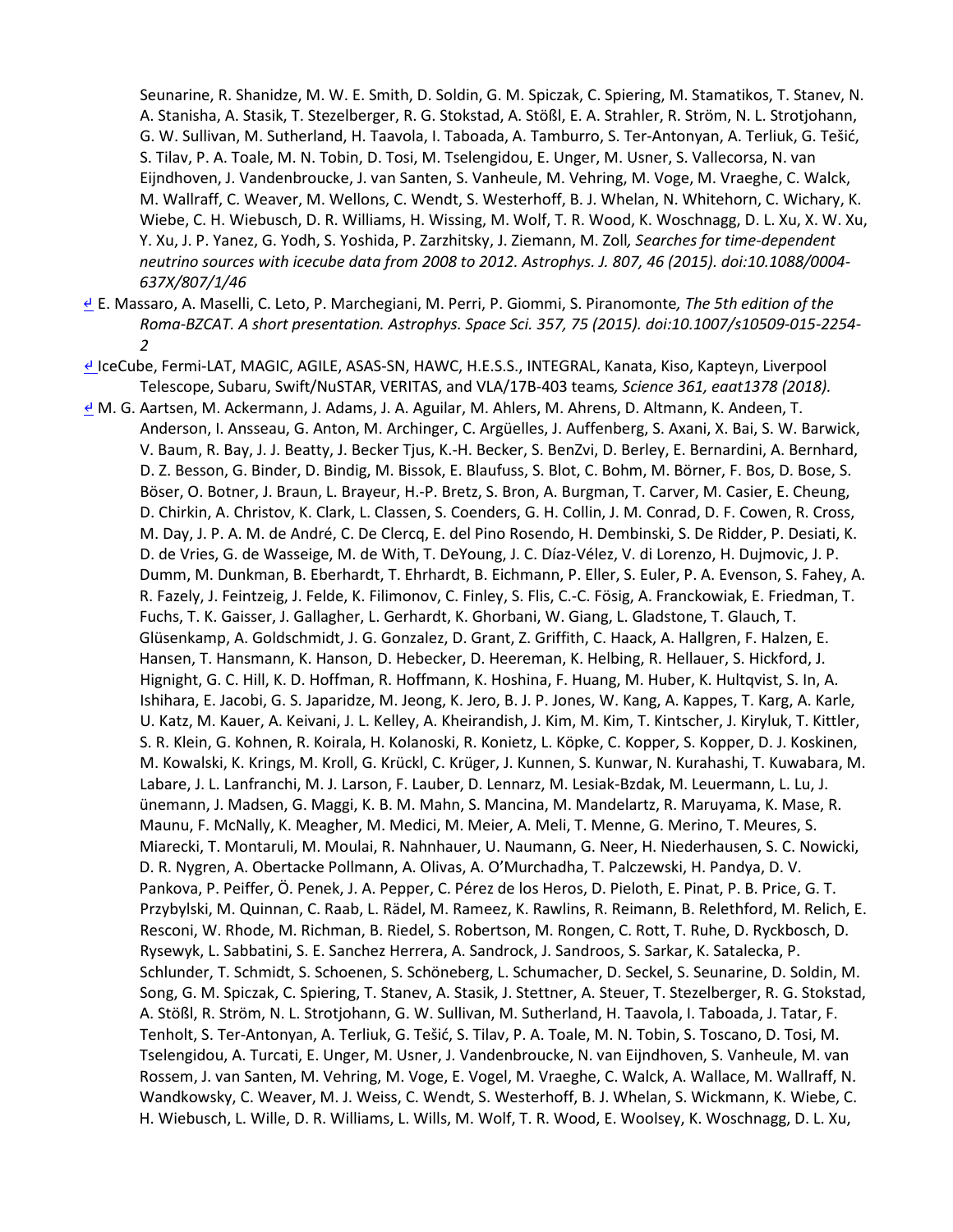X. W. Xu, Y. Xu, J. P. Yanez, G. Yodh, S. Yoshida, M. Zoll*, The IceCube realtime alert system. Astropart. Phys. 92, 30–41 (2017). doi:10.1016/j.astropartphys.2017.05.002*

- [↵](https://science.sciencemag.org/content/361/6398/147#xref-ref-22-1) IceCube Collaboration, *GRB Coordinates Network, Circular Service 21916* (2017); [https://gcn.gsfc.nasa.gov/gcn3/21916.gcn3.](https://gcn.gsfc.nasa.gov/gcn3/21916.gcn3)
- [↵](https://science.sciencemag.org/content/361/6398/147#xref-ref-23-1) Y. T. Tanaka, S. Buson, D. Kocevski, *Astronomer's Telegram 10791* (2017); [www.astronomerstelegram.org/?read=10791](http://www.astronomerstelegram.org/?read=10791).
- [↵](https://science.sciencemag.org/content/361/6398/147#xref-ref-24-1) W. B. Atwood, A. A. Abdo, M. Ackermann, W. Althouse, B. Anderson, M. Axelsson, L. Baldini, J. Ballet, D. L. Band, G. Barbiellini, J. Bartelt, D. Bastieri, B. M. Baughman, K. Bechtol, D. Bédérède, F. Bellardi, R. Bellazzini, B. Berenji, G. F. Bignami, D. Bisello, E. Bissaldi, R. D. Blandford, E. D. Bloom, J. R. Bogart, E. Bonamente, J. Bonnell, A. W. Borgland, A. Bouvier, J. Bregeon, A. Brez, M. Brigida, P. Bruel, T. H. Burnett, G. Busetto, G. A. Caliandro, R. A. Cameron, P. A. Caraveo, S. Carius, P. Carlson, J. M. Casandjian, E. Cavazzuti, M. Ceccanti, C. Cecchi, E. Charles, A. Chekhtman, C. C. Cheung, J. Chiang, R. Chipaux, A. N. Cillis, S. Ciprini, R. Claus, J. Cohen-Tanugi, S. Condamoor, J. Conrad, R. Corbet, L. Corucci, L. Costamante, S. Cutini, D. S. Davis, D. Decotigny, M. DeKlotz, C. D. Dermer, A. de Angelis, S. W. Digel, E. do Couto e Silva, P. S. Drell, R. Dubois, D. Dumora, Y. Edmonds, D. Fabiani, C. Farnier, C. Favuzzi, D. L. Flath, P. Fleury, W. B. Focke, S. Funk, P. Fusco, F. Gargano, D. Gasparrini, N. Gehrels, F.-X. Gentit, S. Germani, B. Giebels, N. Giglietto, P. Giommi, F. Giordano, T. Glanzman, G. Godfrey, I. A. Grenier, M.-H. Grondin, J. E. Grove, L. Guillemot, S. Guiriec, G. Haller, A. K. Harding, P. A. Hart, E. Hays, S. E. Healey, M. Hirayama, L. Hjalmarsdotter, R. Horn, R. E. Hughes, G. Jóhannesson, G. Johansson, A. S. Johnson, R. P. Johnson, T. J. Johnson, W. N. Johnson, T. Kamae, H. Katagiri, J. Kataoka, A. Kavelaars, N. Kawai, H. Kelly, M. Kerr, W. Klamra, J. Knödlseder, M. L. Kocian, N. Komin, F. Kuehn, M. Kuss, D. Landriu, L. Latronico, B. Lee, S.-H. Lee, M. Lemoine-Goumard, A. M. Lionetto, F. Longo, F. Loparco, B. Lott, M. N. Lovellette, P. Lubrano, G. M. Madejski, A. Makeev, B. Marangelli, M. M. Massai, M. N. Mazziotta, J. E. McEnery, N. Menon, C. Meurer, P. F. Michelson, M. Minuti, N. Mirizzi, W. Mitthumsiri, T. Mizuno, A. A. Moiseev, C. Monte, M. E. Monzani, E. Moretti, A. Morselli, I. V. Moskalenko, S. Murgia, T. Nakamori, S. Nishino, P. L. Nolan, J. P. Norris, E. Nuss, M. Ohno, T. Ohsugi, N. Omodei, E. Orlando, J. F. Ormes, A. Paccagnella, D. Paneque, J. H. Panetta, D. Parent, M. Pearce, M. Pepe, A. Perazzo, M. Pesce-Rollins, P. Picozza, L. Pieri, M. Pinchera, F. Piron, T. A. Porter, L. Poupard, S. Rainò, R. Rando, E. Rapposelli, M. Razzano, A. Reimer, O. Reimer, T. Reposeur, L. C. Reyes, S. Ritz, L. S. Rochester, A. Y. Rodriguez, R. W. Romani, M. Roth, J. J. Russell, F. Ryde, S. Sabatini, H. F.-W. Sadrozinski, D. Sanchez, A. Sander, L. Sapozhnikov, P. M. S. Parkinson, J. D. Scargle, T. L. Schalk, G. Scolieri, C. Sgrò, G. H. Share, M. Shaw, T. Shimokawabe, C. Shrader, A. Sierpowska-Bartosik, E. J. Siskind, D. A. Smith, P. D. Smith, G. Spandre, P. Spinelli, J.-L. Starck, T. E. Stephens, M. S. Strickman, A. W. Strong, D. J. Suson, H. Tajima, H. Takahashi, T. Takahashi, T. Tanaka, A. Tenze, S. Tether, J. B. Thayer, J. G. Thayer, D. J. Thompson, L. Tibaldo, O. Tibolla, D. F. Torres, G. Tosti, A. Tramacere, M. Turri, T. L. Usher, N. Vilchez, V. Vitale, P. Wang, K. Watters, B. L. Winer, K. S. Wood, T. Ylinen, M. Ziegler*, The Large Area Telescope on the Fermi Gamma-Ray Space Telescope mission. Astrophys. J. 697, 1071–1102 (2009). doi:10.1088/0004-637X/697/2/1071*
- [↵](https://science.sciencemag.org/content/361/6398/147#xref-ref-25-1)J. Aleksić, E. A. Alvarez, L. A. Antonelli, P. Antoranz, M. Asensio, M. Backes, J. A. Barrio, D. Bastieri, J. Becerra González, W. Bednarek, A. Berdyugin, K. Berger, E. Bernardini, A. Biland, O. Blanch, R. K. Bock, A. Boller, G. Bonnoli, D. Borla Tridon, I. Braun, T. Bretz, A. Cañellas, E. Carmona, A. Carosi, P. Colin, E. Colombo, J. L. Contreras, J. Cortina, L. Cossio, S. Covino, F. Dazzi, A. De Angelis, G. De Caneva, E. De Cea del Pozo, B. De Lotto, C. Delgado Mendez, A. Diago Ortega, M. Doert, A. Domı′nguez, D. Dominis Prester, D. Dorner, M. Doro, D. Elsaesser, D. Ferenc, M. V. Fonseca, L. Font, C. Fruck, R. J. Garcı′a López, M. Garczarczyk, D. Garrido, G. Giavitto, N. Godinović, D. Hadasch, D. Häfner, A. Herrero, D. Hildebrand, D. Höhne-Mönch, J. Hose, D. Hrupec, B. Huber, T. Jogler, H. Kellermann, S. Klepser, T. Krähenbühl, J. Krause, A. La Barbera, D. Lelas, E. Leonardo, E. Lindfors, S. Lombardi, M. López, A. López-Oramas, E. Lorenz, M. Makariev, G. Maneva, N. Mankuzhiyil, K. Mannheim, L. Maraschi, M. Mariotti, M. Martı′nez, D. Mazin, M. Meucci, J. M. Miranda, R. Mirzoyan, H. Miyamoto, J. Moldón, A. Moralejo, P. Munar-Adrover, D. Nieto, K. Nilsson, R. Orito, I. Oya, D. Paneque, R. Paoletti, S. Pardo, J. M. Paredes, S. Partini, M. Pasanen, F. Pauss, M. A. Perez-Torres, M. Persic, L. Peruzzo, M. Pilia, J. Pochon, F. Prada, P. G. Prada Moroni, E. Prandini, I. Puljak,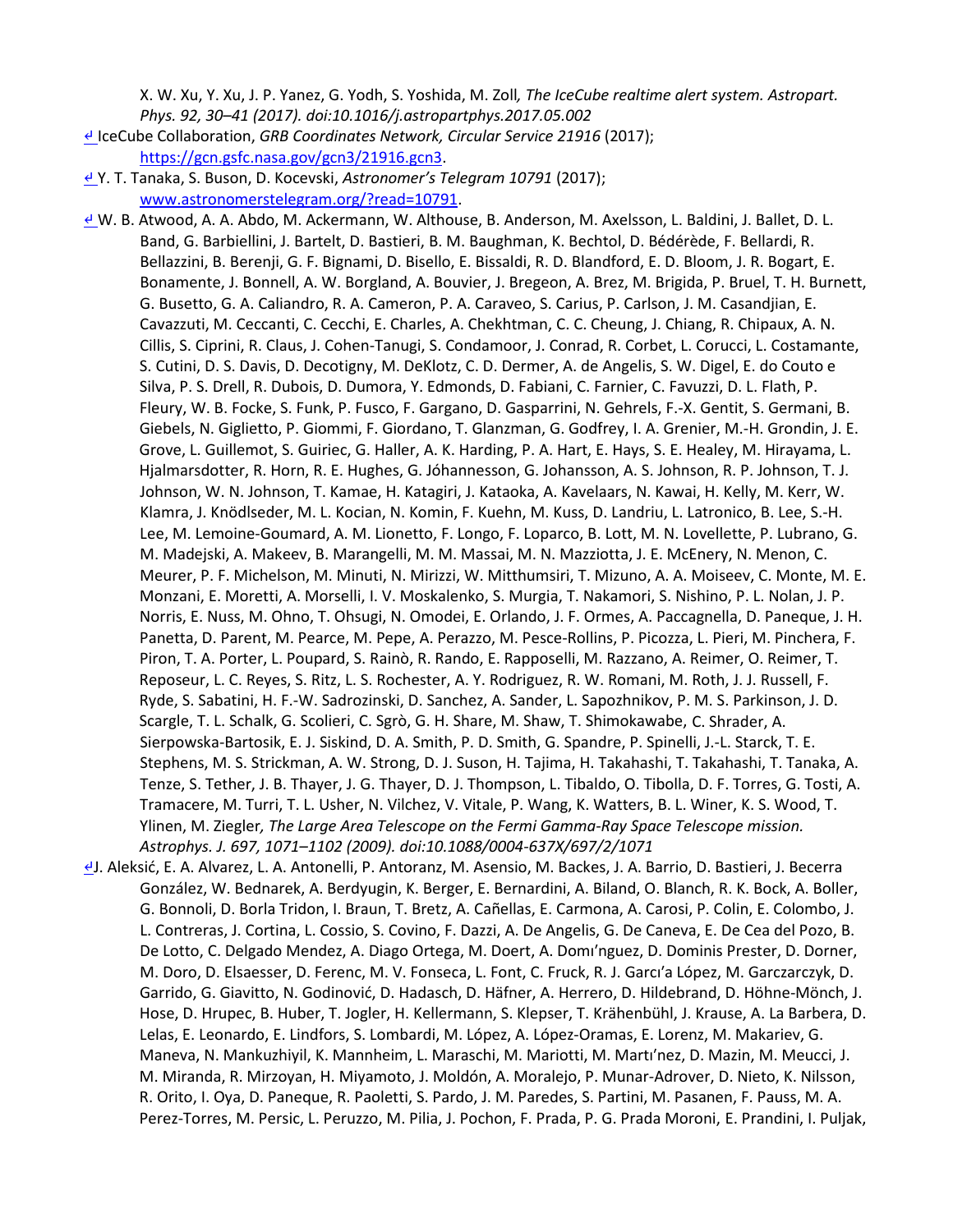I. Reichardt, R. Reinthal, W. Rhode, M. Ribó, J. Rico, S. Rügamer, A. Saggion, K. Saito, T. Y. Saito, M. Salvati, K. Satalecka, V. Scalzotto, V. Scapin, C. Schultz, T. Schweizer, M. Shayduk, S. N. Shore, A. Sillanpää, J. Sitarek, I. Snidaric, D. Sobczynska, F. Spanier, S. Spiro, V. Stamatescu, A. Stamerra, B. Steinke, J. Storz, N. Strah, T. Surić, L. Takalo, H. Takami, F. Tavecchio, P. Temnikov, T. Terzić, D. Tescaro, M. Teshima, O. Tibolla, D. F. Torres, A. Treves, M. Uellenbeck, H. Vankov, P. Vogler, R. M. Wagner, Q. Weitzel, V. Zabalza, F. Zandanel, R. Zanin*, Performance of the MAGIC stereo system obtained with Crab Nebula data. Astropart. Phys. 35, 435–448 (2012). doi:10.1016/j.astropartphys.2011.11.007* [↵](https://science.sciencemag.org/content/361/6398/147#xref-ref-26-1) R. Mirzoyan, *Astronomer's Telegram 10817* (2017); [www.astronomerstelegram.or](http://www.astronomerstelegram.org/?read=10817)g/?read=10817. [↵](https://science.sciencemag.org/content/361/6398/147#xref-ref-27-1)R. Abbasi, Y. Abdou, T. Abu-Zayyad, J. Adams, J. A. Aguilar, M. Ahlers, K. Andeen, J. Auffenberg, X. Bai, M. Baker, S. W. Barwick, R. Bay, J. L. Bazo Alba, K. Beattie, J. J. Beatty, S. Bechet, J. K. Becker, K.-H. Becker, M. L. Benabderrahmane, S. BenZvi, J. Berdermann, P. Berghaus, D. Berley, E. Bernardini, D. Bertrand, D. Z. Besson, D. Bindig, M. Bissok, E. Blaufuss, J. Blumenthal, D. J. Boersma, C. Bohm, D. Bose, S. Böser, O. Botner, J. Braun, A. M. Brown, S. Buitink, M. Carson, D. Chirkin, B. Christy, J. Clem, F. Clevermann, S. Cohen, C. Colnard, D. F. Cowen, M. V. D'Agostino, M. Danninger, J. Daughhetee, J. C. Davis, C. De Clercq, L. Demirörs, T. Denger, O. Depaepe, F. Descamps, P. Desiati, G. de Vries-Uiterweerd, T. DeYoung, J. C. Díaz-Vélez, M. Dierckxsens, J. Dreyer, J. P. Dumm, R. Ehrlich, J. Eisch, R. W. Ellsworth, O. Engdegård, S. Euler, P. A. Evenson, O. Fadiran, A. R. Fazely, A. Fedynitch, T. Feusels, K. Filimonov, C. Finley, T. Fischer-Wasels, M. M. Foerster, B. D. Fox, A. Franckowiak, R. Franke, T. K. Gaisser, J. Gallagher, M. Geisler, L. Gerhardt, L. Gladstone, T. Glüsenkamp, A. Goldschmidt, J. A. Goodman, D. Grant, T. Griesel, A. Groß, S. Grullon, M. Gurtner, C. Ha, A. Hallgren, F. Halzen, K. Han, K. Hanson, D. Heinen, K. Helbing, P. Herquet, S. Hickford, G. C. Hill, K. D. Hoffman, A. Homeier, K. Hoshina, D. Hubert, W. Huelsnitz, J.-P. Hülß, P. O. Hulth, K. Hultqvist, S. Hussain, A. Ishihara, J. Jacobsen, G. S. Japaridze, H. Johansson, J. M. Joseph, K.-H. Kampert, A. Kappes, T. Karg, A. Karle, J. L. Kelley, P. Kenny, J. Kiryluk, F. Kislat, S. R. Klein, J.-H. Köhne, G. Kohnen, H. Kolanoski, L. Köpke, S. Kopper, D. J. Koskinen, M. Kowalski, T. Kowarik, M. Krasberg, T. Krings, G. Kroll, K. Kuehn, N. Kurahashi, T. Kuwabara, M. Labare, S. Lafebre, K. Laihem, H. Landsman, M. J. Larson, R. Lauer, J. Lünemann, J. Madsen, P. Majumdar, A. Marotta, R. Maruyama, K. Mase, H. S. Matis, K. Meagher, M. Merck, P. Mészáros, T. Meures, E. Middell, N. Milke, J. Miller, T. Montaruli, R. Morse, S. M. Movit, R. Nahnhauer, J. W. Nam, U. Naumann, P. Nießen, D. R. Nygren, S. Odrowski, A. Olivas, M. Olivo, A. O'Murchadha, M. Ono, S. Panknin, L. Paul, C. Pérez de los Heros, J. Petrovic, A. Piegsa, D. Pieloth, R. Porrata, J. Posselt, P. B. Price, M. Prikockis, G. T. Przybylski, K. Rawlins, P. Redl, E. Resconi, W. Rhode, M. Ribordy, A. Rizzo, J. P. Rodrigues, P. Roth, F. Rothmaier, C. Rott, T. Ruhe, D. Rutledge, B. Ruzybayev, . Ryckbosch, H.-G. Sander, M. Santander, S. Sarkar, K. Schatto, T. Schmidt, A. Schönwald, A. Schukraft, A. Schultes, O. Schulz, M. Schunck, D. Seckel, B. Semburg, S. H. Seo, Y. Sestayo, S. Seunarine, A. Silvestri, A. Slipak, G. M. Spiczak, C. Spiering, M. Stamatikos, T. Stanev, G. Stephens, T. Stezelberger, R. G. Stokstad, A. Stössl, S. Stoyanov, E. A. Strahler, T. Straszheim, M. Stör, G. W. Sullivan, Q. Swillens, H. Taavola, I. Taboada, A. Tamburro, A. Tepe, S. Ter-Antonyan, S. Tilav, P. A. Toale, S. Toscano, D. Tosi, D. Turčan, N. van Eijndhoven, J. Vandenbroucke, A. Van Overloop, J. van Santen, M. Vehring, M. Voge, C. Walck, T. Waldenmaier, M. Wallraff, M. Walter, C. Weaver, C. Wendt, S. Westerhoff, N. Whitehorn, K. Wiebe, C. H. Wiebusch, D. R. Williams, R. Wischnewski, H. Wissing, M. Wolf, K. Woschnagg, C. Xu, X. W. Xu, G. Yodh, S. Yoshida, P. Zarzhitsky*, Time-dependent searches for point sources of neutrinos with the 40-string and 22-string configurations of IceCube. Astrophys. J. 744, 1 (2012). doi:10.1088/0004- 637X/744/1/1*

[↵](https://science.sciencemag.org/content/361/6398/147#xref-ref-28-1) J. Braun, J. Dumm, F. De Palma, C. Finley, A. Karle, T. Montaruli*, Methods for point source analysis in high energy neutrino telescopes. Astropart. Phys. 29, 299–305 (2008). doi:10.1016/j.astropartphys.2008.02.007*

[↵](https://science.sciencemag.org/content/361/6398/147#xref-ref-29-1) J. Braun, M. Baker, J. Dumm, C. Finley, A. Karle, T. Montaruli*, Time-dependent point source search methods in high energy neutrino astronomy. Astropart. Phys. 33, 175–181 (2010). doi:10.1016/j.astropartphys.2010.01.005*

[<sup>↵</sup>](https://science.sciencemag.org/content/361/6398/147#xref-ref-30-1)See supplementary materials.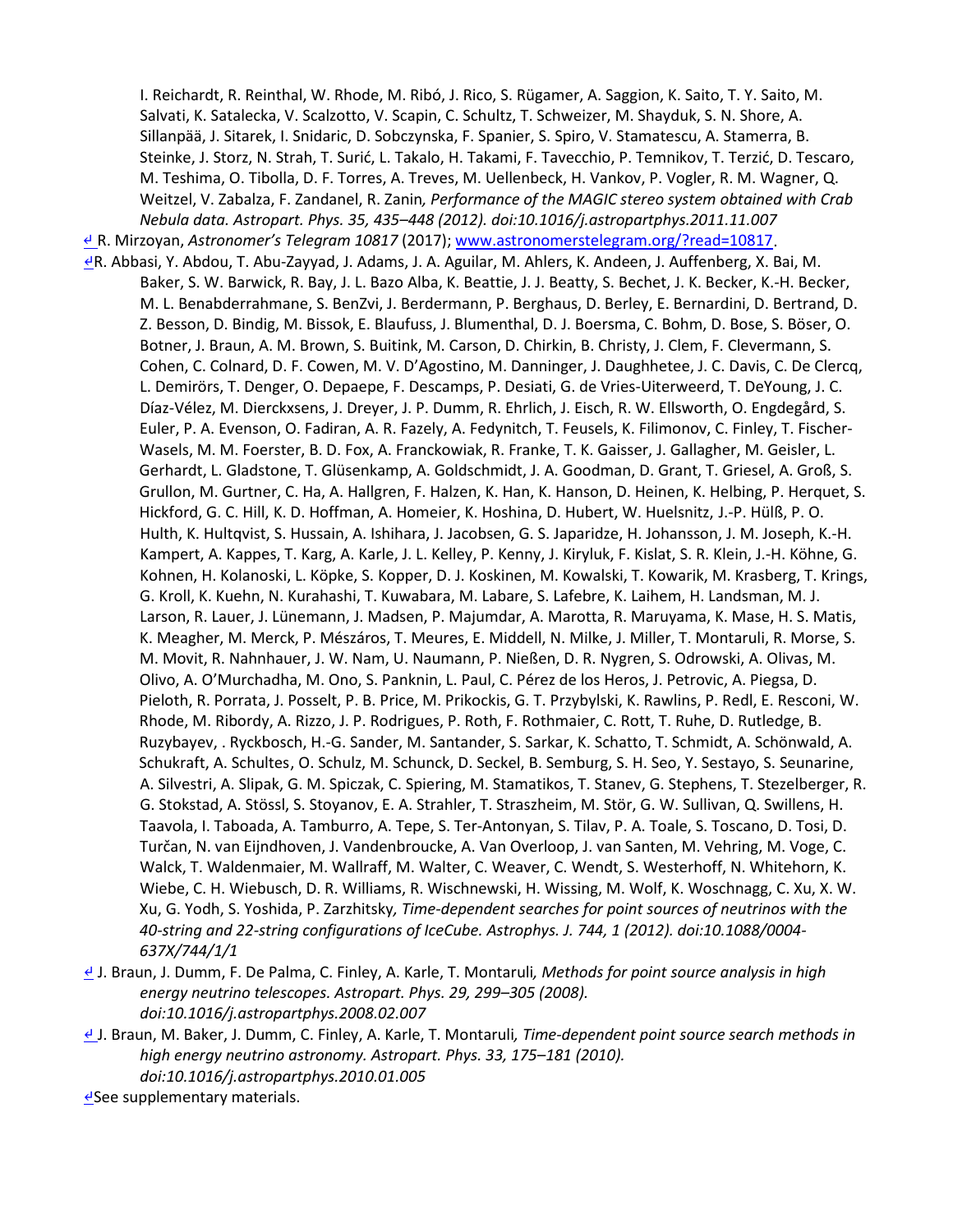- [↵](https://science.sciencemag.org/content/361/6398/147#xref-ref-31-1) K. Meagher, C. Raab; IceCube Collaboration*, Search for a cumulative neutrino signal from blazar flares using IceCube data. in 35th International Cosmic Ray Conference, Proceedings of Science (2017); [https://pos.sissa.it/301/957/pdf.](https://pos.sissa.it/301/957/pdf)*
- [↵](https://science.sciencemag.org/content/361/6398/147#xref-ref-32-1)S. Paiano, R. Falomo, A. Treves, R. Scarpa*, The Redshift of the BL Lac Object TXS 0506+056. Astrophys. J. 854, L32 (2018). doi:10.3847/2041-8213/aaad5e*
- [↵](https://science.sciencemag.org/content/361/6398/147#xref-ref-33-1) M. Ackermann, M. Ajello, W. B. Atwood, L. Baldini, J. Ballet, G. Barbiellini, D. Bastieri, J. B. Gonzalez, R. Bellazzini, E. Bissaldi, R. D. Blandford, E. D. Bloom, R. Bonino, E. Bottacini, T. J. Brandt, J. Bregeon, R. J. Britto, P. Bruel, R. Buehler, S. Buson, G. A. Caliandro, R. A. Cameron, M. Caragiulo, P. A. Caraveo, B. Carpenter, J. M. Casandjian, E. Cavazzuti, C. Cecchi, E. Charles, A. Chekhtman, C. C. Cheung, J. Chiang, G. Chiaro, S. Ciprini, R. Claus, J. Cohen-Tanugi, L. R. Cominsky, J. Conrad, S. Cutini, R. D'Abrusco, F. D'Ammando, A. Angelis, R. Desiante, S. W. Digel, L. D. Venere, P. S. Drell, C. Favuzzi, S. J. Fegan, E. C. Ferrara, J. Finke, W. B. Focke, A. Franckowiak, L. Fuhrmann, Y. Fukazawa, A. K. Furniss, P. Fusco, F. Gargano, D. Gasparrini, N. Giglietto, P. Giommi, F. Giordano, M. Giroletti, T. Glanzman, G. Godfrey, I. A. Grenier, J. E. Grove, S. Guiriec, J. W. Hewitt, A. B. Hill, D. Horan, R. Itoh, G. Jóhannesson, A. S. Johnson, W. N. Johnson, J. Kataoka, T. Kawano, F. Krauss, M. Kuss, G. L. Mura, S. Larsson, L. Latronico, C. Leto, J. Li, L. Li, F. Longo, F. Loparco, B. Lott, M. N. Lovellette, P. Lubrano, G. M. Madejski, M. Mayer, M. N. Mazziotta, J. E. McEnery, P. F. Michelson, T. Mizuno, A. A. Moiseev, M. E. Monzani, A. Morselli, I. V. Moskalenko, S. Murgia, E. Nuss, M. Ohno, T. Ohsugi, R. Ojha, N. Omodei, M. Orienti, E. Orlando, A. Paggi, D. Paneque, J. S. Perkins, M. Pesce-Rollins, F. Piron, G. Pivato, T. A. Porter, S. Rainò, R. Rando, M. Razzano, S. Razzaque, A. Reimer, O. Reimer, R. W. Romani, D. Salvetti, M. Schaal, F. K. Schinzel, A. Schulz, C. Sgrò, E. J. Siskind, K. V. Sokolovsky, F. Spada, G. Spandre, P. Spinelli, L. Stawarz, D. J. Suson, H. Takahashi, T. Takahashi, Y. Tanaka, J. G. Thayer, J. B. Thayer, L. Tibaldo, D. F. Torres, E. Torresi, G. Tosti, E. Troja, Y. Uchiyama, G. Vianello, B. L. Winer, K. S. Wood, S. Zimmer*, The third catalog of active galactic nuclei detected by the Fermi Large Area Telescope. Astrophys. J. 810, 14 (2015). doi:10.1088/0004- 637X/810/1/14*
- [↵](https://science.sciencemag.org/content/361/6398/147#xref-ref-34-1) M. G. Aartsen, K. Abraham, M. Ackermann, J. Adams, J. A. Aguilar, M. Ahlers, M. Ahrens, D. Altmann, K. Andeen, T. Anderson, I. Ansseau, G. Anton, M. Archinger, C. Arguelles, T. C. Arlen, J. Auffenberg, S. Axani, X. Bai, S. W. Barwick, V. Baum, R. Bay, J. J. Beatty, J. B. Tjus, K.-H. Becker, S. BenZvi, P. Berghaus, D. Berley, E. Bernardini, A. Bernhard, D. Z. Besson, G. Binder, D. Bindig, M. Bissok, E. Blaufuss, S. Blot, D. J. Boersma, C. Bohm, M. Börner, F. Bos, D. Bose, S. Böser, O. Botner, J. Braun, L. Brayeur, H.-P. Bretz, A. Burgman, J. Casey, M. Casier, E. Cheung, D. Chirkin, A. Christov, K. Clark, L. Classen, S. Coenders, G. H. Collin, J. M. Conrad, D. F. Cowen, A. H. C. Silva, J. Daughhetee, J. C. Davis, M. Day, J. P. A. M. André, C. D. Clercq, E. P. Rosendo, H. Dembinski, S. D. Ridder, P. Desiati, K. D. Vries, G. Wasseige, M. With, T. DeYoung, J. C. Díaz-Vélez, V. Lorenzo, H. Dujmovic, J. P. Dumm, M. Dunkman, B. Eberhardt, T. Ehrhardt, B. Eichmann, S. Euler, P. A. Evenson, S. Fahey, A. R. Fazely, J. Feintzeig, J. Felde, K. Filimonov, C. Finley, S. Flis, C.-C. Fösig, A. Franckowiak, T. Fuchs, T. K. Gaisser, R. Gaior, J. Gallagher, L. Gerhardt, K. Ghorbani, W. Giang, L. Gladstone, M. Glagla, T. Glüsenkamp, A. Goldschmidt, G. Golup, J. G. Gonzalez, D. Góra, D. Grant, Z. Griffith, C. Haack, A. H. Ismail, A. Hallgren, F. Halzen, E. Hansen, B. Hansmann, T. Hansmann, K. Hanson, D. Hebecker, D. Heereman, K. Helbing, R. Hellauer, S. Hickford, J. Hignight, G. C. Hill, K. D. Hoffman, R. Hoffmann, K. Holzapfel, A. Homeier, K. Hoshina, F. Huang, M. Huber, W. Huelsnitz, K. Hultqvist, S. In, A. Ishihara, E. Jacobi, G. S. Japaridze, M. Jeong, K. Jero, B. J. P. Jones, M. Jurkovic, A. Kappes, T. Karg, A. Karle, U. Katz, M. Kauer, A. Keivani, J. L. Kelley, J. Kemp, A. Kheirandish, M. Kim, T. Kintscher, J. Kiryluk, T. Kittler, S. R. Klein, G. Kohnen, R. Koirala, H. Kolanoski, R. Konietz, L. Köpke, C. Kopper, S. Kopper, D. J. Koskinen, M. Kowalski, K. Krings, M. Kroll, G. Krückl, C. Krüger, J. Kunnen, S. Kunwar, N. Kurahashi, T. Kuwabara, M. Labare, J. L. Lanfranchi, M. J. Larson, D. Lennarz, M. Lesiak-Bzdak, M. Leuermann, J. Leuner, L. Lu, J. Lünemann, J. Madsen, G. Maggi, K. B. M. Mahn, S. Mancina, M. Mandelartz, R. Maruyama, K. Mase, R. Maunu, F. McNally, K. Meagher, M. Medici, M. Meier, A. Meli, T. Menne, G. Merino, T. Meures, S. Miarecki, E. Middell, L. Mohrmann, T. Montaruli, M. Moulai, R. Nahnhauer, U. Naumann, G. Neer, H. Niederhausen, S. C. Nowicki, D. R. Nygren, A. O. Pollmann, A. Olivas, A. Omairat, A. O'Murchadha, T. Palczewski, H. Pandya, D. V. Pankova, Ö. Penek, J. A. Pepper, C. P.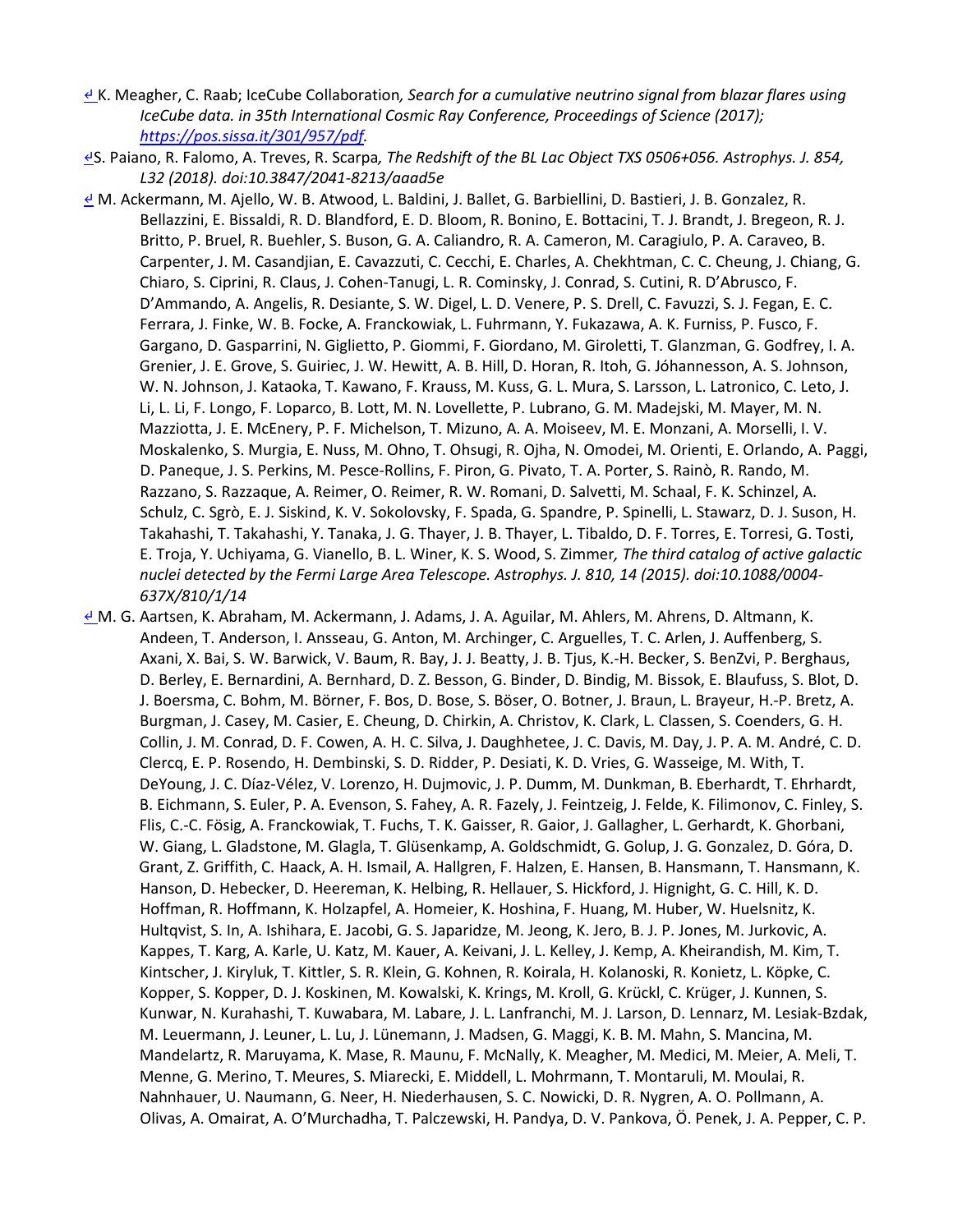Heros, C. Pfendner, D. Pieloth, E. Pinat, J. Posselt, P. B. Price, G. T. Przybylski, M. Quinnan, C. Raab, L. Rädel, M. Rameez, K. Rawlins, R. Reimann, M. Relich, E. Resconi, W. Rhode, M. Richman, B. Riedel, S. Robertson, M. Rongen, C. Rott, T. Ruhe, D. Ryckbosch, D. Rysewyk, L. Sabbatini, S. E. S. Herrera, A. Sandrock, J. Sandroos, S. Sarkar, K. Satalecka, M. Schimp, P. Schlunder, T. Schmidt, S. Schoenen, S. Schöneberg, A. Schönwald, L. Schumacher, D. Seckel, S. Seunarine, D. Soldin, M. Song, G. M. Spiczak, C. Spiering, M. Stahlberg, M. Stamatikos, T. Stanev, A. Stasik, A. Steuer, T. Stezelberger, R. G. Stokstad, A. Stößl, R. Ström, N. L. Strotjohann, G. W. Sullivan, M. Sutherland, H. Taavola, I. Taboada, J. Tatar, S. Ter-Antonyan, A. Terliuk, G. Tešić, S. Tilav, P. A. Toale, M. N. Tobin, S. Toscano, D. Tosi, M. Tselengidou, A. Turcati, E. Unger, M. Usner, S. Vallecorsa, J. Vandenbroucke, N. Eijndhoven, S. Vanheule, M. Rossem, J. Santen, J. Veenkamp, M. Vehring, M. Voge, M. Vraeghe, C. Walck, A. Wallace, M. Wallraff, N. Wandkowsky, C. Weaver, C. Wendt, S. Westerhoff, B. J. Whelan, S. Wickmann, K. Wiebe, C. H. Wiebusch, L. Wille, D. R. Williams, L. Wills, H. Wissing, M. Wolf, T. R. Wood, E. Woolsey, K. Woschnagg, D. L. Xu, X. W. Xu, Y. Xu, J. P. Yanez, G. Yodh, S. Yoshida, M. Zoll*, The contribution of Fermi -2LAC blazars to diffuse TeV–PeV neutrino flux. Astrophys. J. 835, 45 (2017). doi:10.3847/1538-4357/835/1/45*

[↵](https://science.sciencemag.org/content/361/6398/147#xref-ref-35-1) M. Ackermann, M. Ajello, A. Allafort, E. Antolini, W. B. Atwood, M. Axelsson, L. Baldini, J. Ballet, G. Barbiellini, D. Bastieri, K. Bechtol, R. Bellazzini, B. Berenji, R. D. Blandford, E. D. Bloom, E. Bonamente, A. W. Borgland, E. Bottacini, A. Bouvier, J. Bregeon, M. Brigida, P. Bruel, R. Buehler, T. H. Burnett, S. Buson, G. A. Caliandro, R. A. Cameron, P. A. Caraveo, J. M. Casandjian, E. Cavazzuti, C. Cecchi, E. Charles, C. C. Cheung, J. Chiang, S. Ciprini, R. Claus, J. Cohen-Tanugi, J. Conrad, L. Costamante, S. Cutini, A. de Angelis, F. de Palma, C. D. Dermer, S. W. Digel, E. do Couto e Silva, P. S. Drell, R. Dubois, L. Escande, C. Favuzzi, S. J. Fegan, E. C. Ferrara, J. Finke, W. B. Focke, P. Fortin, M. Frailis, Y. Fukazawa, S. Funk, P. Fusco, F. Gargano, D. Gasparrini, N. Gehrels, S. Germani, B. Giebels, N. Giglietto, P. Giommi, F. Giordano, M. Giroletti, T. Glanzman, G. Godfrey, I. A. Grenier, J. E. Grove, S. Guiriec, M. Gustafsson, D. Hadasch, M. Hayashida, E. Hays, S. E. Healey, D. Horan, X. Hou, R. E. Hughes, G. Iafrate, G. Jóhannesson, A. S. Johnson, W. N. Johnson, T. Kamae, H. Katagiri, J. Kataoka, J. Knödlseder, M. Kuss, J. Lande, S. Larsson, L. Latronico, F. Longo, F. Loparco, B. Lott, M. N. Lovellette, P. Lubrano, G. M. Madejski, M. N. Mazziotta, W. McConville, J. E. McEnery, P. F. Michelson, W. Mitthumsiri, T. Mizuno, A. A. Moiseev, C. Monte, M. E. Monzani, E. Moretti, A. Morselli, I. V. Moskalenko, S. Murgia, T. Nakamori, M. Naumann-Godo, P. L. Nolan, J. P. Norris, E. Nuss, M. Ohno, T. Ohsugi, A. Okumura, N. Omodei, M. Orienti, E. Orlando, J. F. Ormes, M. Ozaki, D. Paneque, D. Parent, M. Pesce-Rollins, M. Pierbattista, S. Piranomonte, F. Piron, G. Pivato, T. A. Porter, S. Rainò, R. Rando, M. Razzano, S. Razzaque, A. Reimer, O. Reimer, S. Ritz, L. S. Rochester, R. W. Romani, M. Roth, D. A. Sanchez, C. Sbarra, J. D. Scargle, T. L. Schalk, C. Sgrò, M. S. Shaw, E. J. Siskind, G. Spandre, P. Spinelli, A. W. Strong, D. J. Suson, H. Tajima, H. Takahashi, T. Takahashi, T. Tanaka, J. G. Thayer, J. B. Thayer, D. J. Thompson, L. Tibaldo, M. Tinivella, D. F. Torres, G. Tosti, E. Troja, Y. Uchiyama, J. Vandenbroucke, V. Vasileiou, G. Vianello, V. Vitale, A. P. Waite, E. Wallace, P. Wang, B. L. Winer, D. L. Wood, K. S. Wood, S. Zimmer*, The second catalog of active galactic nuclei detected by the Fermi Large Area Telescope. Astrophys. J. 743, 171 (2011). doi:10.1088/0004-637X/743/2/171*

[↵](https://science.sciencemag.org/content/361/6398/147#xref-ref-36-1) S. S. Wilks*, The Large-Sample Distribution of the Likelihood Ratio for Testing Composite Hypotheses. Ann. Math. Stat. 9, 60–62 (1938). doi:10.1214/aoms/1177732360*

#### Acknowledgments:

#### Funding

We acknowledge support from the following agencies. *United States:* National Science Foundation (NSF) Office of Polar Programs, NSF Physics Division, Wisconsin Alumni Research Foundation, Center for High Throughput Computing (CHTC) at the University of Wisconsin–Madison, Open Science Grid (OSG), Extreme Science and Engineering Discovery Environment (XSEDE), U.S. Department of Energy National Energy Research Scientific Computing Center, particle astrophysics research computing center at the University of Maryland, Institute for Cyber-Enabled Research at Michigan State University, and the astroparticle physics computational facility at Marquette University. *Belgium:* Funds for Scientific Research (FRS-FNRS and FWO), FWO Odysseus and Big Science programmes, and Belgian Federal Science Policy Office (Belspo). *Germany:* Bundesministerium für